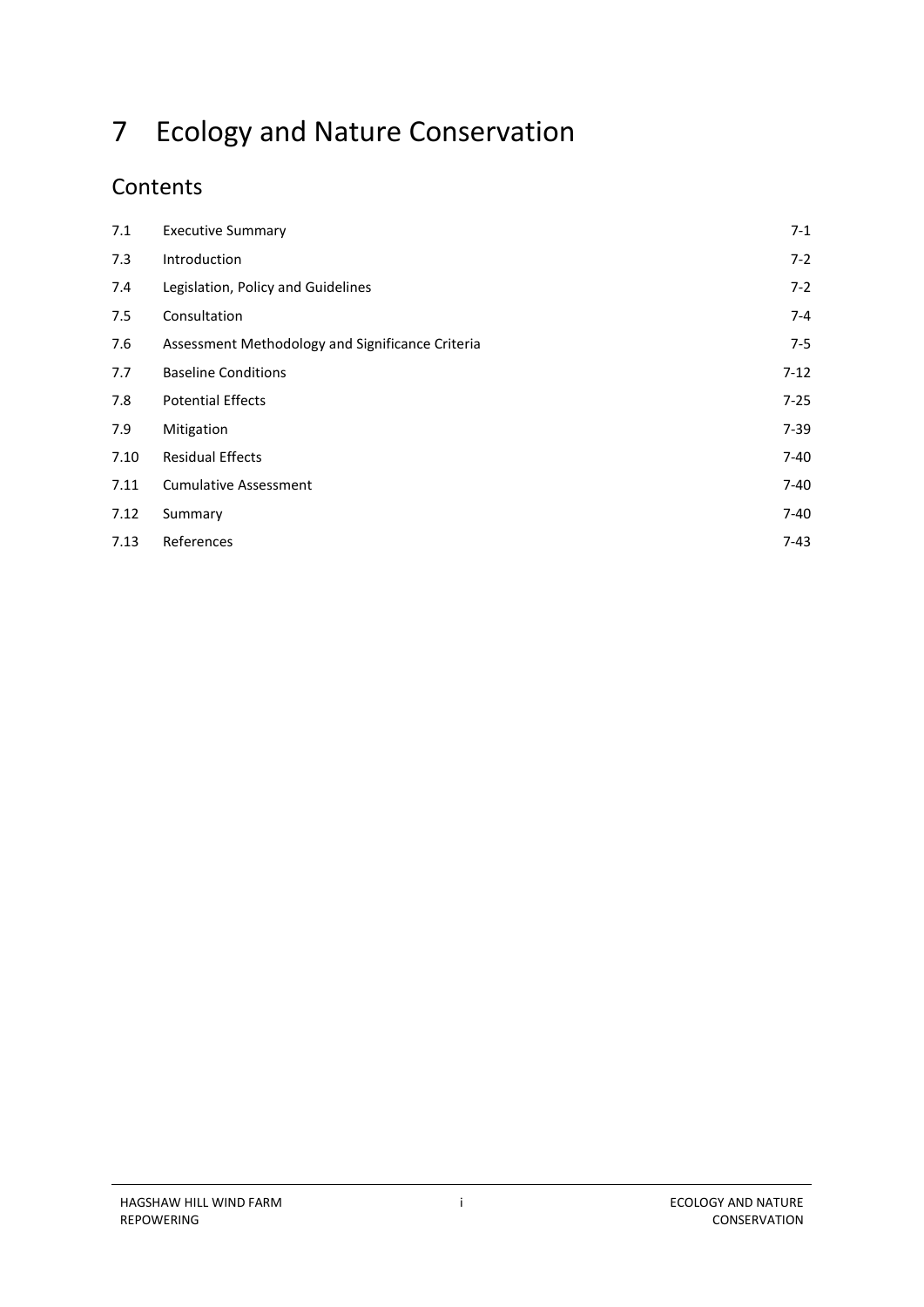This page is intentionally blank.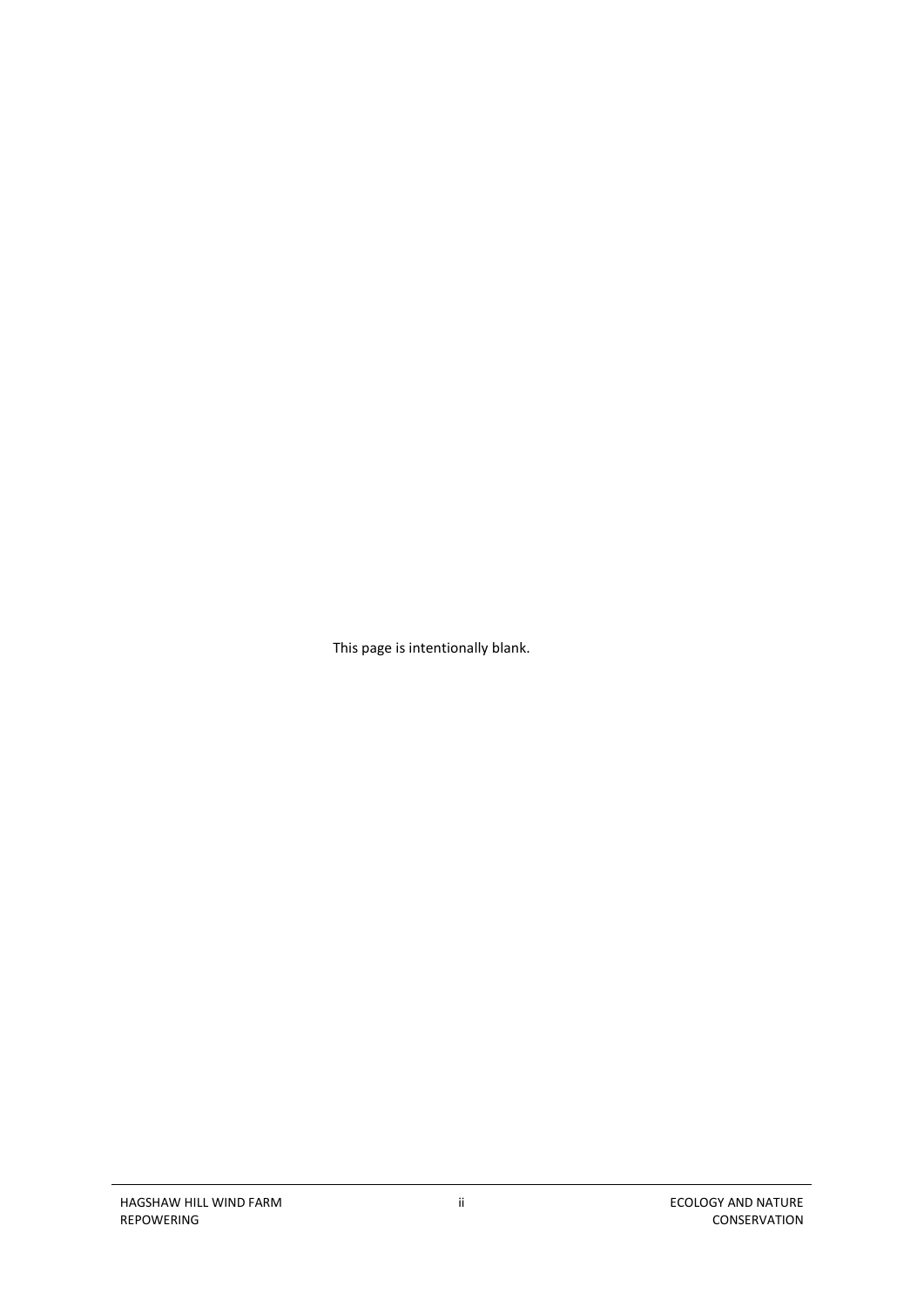# 7 Ecology and Nature Conservation

# <span id="page-2-0"></span>7.1 Executive Summary

- 7.1.1 This chapter considers the potential effects of the proposed Hagshaw Hill Wind Farm Repowering scheme (the Proposed Development) on non-avian ecology.
- 7.1.2 The scope of the ecological assessment was determined through a combination of a desk study to identify existing ecological data, by considering the baseline results of those local wind farm projects surrounding the site, consultation with relevant nature conservation organisations, and field surveys.
- 7.1.3 Ecological field surveys within the Proposed Development site were undertaken in 2018. Detailed National Vegetation Classification (NVC) habitat surveys recorded that the study area is dominated by marshy grassland, blanket bog and wet modified bog habitats with frequent interspersed patches of wet and dry dwarf shrub heaths and acid grasslands. Potential groundwater dependent terrestrial ecosystems (GWDTEs) were recorded in the form of flushes (highly groundwater dependent) and wet heath, and some wet grassland habitats (moderately groundwater dependent). The majority of the study area is made up of habitats that are considered to be no more than local Nature Conservation Value, and many of the habitats within the study area have been modified due to grazing and drainage.
- 7.1.4 Specific surveys were also undertaken for a range of protected species, including bats. No evidence of otter, water vole, red squirrel, or pine marten was recorded, although some suitable habitat is present for a number of these species, and otter has been recorded during surveys for other local wind farm projects. Evidence of badger was recorded within the study area, with a number of setts recorded, as well as other field signs.
- 7.1.5 Three bat species (common pipistrelle, soprano pipistrelle, and Daubenton's) and two genus groups (*Nyctalus spp.* and *Myotis spp*.) were recorded during the temporal (static detector) surveys. The most commonly recorded species was common pipistrelle, followed by soprano pipistrelle and *Nyctalus spp*. No bat roosts were recorded during baseline surveys, although some trees were observed to have bat roost potential.
- 7.1.6 In comparison with the Existing Development, the Proposed Development would take up a larger footprint, resulting in greater habitat loss, and would comprise larger, although fewer, turbines. The Proposed Development has been designed to minimise additional impacts on important habitats or protected species to achieve non-significant effects. Two Important Ecological Features (IEFs) were taken forward for further assessment due to their higher conservation value and sensitivity to impacts: blanket bog (including wet modified bog) during the construction phase, and *Nyctalus spp.*  bats during the operational phase.
- 7.1.7 During the construction stage of the Proposed Development there would inevitably be some direct and indirect habitat loss due to the construction of new infrastructure. Effects of loss of blanket bog and wet modified bog, were assessed. No significant effects were predicted, with the extent of losses (direct loss of 2.11 ha, the equivalent of 1.53 % of the blanket bog within the study area) not being significant in a regional context.
- 7.1.8 Potential operational effects on *Nyctalus* bats were assessed, with the main identified effect being risk of collision. Due to the low activity rates recorded across the site, no significant effects are predicted.
- 7.1.9 No significant operational, decommissioning or cumulative effects are predicted as a result of the Proposed Development, particularly when mitigation measures for habitats and protected species are considered.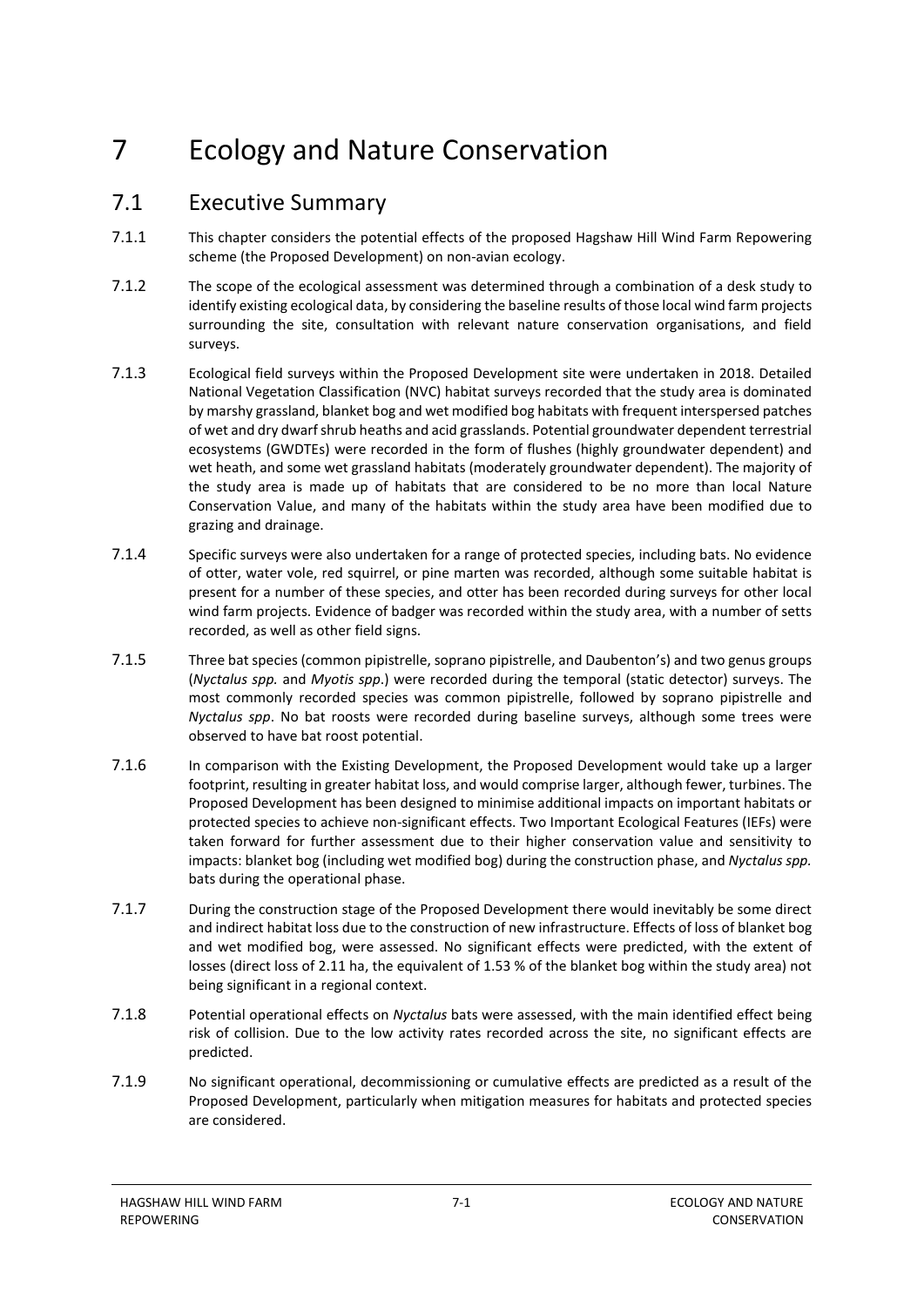# <span id="page-3-0"></span>7.3 Introduction

- 7.3.1 This chapter considers the potential effects of the Proposed Development on the ecological features present at the site, associated with the construction, operation and decommissioning phase of the Proposed Development. The specific objectives of the chapter are to:
	- Describe the ecological baseline of the site and immediate surrounding area;
	- **•** Describe the assessment methodology and significance criteria used in completing the impact assessment;
	- Describe the potential effects, including direct, indirect and cumulative effects;
	- Describe the mitigation measures proposed to address likely significant effects; and
	- Assess the residual effects remaining following the implementation of mitigation.
- 7.3.2 The assessment has been carried out by MacArthur Green and in accordance with the Chartered Institute of Ecology and Environmental Management (CIEEM) Code of Professional Conduct.
- 7.3.3 A detailed description of the Proposed Development is provided within Chapter 3; the planning context for the Proposed Development is provided within Chapter 5.
- 7.3.4 Effects on birds are addressed within Chapter 8. The effects on hydrology are addressed in Chapter 11. Chapter 11 also considers the hydrological impacts on Groundwater Dependent Terrestrial Ecosystems (GWDTEs) identified in the ecology assessment.
- 7.3.5 The chapter is supported by the following Technical Appendices:
	- Appendix 7.1: National Vegetation Classification Report;
	- **Appendix 7.2: Bat Survey Report.; and**
	- Appendix C1: Confidential Protected Species Survey Report.
- 7.3.6 Figures 7.1 to 7.8 are referenced within the EIA Report where relevant.
- 7.3.7 Confidential information relating to the locations of protected species is presented within Appendix C1 and Figure C7.1. This appendix and figure have limited distribution due to the sensitivity of protected feature locations contained within.

# <span id="page-3-1"></span>7.4 Legislation, Policy and Guidelines

### *Legislation*

- 7.4.1 Relevant legislation and guidance documents have been reviewed and taken into account as part of this ecological assessment. Of particular relevance are:
	- Council Directive 92/43/EEC on the Conservation of Natural Habitats and of Wild Fauna and Flora ("Habitats Directive");
	- Council Directive 2000/60/EC of the European Parliament and of the Council establishing a framework for the Community action in the field of water policy ("Water Framework Directive");
	- Environmental Impact Assessment Directive 2014/52/EU;
	- The Electricity Works (Environmental Impact Assessment) (Scotland) Regulations 2017;
	- The Water Environment and Water Services (Scotland) Act 2003 (WEWS);
	- **The Water Environment (Controlled Activities) (Scotland) Regulations 2011;**
	- The Wildlife and Countryside Act 1981 (as amended);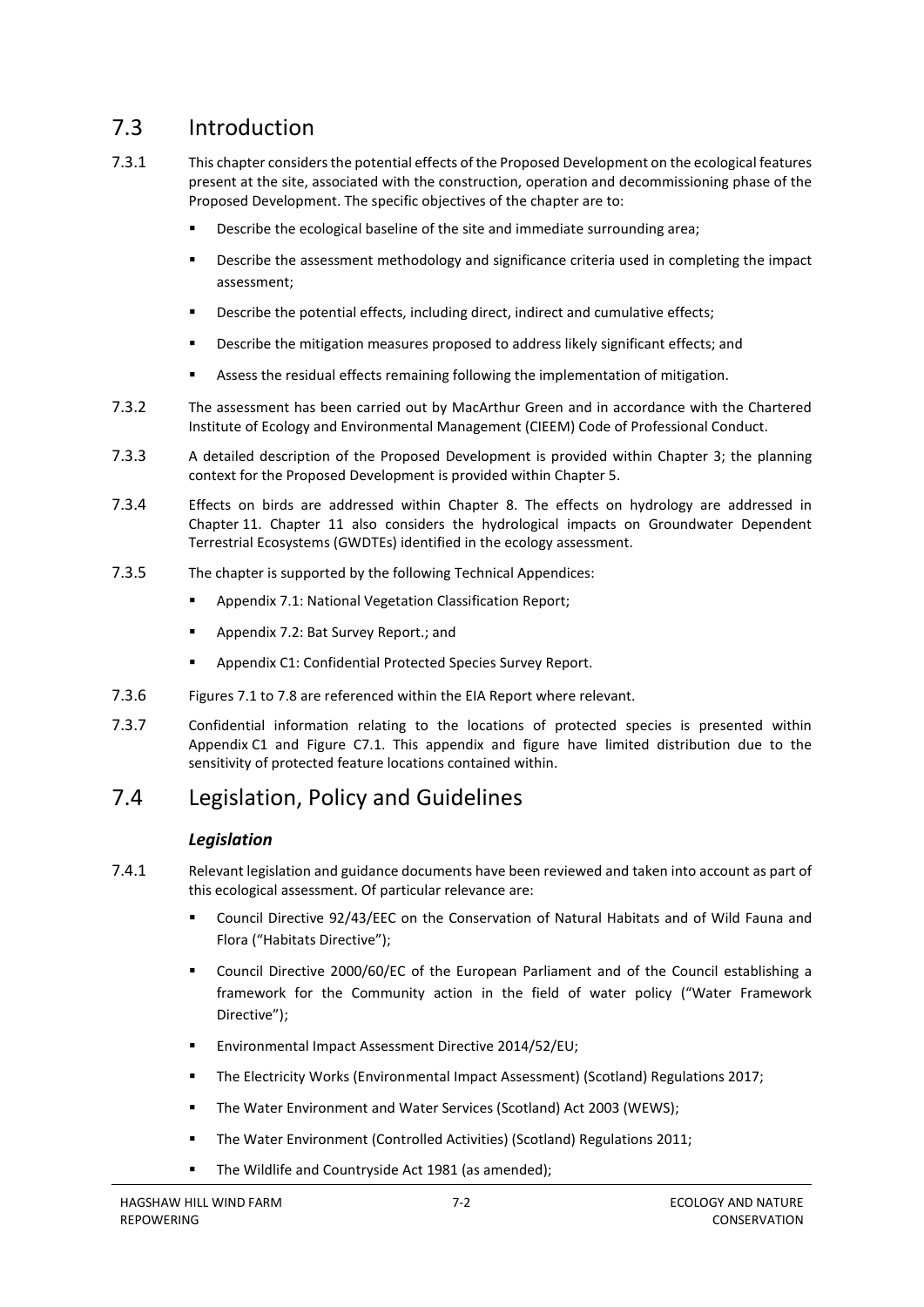- Nature Conservation (Scotland) Act 2004 (as amended);
- The Wildlife and Natural Environment (Scotland) Act 2011;
- The Conservation (Natural Habitats &c.) Regulations 1994 (as amended) (''The Habitats Regulations''); and
- The Protection of Badgers Act 1992.

#### *Planning Policy*

- 7.4.2 Chapter 5 sets out the planning policy framework that is relevant to the EIA. The policies set out in Chapter 5 include those from the South Lanarkshire Local Development Plan 2015. This section also considers the relevant aspects of Scottish Planning Policy, Planning Advice Notes and other relevant guidance. Of relevance to the ecological assessment presented within this chapter, regard has been given to the following policies:
	- UK Post-2010 Biodiversity Framework (2012);
	- Scottish Biodiversity Strategy: It's in Your Hands (2004)/2020 Challenge for Scotland's Biodiversity (2013); and
	- Scottish Government (2017). Planning Advice Note 1/2013-Environmental Impact Assessment, Revision 1.0.

#### *Guidance*

- 7.4.3 The assessment is carried out in accordance with the principles contained within the following documents:
	- CIEEM (2018) Guidelines for Ecological Impact Assessment in the UK and Ireland: Terrestrial, Freshwater, Coastal and Marine. Chartered Institute of Ecology and Environmental Management, Winchester.
	- Collins, J. (2016). *Bat Surveys for Professional Ecologists: Good Practice Guidelines (3rd edition)*. Bat Conservation Trust;
	- Historic Environment Scotland and Scottish Natural Heritage (SNH) (2018). *Environmental Impact Assessment Handbook – Version 5: Guidance for competent authorities, consultation bodies, and others involved in the Environmental Impact Assessment process in Scotland*;
	- Hundt, L. (2012). *Bat Surveys: Good Practice Guidelines (2nd edition)*. Bat Conservation Trust;
	- Joint Nature Conservation Committee (2013). *Guidelines for selection of biological Sites of Special Scientific Interest (SSSI)*;
	- Natural England (2014). Natural England Technical Information Note TIN 051. *Bats and Onshore Wind turbines – Interim Guidance (3rd Edition)*;
	- Rodrigues L., Bach L., Dubourg-Savage M.J., Karapandza B., Kovac D., Kervyn T., Dekker J., Kepel A., Bach P., Collins J., Harbusch C., Park K., Micevski B., Minderman J. (2014). *Guidelines for consideration of bats in wind farm projects*. Revision 2014. EUROBATS Publication Series No. 6;
	- Scottish Government (2017b). Planning Circular 1/2017: *Guidance on The Town and Country Planning (Environmental Impact Assessment) (Scotland) Regulations 2017*;
	- Scottish Executive Rural Affairs Department (SERAD) (2000). *Habitats and Birds Directives, Nature Conservation: Implementation in Scotland of EC Directives on the Conservation of Natural Habitats and of Wild Flora and Fauna and the Conservation of Wild Birds (''The Habitats and Birds Directives''). Revised Guidance Updating Scottish Office Circular No 6/1995*;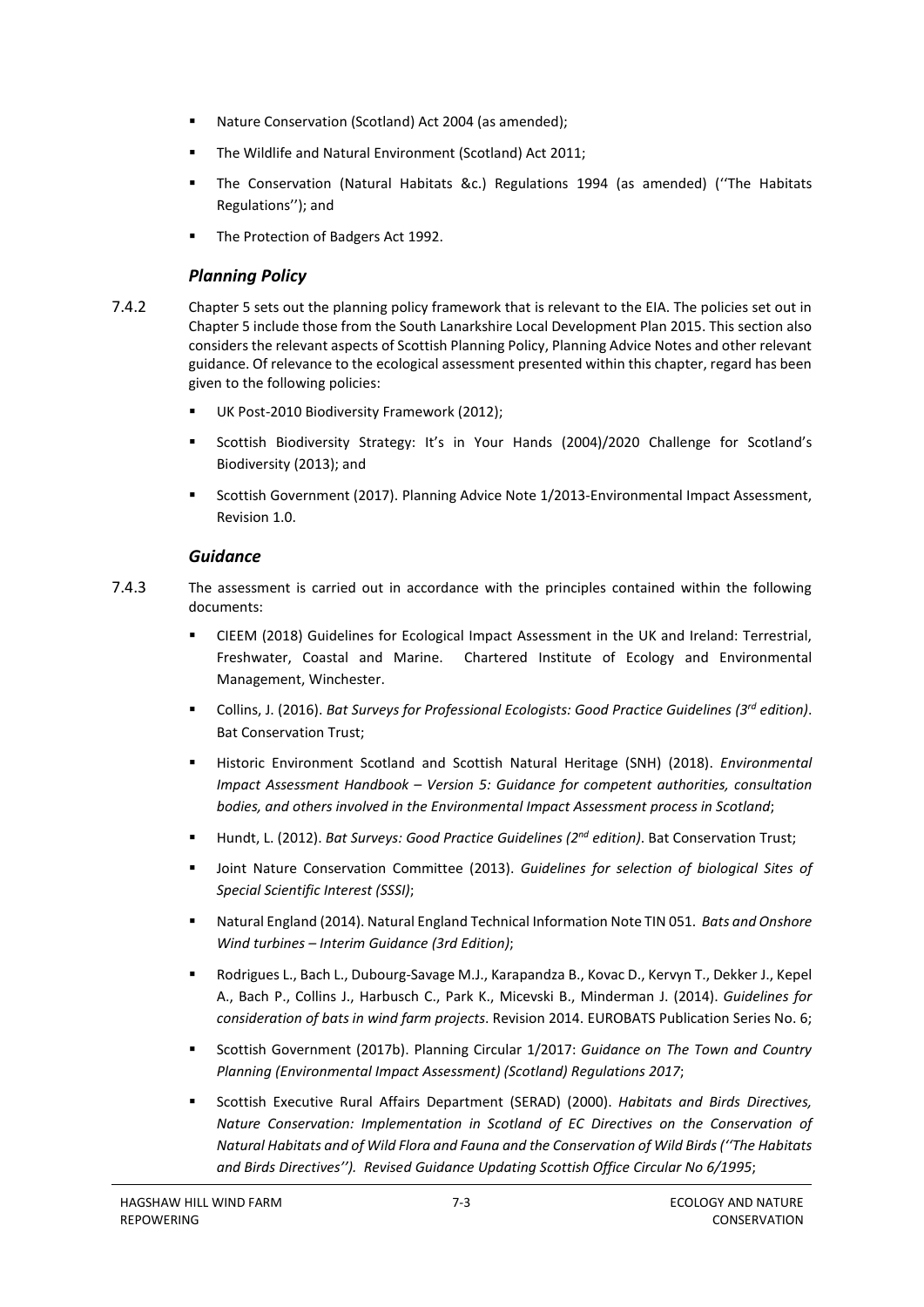- Scottish Government (2001). *European Protected Species, Development Sites and the Planning Systems: Interim guidance for local authorities on licensing arrangements*;
- Scottish Government (2010). *Management of Carbon-Rich Soils*;
- Scottish Government (2016). *Draft Peatland and Energy Policy Statement*;
- Scottish Government (2017c). *Draft Climate Change Plan-the draft Third Report on Policies and Proposals 2017-2032*;
- Scottish Environment Protection Agency (SEPA) (2017) *Guidance Note 4 - Planning guidance on on-shore windfarm developments*;
- SEPA (2017). *Guidance Note 31 - Guidance on Assessing the Impacts of Development Proposals on Groundwater Abstractions and Groundwater Dependent Terrestrial Ecosystems*;
- Scottish Government, SNH and SEPA (2017). *Peatland Survey - Guidance on Developments on Peatland*;
- SNH (2012). *Assessing the Cumulative Impact of Onshore Wind Energy Developments*;
- SNH (2013). *Planning for Development: What to consider and include in Habitat Management Plans*;
- SNH (2015). *Scotland's National Peatland Plan*;
- Scottish Renewables, SNH, SEPA, Forestry Commission (Scotland), Historic Scotland (2015). *Good Practice During Windfarm Construction (3rd Edition);*
- EC (2011). *Wind energy developments and Natura 2000* ; and
- SNH (2018). *Assessing the impact of repowered wind farms on nature. Consultation draft – June 2018*.

# <span id="page-5-0"></span>7.5 Consultation

- 7.5.1 In undertaking the assessment, consideration has been given to consultation undertaken with relevant organisations as detailed in Table 7.1 below.
- 7.5.2 Table 7.1 also summarises the consultation responses and provides information on where and how they have been addressed in the assessment, where relevant. Copies of relevant consultee correspondence are included in Appendix 4.1.

| <b>Consultee</b><br>and Date     | Scoping/Other<br><b>Consultation</b> | <b>Issue Raised</b>                                                                                                                                                                        | <b>Response/Action Taken</b>                                                                                                                                           |
|----------------------------------|--------------------------------------|--------------------------------------------------------------------------------------------------------------------------------------------------------------------------------------------|------------------------------------------------------------------------------------------------------------------------------------------------------------------------|
| $SNH - 13th$<br><b>July 2018</b> | <b>Direct</b><br>consultation        | Confirmation that the outlined<br>approach for the NVC habitat<br>survey work, protected<br>species, great crested newts<br>and fish will provide sufficient<br>detail for the assessment. | The results of the NVC and<br>protected species surveys<br>are outlined in Appendices<br>7.1, 7.2 and C1, and<br>illustrated on Figures 7.2 to<br>7.8 and Figure C7.1. |
|                                  |                                      | Assume that a peat depth<br>survey will be carried out to<br>support the soils assessment<br>and help locate infrastructure.                                                               | The results of the peat<br>depth survey are outlined in<br>Chapter 11.                                                                                                 |

**Table 7.1 – Consultation Responses**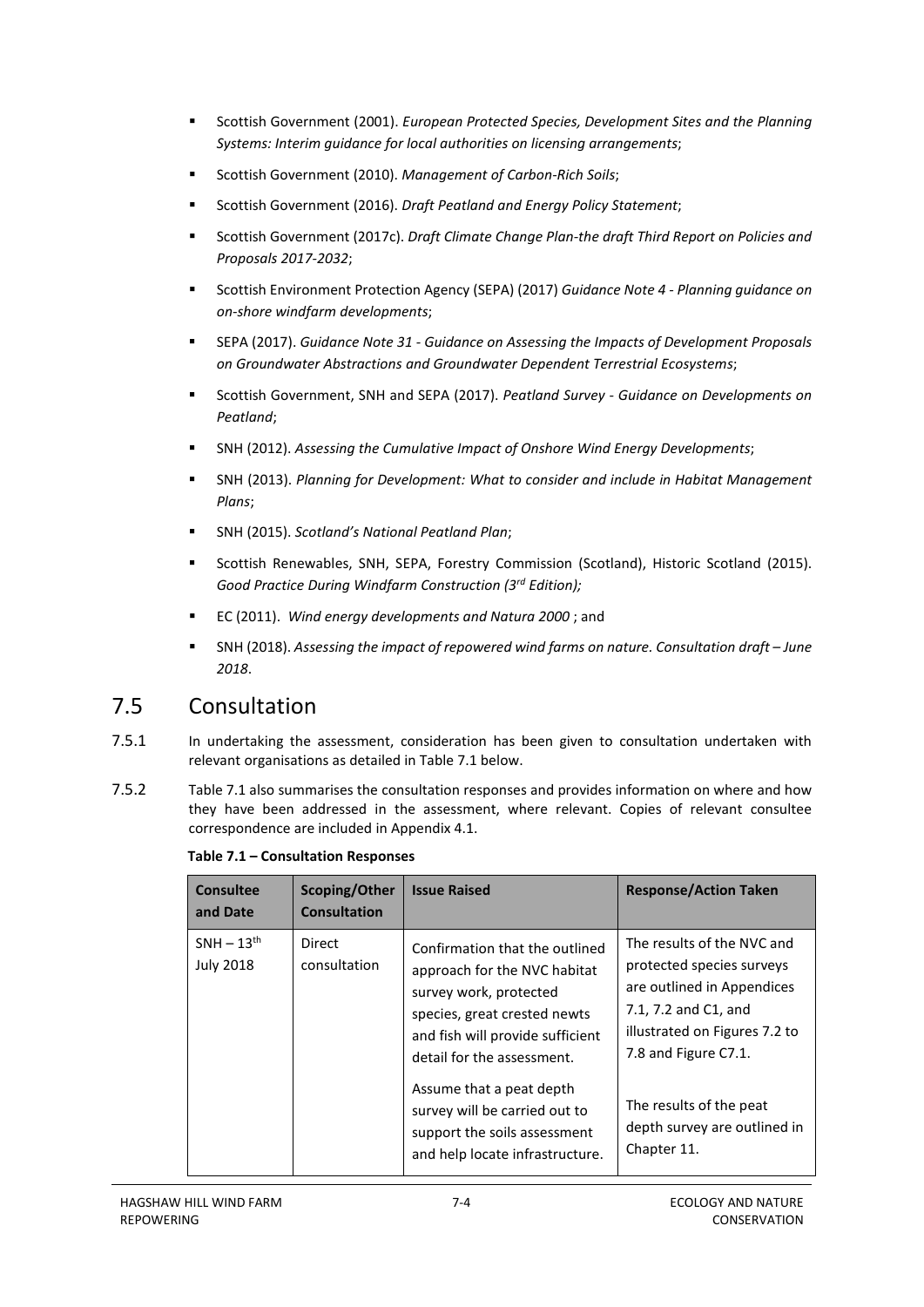| <b>Consultee</b><br>and Date | <b>Scoping/Other</b><br><b>Consultation</b> | <b>Issue Raised</b>                                                                                                                                                                                                                                                                                                                                                                                                                                                                                                                                                                                                                    | <b>Response/Action Taken</b>                                                                                                                                                                                                                                                                                                                                                                                                                                                                                                                                                                                                                                                                                                                                                                                                                                                                                                                                                       |
|------------------------------|---------------------------------------------|----------------------------------------------------------------------------------------------------------------------------------------------------------------------------------------------------------------------------------------------------------------------------------------------------------------------------------------------------------------------------------------------------------------------------------------------------------------------------------------------------------------------------------------------------------------------------------------------------------------------------------------|------------------------------------------------------------------------------------------------------------------------------------------------------------------------------------------------------------------------------------------------------------------------------------------------------------------------------------------------------------------------------------------------------------------------------------------------------------------------------------------------------------------------------------------------------------------------------------------------------------------------------------------------------------------------------------------------------------------------------------------------------------------------------------------------------------------------------------------------------------------------------------------------------------------------------------------------------------------------------------|
|                              |                                             | Bats: Noted that a post-<br>construction monitoring and<br>mitigation regime will be<br>helpful. The presence of<br>Nyctalus sp. at other sites<br>around Hagshaw Hill point to<br>the need for a degree of<br>confidence when relying on<br>data collected for surrounding<br>sites. The proposals for<br>additional survey will help<br>provide this information and it<br>would be helpful if some of<br>this additional survey time<br>could be targeted at the high<br>flying behaviour of the<br>Nyctalus sp. Recording high<br>levels of Nyctalus activity<br>would endorse the need for<br>the suggested mitigation<br>regime. | The result of the bat surveys<br>conducted in 2018 are<br>outlined in Appendix 7.2<br>and illustrated on Figures<br>7.6-7.8. Survey frequency<br>was increased from<br>seasonal to monthly in<br>response to consultation<br>request. Specific focus has<br>been paid to the assessment<br>of high risk Nyctalus species,<br>and whether any turbine<br>curtailment or other<br>mitigation measures are<br>required, based on results<br>of the 2018 surveys and<br>other available information.<br>At-height survey data were<br>collected for the adjacent<br>Douglas West Wind Farm,<br>and results suggested that<br>Nyctalus spp. were not<br>more active at height than<br>at ground level, with the<br>ground detector recording<br>similar activity levels to the<br>detector at height,<br>immediately above it. It<br>was therefore considered<br>that frequent (monthly)<br>surveys at ground level were<br>appropriate for recording<br>activity of Nyctalus bats (see |
|                              |                                             |                                                                                                                                                                                                                                                                                                                                                                                                                                                                                                                                                                                                                                        | section 4.2 of Appendix 7.2<br>for further survey rationale).                                                                                                                                                                                                                                                                                                                                                                                                                                                                                                                                                                                                                                                                                                                                                                                                                                                                                                                      |

# <span id="page-6-0"></span>7.6 Assessment Methodology and Significance Criteria

### *Consultation*

- 7.6.1 As discussed in Chapter 4, a formal Scoping Opinion was not requested from the Scottish Ministers, however direct consultation with relevant consultees was undertaken to discuss and agree the scope and approach to surveys and assessments. An ecology-specific scoping report (MacArthur Green (2018), refer to Appendix 4.1) was provided to SNH, on which SNH provided comments.
- 7.6.2 Table 7.1 in section 7.5 outlines the consultation responses associated with the Proposed Development. Copies of relevant consultee correspondence are included in Appendix 4.1.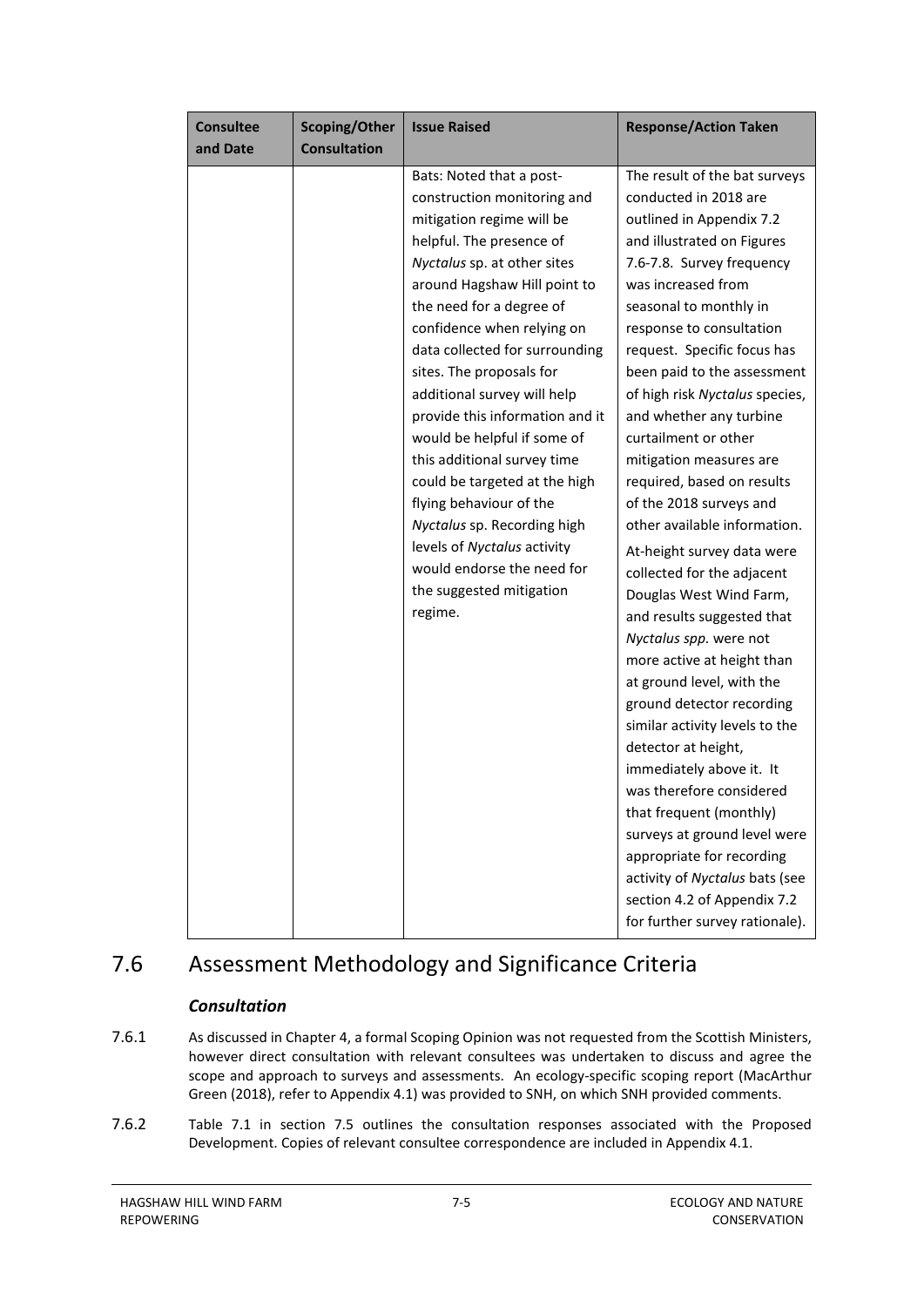#### *Study Area*

7.6.3 The area within which the desk-based research and field surveys were undertaken varies depending on the ecological feature and its search/survey requirements. Details of the extent of each search/study area are described in the relevant 'Baseline Conditions' section of this chapter and associated Appendices 7.1 and 7.2, Appendix C1, and their respective figures. Hereafter in this chapter, the areas covered by field surveys and assessment are collectively referred to as the 'study area'.

#### *Desk Study*

- 7.6.4 A desk study was undertaken to collate available ecological information in relation to the Proposed Development and surrounding environment. The desk study was conducted in line with the proposals set out within the Proposed Development Ecology Scoping Report (MacArthur Green, 2018).
- 7.6.5 A search was conducted for the presence of any designated sites with ecological qualifying features within 5 km of the Proposed Development.
- 7.6.6 Ecological information available in the public domain relating to applications for the following seven local wind farm projects (within 2 km) was also considered:
	- Douglas West & Dalquhandy DP Renewable Energy Project (DW);
	- **Douglas West Community Wind Farm (DWCW);**
	- Dalquhandy Wind Farm (DQ);
	- Hagshaw Hill Extension Wind Farm (HH);
	- Galawhistle Wind Farm (GA);
	- Nutberry Wind Farm (NU); and
	- Cumberhead (Nutberry Extension) Wind Farm (CU).
- 7.6.7 Information from the above wind farm projects included scoping reports, Environmental Statements (ESs) and consultation responses from relevant stakeholders.
- 7.6.8 Surveys were undertaken at the seven local wind farm projects within the vicinity of the Proposed Development between 2004 and 2017. Table 7.2 as sourced from the Ecology Scoping Report (MacArthur Green, 2018), outlines the timeline of baseline ecological surveys carried out these sites.

**Table 7.2 – Timeline of Baseline Ecological Surveys Undertaken for Nearby Wind Farm Sites**

|             | 04 | 05 | 06 | 07 | 08 | 09 | <b>10</b> | <b>11</b> | 12 | 13 | 14 | 15 | 16 | 17 |
|-------------|----|----|----|----|----|----|-----------|-----------|----|----|----|----|----|----|
| HH          |    |    |    |    |    |    |           |           |    |    |    |    |    |    |
| <b>NU</b>   |    |    |    |    |    |    |           |           |    |    |    |    |    |    |
| GA          |    |    |    |    |    |    |           |           |    |    |    |    |    |    |
| <b>DWCW</b> |    |    |    |    |    |    |           |           |    |    |    |    |    |    |
| <b>DQ</b>   |    |    |    |    |    |    |           |           |    |    |    |    |    |    |
| CU          |    |    |    |    |    |    |           |           |    |    |    |    |    |    |
| <b>DW</b>   |    |    |    |    |    |    |           |           |    |    |    |    |    |    |

7.6.9 Specific ecology dates for surveys undertaken as part of the baseline for the local wind farm projects are outlined in Table 7.3, as sourced from the Ecology Scoping Report (MacArthur Green, 2018).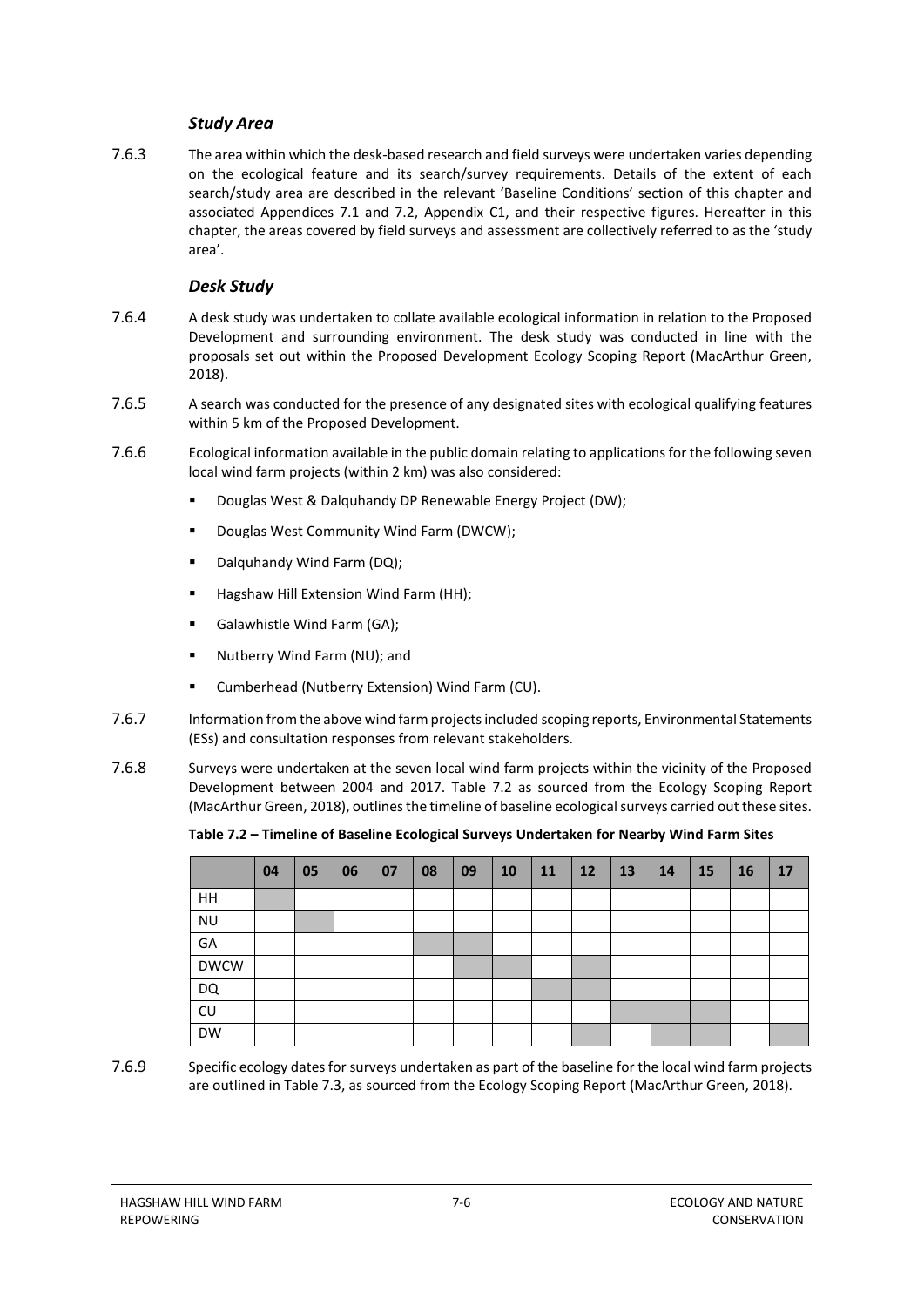| <b>Survey</b>             | <b>HH</b> | <b>NU</b>                | <b>GA</b> | <b>DWCW</b> | <b>DQ</b> | $\mathsf{C}\mathsf{U}$ | <b>DW</b>  |
|---------------------------|-----------|--------------------------|-----------|-------------|-----------|------------------------|------------|
| Phase 1 habitats          | 2004      | 2005                     | 2008-09   | 2010        | 2011      | 2013                   | 2014       |
| <b>NVC habitats</b>       |           | 2005                     | 2009      | 2012        | 2012      | 2014                   | 2014       |
| <b>Protected Species</b>  | 2004      | 2005                     | 2008-09   | 2009-10     | 2011-12   | 2014                   | 2014, 2017 |
| <b>Bats</b>               | 2004      | 2005                     | 2008-09   | 2010        | 2011-12   | 2014                   | 2014-15    |
| <b>Great Crested Newt</b> |           | $\overline{\phantom{a}}$ |           | 2012        | 2011-12   | 2014                   | 2014-15    |
| Fish                      |           | $\overline{\phantom{a}}$ | 2009      | 2010        |           | 2014                   | 2012       |

**Table 7.3 – Timing of Various Ecological Surveys Undertaken for Nearby Wind Farm Sites**

7.6.10 The ecological information from the desk study was used to inform the scope of surveys for the Proposed Development and give a longer-term overview of the ecological features that may be present, to aid the impact assessment.

### *Field Surveys*

- 7.6.11 Ecological fieldwork commenced in May 2018 and was completed in September 2018.
- 7.6.12 The following field survey visits were undertaken to establish the presence of ecological features within the site (plus appropriate buffers), and were undertaken in line with standard methodologies and guidance (respective study areas are also shown in Figures 7.2 to 7.8 and Figure C7.1):
	- **NVC** habitat surveys: May and August 2018;
	- **Protected species surveys: May and June 2018;**
	- Great crested newt suitability index assessment: April 2018;
	- Bat activity surveys: May to September 2018: and
	- Bat roost potential surveys (undertaken as part of the protected species surveys): May and June 2018.
- 7.6.13 The full suite of survey methods, species specific legislation and results are provided within Appendices 7.1, 7.2 and Appendix C1. The field surveys were undertaken following best practice guidance, which are summarised within the relevant appendices.
- 7.6.14 Additional survey visits were conducted to account for changes to the proposed infrastructure during the design evolution.

### *Assessment of Potential Effect Significance*

- 7.6.15 This section defines the methods used to assess the significance of effects through the process of an evaluation of Nature Conservation Importance (a combination of Nature Conservation Value and Conservation Status) and magnitude of impact for each likely effect.
- 7.6.16 There can often be varying degrees of uncertainty over the sensitivity of receptors or magnitude of impacts as a result of limited information. A precautionary approach is therefore adopted where the response of a population to an impact is uncertain. The assessment focusses on a 'worst-case' Proposed Development as described below.
- 7.6.17 The assessment method follows the principles within the guidance detailed by CIEEM (2016).
- 7.6.18 The evaluation for wider countryside interests (i.e. unrelated to any Natura 2000 sites) involves the following process:
	- identification of the potential ecological impacts of the Proposed Development, including both beneficial and adverse;
	- consideration of the likelihood of occurrence of potential impacts where appropriate;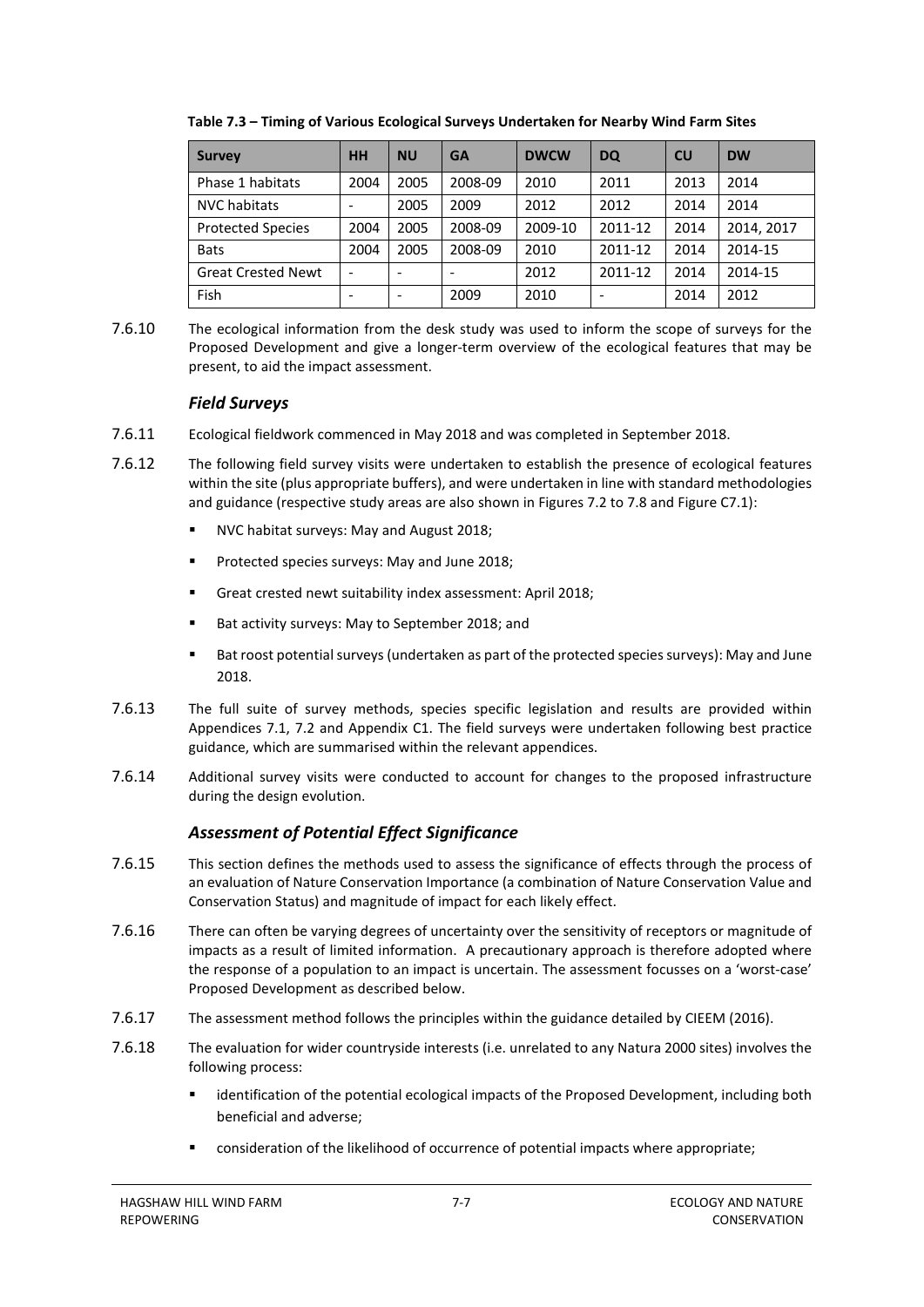- defining the nature conservation importance of the ecological features present;
- establishing the feature's conservation status where appropriate;
- establishing the magnitude of the likely impact (both spatial and temporal):
- based on the above information, a professional judgement is made as to whether the identified effect is significant in the context of the EIA Regulations;
- if a potential effect is determined to be significant, measures to avoid, reduce, mitigate or compensate for the effect are suggested where required;
- opportunities for enhancement are considered; and
- residual effects after mitigation, compensation or enhancement are considered.

#### **Determining Nature Conservation Importance**

- 7.6.19 Nature conservation importance (or value) is defined on the basis of the geographic context given in Table 7.4 (which follows the guidance as detailed within CIEEM, 2016). Attributing a value to an ecological feature is generally straightforward in the case of designated sites, as the designations themselves are normally indicative of an importance level. For example, a Special Area of Conservation (SAC) designated under the Habitats Directive is implicitly of European (International) importance. In the case of species, assigning value is less straightforward as contextual information about distribution and abundance is fundamental, including trends based on historical records (CIEEM, 2016). This means that even though a species may be protected through legislation at a national or international level, the relative value of the population on site may be quite different (e.g. the site population may consist of a single transitory animal, which within the context of a thriving local/regional/national population of a species, is therefore of local or regional value rather than national or international).
- 7.6.20 Where possible, the valuation of habitat/populations within this assessment will make use of any relevant published evaluation criteria (e.g. The Scottish Biodiversity List (Scottish Government, 2013), JNCC on selection of biological SSSIs (JNCC, 2013)). Furthermore, JNCC guidance (JNCC, 2008) has been consulted where relevant so that cross-referencing of classifications within different systems can be standardised (e.g. correctly matching NVC types with Annex I habitats where relevant etc.).
- 7.6.21 Those ecological features affected at the site and deemed to be of local, regional, national, and international importance are termed 'Important Ecological Features' (IEFs).
- 7.6.22 Where relevant, information regarding the particular feature's conservation status is also considered to fully define its importance. This enables an appreciation of current population or habitat trends to be incorporated into the assessment.

| <b>Nature Conservation Importance of</b><br><b>Feature in Geographical Context</b> | <b>Description</b>                                                                                                      |
|------------------------------------------------------------------------------------|-------------------------------------------------------------------------------------------------------------------------|
| International                                                                      | An internationally designated site (e.g. SAC).                                                                          |
|                                                                                    | Site meeting criteria for international designations or<br>qualifying species of an SAC where there is<br>connectivity. |

**Table 7.4 – Approach to Valuing Ecological Features[1](#page-9-0)**

<span id="page-9-0"></span>*<sup>1</sup> Adapted from Hill et al. (2005).*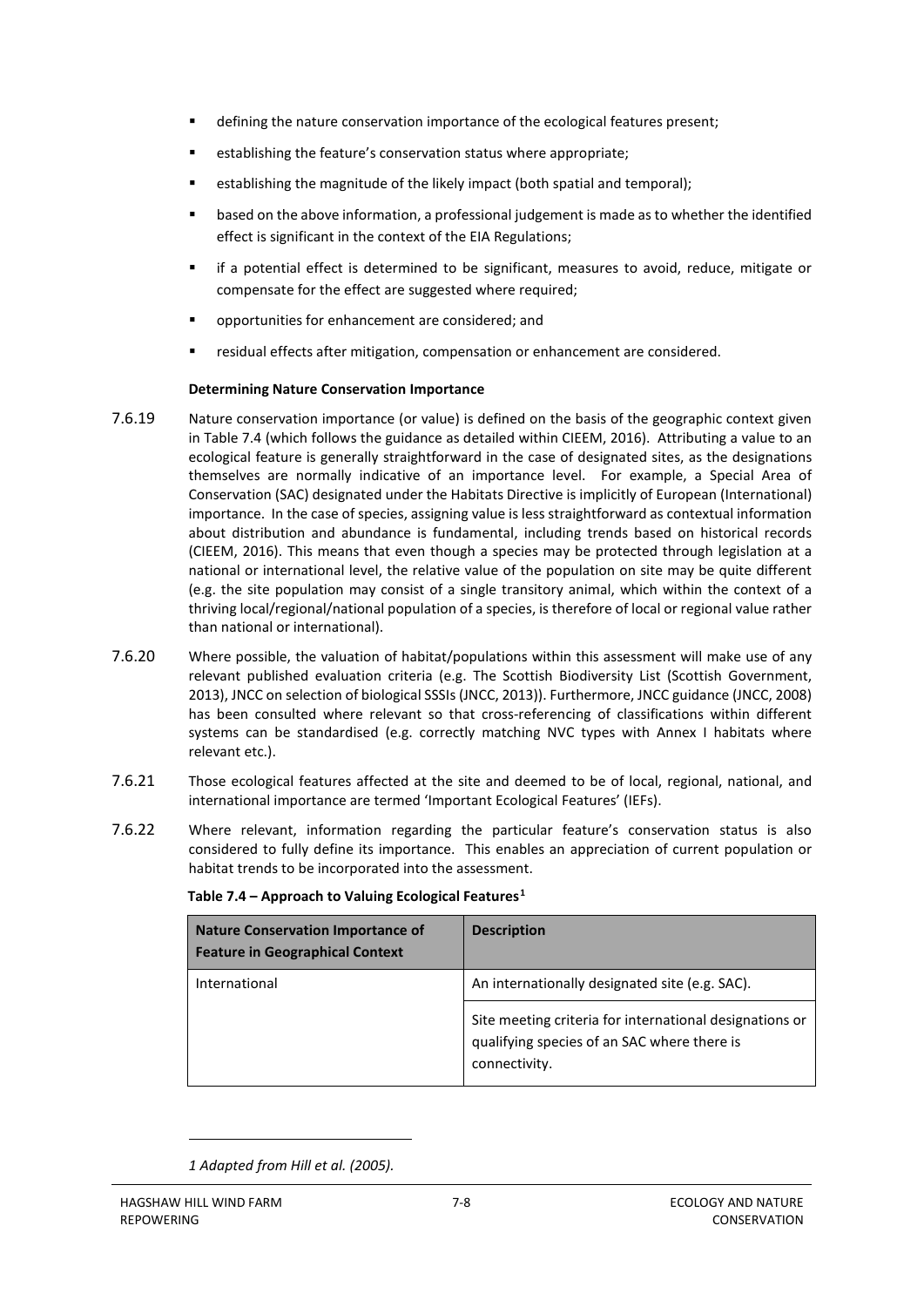| <b>Nature Conservation Importance of</b><br><b>Feature in Geographical Context</b> | <b>Description</b>                                                                                                                                                                          |
|------------------------------------------------------------------------------------|---------------------------------------------------------------------------------------------------------------------------------------------------------------------------------------------|
|                                                                                    | Species present in internationally important<br>numbers (>1% of biogeographic populations).                                                                                                 |
| National (UK)                                                                      | A nationally designated site (SSSI, or a National<br>Nature Reserve (NNR)), or sites meeting the criteria<br>for national designation or qualifying species where<br>there is connectivity. |
|                                                                                    | Species present in nationally important numbers<br>(>1% UK population).                                                                                                                     |
| Regional (Natural Heritage Zone or Local<br>Authority Area)                        | Species present in regionally important numbers<br>(>1% of Natural Heritage Zone population).                                                                                               |
|                                                                                    | Areas of habitat falling below criteria for selection as<br>a SSSI (e.g. areas of semi-natural ancient woodland<br>larger than 0.25ha).                                                     |
| Local                                                                              | Local Nature Reserves (LNR).                                                                                                                                                                |
|                                                                                    | Areas of semi-natural ancient woodland smaller than<br>$0.25$ ha.                                                                                                                           |
|                                                                                    | Areas of habitat or species considered to appreciably<br>enrich the ecological resource within the local<br>context, e.g. species-rich flushes or hedgerows.                                |
| Negligible                                                                         | Usually widespread and common habitats and<br>species. Features falling below local value are not<br>normally considered in detail in the assessment<br>process.                            |

#### **Magnitude of Impact**

- 7.6.23 Impact magnitude refers to changes in the extent and integrity of an ecological receptor. A suitable definition of ecological 'integrity' is found within Scottish Executive circular 6/1995 updated by SERAD (2000) which states that, "*The integrity of a site is the coherence of its ecological structure and function, across its whole area, which enables it to sustain the habitat, complex of habitats and/or the levels of populations of the species for which it was classified*". Although this definition is used specifically regarding European level designated sites (SACs and SPAs), it is applied to wider countryside habitats and species for the purposes of this assessment.
- 7.6.24 Determining the magnitude of any likely impacts requires an understanding of how the ecological features are likely to respond to the Proposed Development. This change can occur during construction or operation of the Proposed Development.
- 7.6.25 Impacts can be adverse, neutral or beneficial.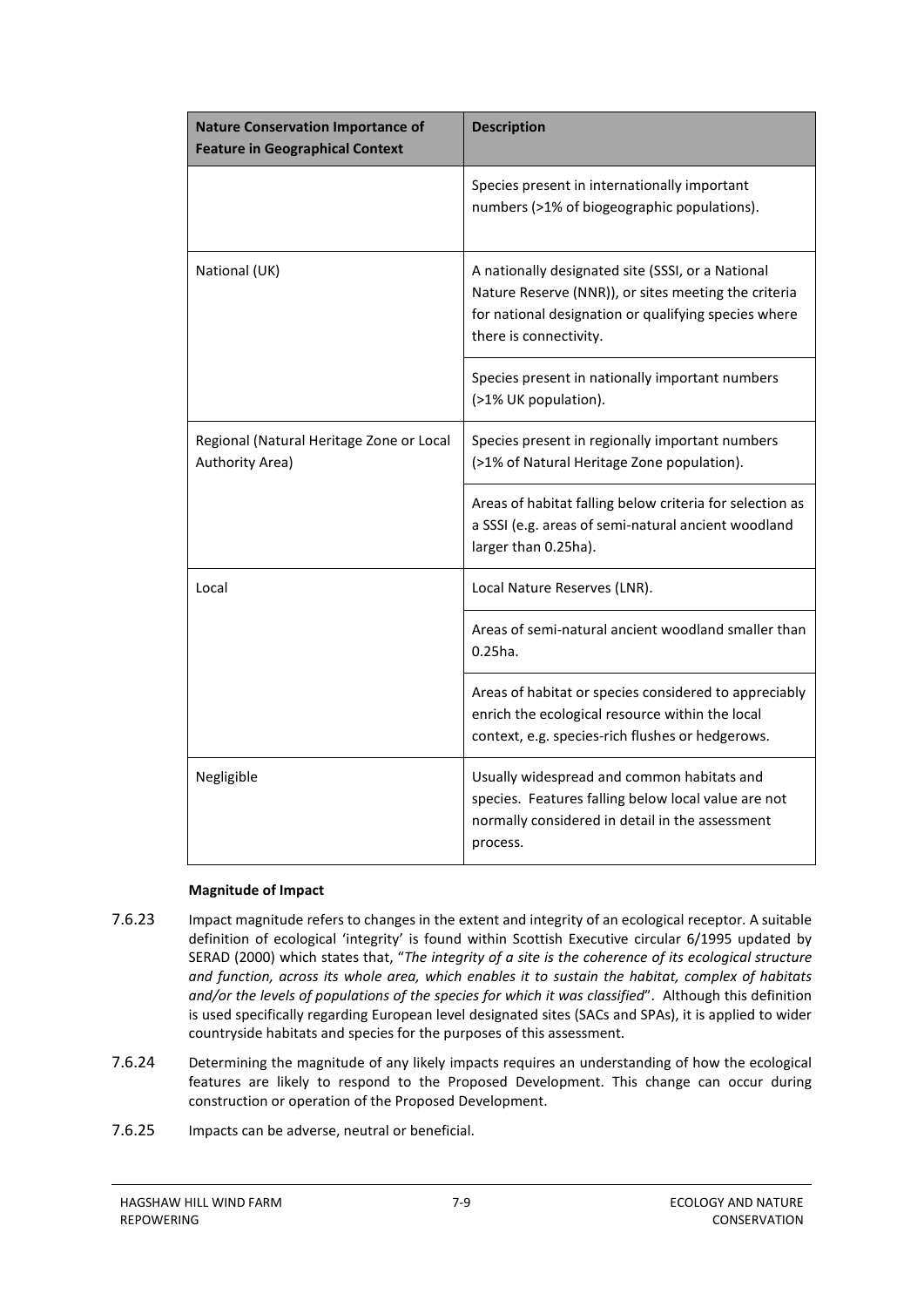7.6.26 Impacts are judged in terms of magnitude in space and time. There are five levels of spatial impacts and five levels of temporal impacts as described in Table 7.5 and Table 7.6.

| <b>Spatial Magnitude</b> | <b>Description</b>                                                                                                                                        |
|--------------------------|-----------------------------------------------------------------------------------------------------------------------------------------------------------|
| Very High                | Would cause the loss of the majority of a feature<br>(>80%) or would be sufficient to damage a feature<br>sufficient to immediately affect its viability. |
| High                     | Would have a major impact on the feature or its<br>viability. For example, more than 20% habitat loss or<br>damage.                                       |
| Moderate                 | Would have a moderate impact on the feature or its<br>viability. For example, between 10 - 20% habitat loss<br>or damage.                                 |
| Low                      | Would have a minor impact upon the feature or its<br>viability. For example, less than 10% habitat loss or<br>damage.                                     |
| Negligible               | Minimal change on a very small scale; impacts not<br>dissimilar to those expected within a 'do nothing'<br>scenario.                                      |

**Table 7.5 – Definition of Spatial Impact Magnitude upon the IEFs**

#### **Table 7.6 – Definition of Temporal Impact Magnitude upon the IEFs**

| <b>Temporal Magnitude</b> | <b>Description</b>                                                                                                                                                                                                                                        |
|---------------------------|-----------------------------------------------------------------------------------------------------------------------------------------------------------------------------------------------------------------------------------------------------------|
| Permanent                 | Impacts continuing indefinitely beyond the span of<br>one human generation (taken here as 30+ years),<br>except where there is likely to be substantial<br>improvement after this period in which case the<br>category Long Term may be more appropriate. |
| Long term                 | Between 15 years up to (and including) 30 years.                                                                                                                                                                                                          |
| Medium term               | Between 5 years up to (but not including) 15 years.                                                                                                                                                                                                       |
| Short term                | Up to (but not including) 5 years.                                                                                                                                                                                                                        |
| Negligible                | No impact.                                                                                                                                                                                                                                                |

#### **Significance**

- 7.6.27 The significance of potential effects is determined by integrating the assessments of Nature Conservation Importance and Conservation Status and magnitude of impact in a reasoned way, based on the available evidence and professional judgement.
- 7.6.28 Table 7.7 details the significance criteria that have been used in assessing the effects of the Proposed Development.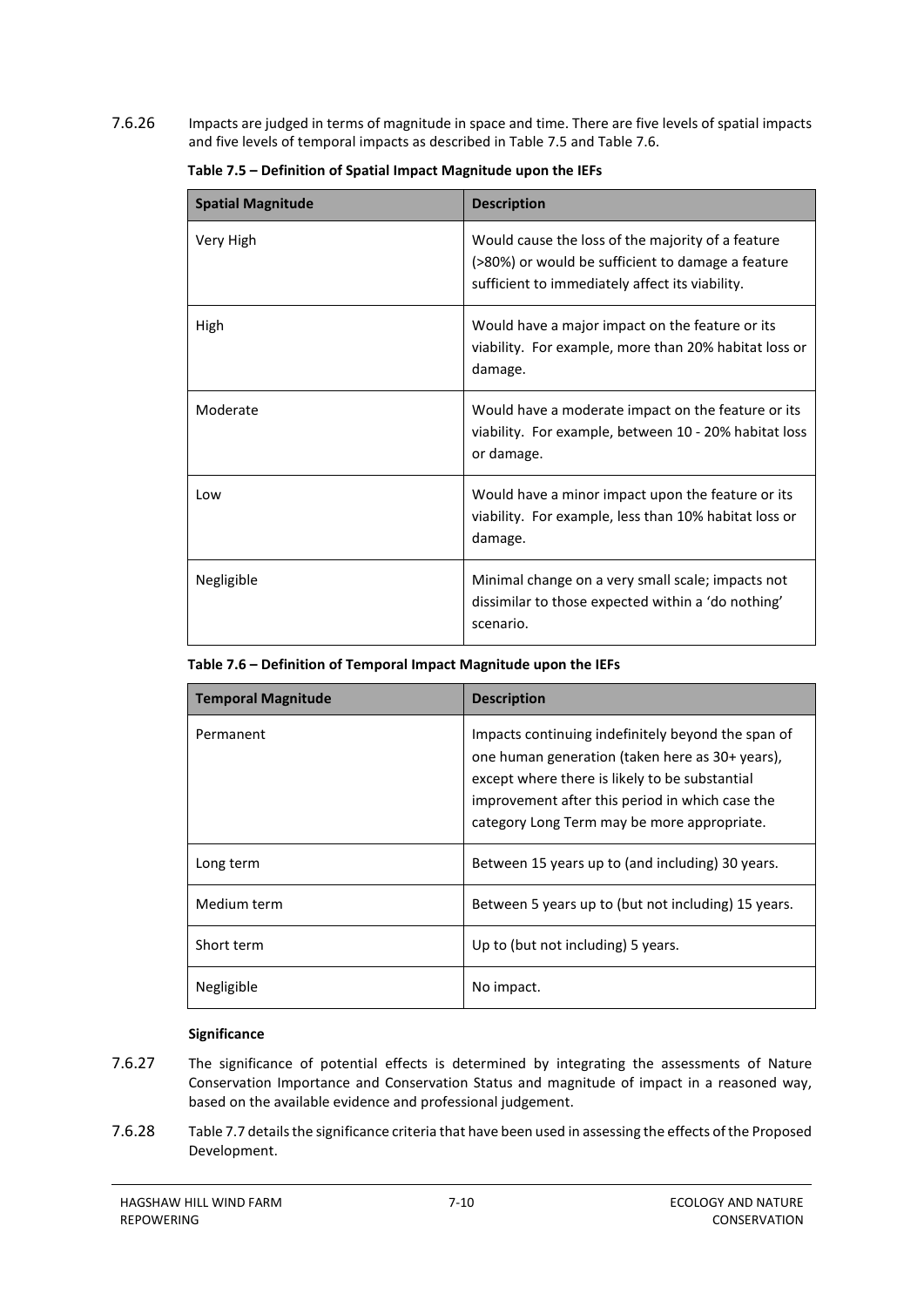| <b>Significance of Effect</b> | <b>Description</b>                                                                                                                                                                                                                |
|-------------------------------|-----------------------------------------------------------------------------------------------------------------------------------------------------------------------------------------------------------------------------------|
| Major                         | Significant effect, as the effect is likely to result in a<br>long term significant adverse effect on the integrity<br>of the feature.                                                                                            |
| Moderate                      | Significant effect, as the effect is likely to result in a<br>medium term or partially significant adverse effect<br>on the integrity of the feature.                                                                             |
| Minor                         | The effect is likely to adversely affect the feature at<br>an insignificant level by virtue of its limited duration<br>and/or extent, but there will probably be no effect<br>on its integrity. This is not a significant effect. |
| Negligible                    | No material effects. This is not a significant effect.                                                                                                                                                                            |

#### **Table 7.7 - Significance Criteria**

- 7.6.29 Using these definitions, it must be decided whether there will be any effects which will be sufficient to adversely affect the IEF to the extent that its Conservation Status deteriorates above and beyond that which would be expected should baseline conditions remain (i.e. the 'do nothing' scenario).
- 7.6.30 Major and moderate effects are considered significant and minor and negligible not significant in accordance with the EIA Regulations.

#### **Cumulative Assessment**

7.6.31 SNH cumulative assessment guidance (SNH, 2012) is used to inform the cumulative assessment in this chapter. It is not possible to evaluate cumulative effects through the study of one development in isolation but the assessment of effects when considered in combination with other developments, projects or activities is required. However, in the interests of focusing on the potential for significant effects, this assessment considers the potential for cumulative effects with other EIA developments. The context in which these effects are considered is heavily dependent on the ecology of the feature assessed. For example, for water voles it may be appropriate to consider effects specific to individual catchments, should the distance between neighbouring catchments be sufficient to assume no movement of animals between them, whereas for blanket bog the region/Natural Heritage Zone may be the relevant spatial scale. Therefore, an assessment of cumulative effects will be made for each feature, appropriate to its ecology.

### *Requirements for Mitigation*

- 7.6.32 Mitigation will be required if the assessment determines that there is an unmitigated moderate adverse or major adverse and therefore significant effect on any IEF identified in this chapter.
- 7.6.33 Even without any significant effects on IEFs, general mitigation will be applied in the form of a Species Protection Plan (SPP) to ensure that disturbance to IEFs or their protected features (e.g. holts, setts) is avoided (see *Project Assumptions* in section [7.8\)](#page-26-0).

### *Assessment of Residual Effect Significance*

7.6.34 If a potential effect is determined to be significant, suggested measures to mitigate or compensate the effect will be considered and the revised significance of residual effects after mitigation will be assessed.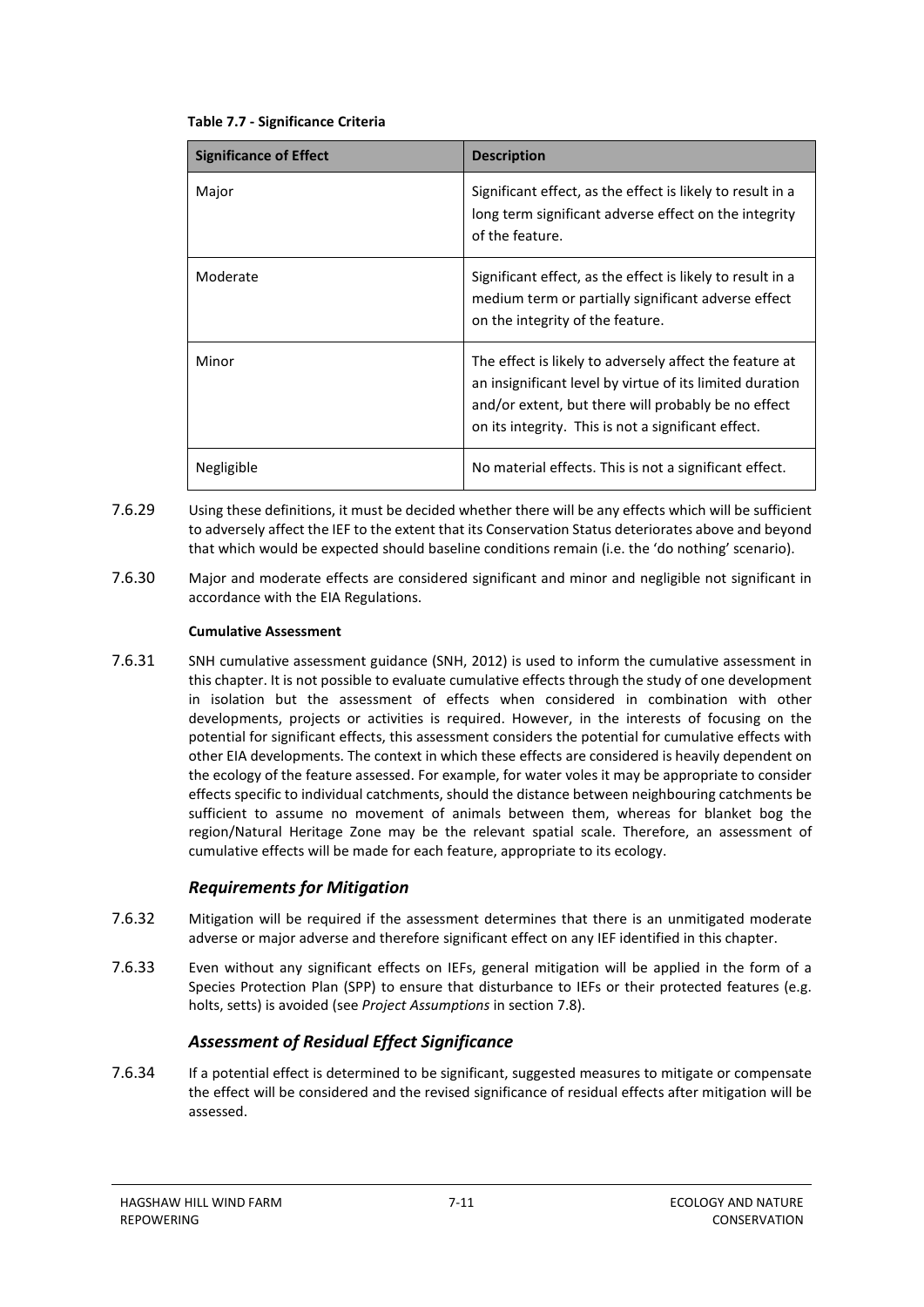#### *Limitations to Assessment*

- 7.6.35 Limitations exist regarding the knowledge base on how some species, and the populations to which they belong, react to impacts. A precautionary approach is taken in these circumstances, and as such it is considered that these limitations do not affect the robustness of this assessment.
- 7.6.36 The proposed access track to the southeast of the Proposed Development site was surveyed for habitats and protected species until the point where it intersects with the existing track for the Existing Development at Douglas West (see Figure 7.2 and Confidential Figure C.1). The short portion of access track to the east of this point overlaps with the survey area for the proposed Douglas West Wind Farm, where habitat surveys were undertaken in 2014, and protected species surveys were undertaken in 2014, 2015 and 2017. Data from these surveys relevant to that stretch of the Proposed Development access road have been used to inform this assessment. It is considered very unlikely that there have been any notable differences to habitat type within this area since 2014, and given that new surveys for all protected species will be required prior to commencement of any works to inform detailed mitigation measures for a Species Protection Plan, it is considered that use of these data for this short stretch of the access road will not affect the integrity of the assessment.
- 7.6.37 Potential limitations to the assessment relating to bats are detailed in section 4 of Appendix 7.2, but the site-specific issues can be summarised as follows:
	- Detector Data Loss and Data Accuracy: there was some evidence of disturbance to bat detectors by cattle in early surveys, although it is not clear how much data were lost, with some log files not recording any microphone sensitivity issues. Detectors were relocated to avoid any further disturbance and it is considered that the amount of data recorded (effort increased to monthly, and from 10 locations) is sufficient to be able to conduct a robust assessment of bat activity across the site.
	- Recording Higher Altitude Activity: bat detectors were placed at ground level only. For the Proposed Development, it is however considered that based on the evidence presented in Appendix 7.2, conducting static detector surveys at ground level only is not considered to have affected the ability to adequately determine baseline activity levels and conduct a robust assessment of bat activity at the site. Survey results show that overall *Nyctalus* activity levels were low, and desk studies have shown similar results in the local area, with no known roost sites in the vicinity of the site.

# <span id="page-13-0"></span>7.7 Baseline Conditions

- 7.7.1 SNH's consultation draft guidance on assessing the impact of repowered wind farms on nature conservation (SNH, 2018) advises that the baseline for EIA should be the "*expected restored state of the site, excluding the existing turbines*". SNH also notes that "*the current use of the site as a wind farm will be a material consideration. It is therefore likely to be helpful to also present information which compares the full effects of the new proposal with those of the existing scheme*."
- 7.7.2 As set out in Chapter 4 of this EIA Report, Schedule 4, Part 3 of the EIA Regulations requires that the EIA Report includes, "*A description of the relevant aspects of the current state of the environment (the 'baseline scenario' and an outline of the likely evolution thereof without implementation of the project as far as its natural changes from the baseline scenario can be assessed with reasonable effort on the basis of the availability of relevant information and scientific knowledge*."
- 7.7.3 This assessment seeks to align with the draft SNH guidance, while remaining compliant with the EIA Regulations, by presenting an assessment of the potential effects of the Proposed Development at the site as if it had been decommissioned and restored, while also acknowledging the presence of the Existing Development and considering the difference in effects between the Existing Development and the Proposed Development.
- 7.7.4 Surveys have been undertaken at the Proposed Development site in its current condition, and therefore the survey discussion given below and in Appendices 7.1, 7.2 and Confidential Appendix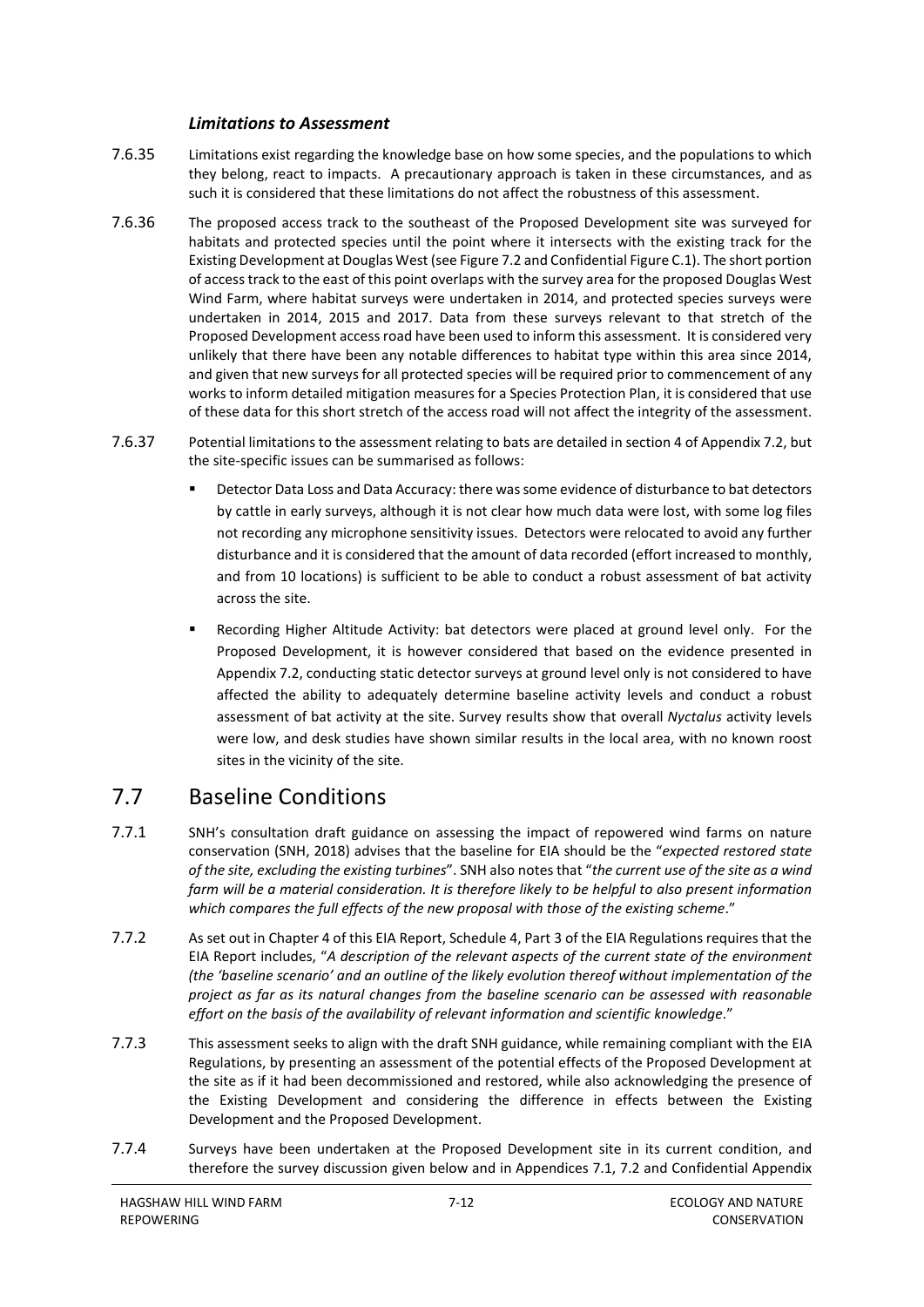C.1 necessarily describe the actual current baseline of the site, i.e. reflecting the existence and operation of the Existing Development.

- 7.7.5 However, the future baseline (i.e. the baseline in the event that the Proposed Development does not progress) is considered as the expected restored state of the site. There is currently no detailed restoration plan for the Existing Development, therefore, it is difficult to provide detail on the expected restored state of the site. It is considered reasonable to assume that, in the event that the proposed repowering project was not pursued, the Existing Development turbines would be removed, with bases left in situ below ground level, and the areas of the turbine bases, associated hardstanding and tracks would be restored to a condition similar to surrounding land. For the purposes of this assessment, relevant areas that would be subject to habitat restoration as part of decommissioning have been classified as 'Restored Upland Habitat', as further detailed in paragraph[s 7.8.3](#page-27-0) to [7.8.7.](#page-28-0)
- 7.7.6 This section details the results of the desk study and field surveys, providing the baseline conditions for the site as noted above, and includes:
	- Designated sites within 5 km of the Proposed Development;
	- **Results of the desk study;**
	- Habitats and vegetation; and
	- Protected and notable species.

#### *Desk Study*

#### **Designated Sites**

7.7.7 There are three designated sites located within 5 km of the Proposed Development that have ecological qualifying features; details of these are provided within Table 7.8 and Figure 7.1.

**Table 7.8 – Designated Sites within 5 km of the Proposed Development**

| <b>Name</b>                | <b>Distance</b>   | <b>Qualifying Interests</b>              | <b>Status</b>                                    |
|----------------------------|-------------------|------------------------------------------|--------------------------------------------------|
| Coalburn Moss SAC and SSSI | $2.7 \mathrm{km}$ | Active raised bog<br>Degraded raised bog | Favourable maintained<br>Unfavourable recovering |
| Muirkirk Uplands SSSI      | 3.7 km            | <b>Blanket</b> bog<br>Upland assemblage  | Unfavourable no change<br>Favourable maintained  |
| Miller's Wood SSSI         | 5 km              | Upland birch woodland                    | Unfavourable declining                           |

#### **Protected Species**

- 7.7.8 The site is approximately centred around grid reference 279240 630238. A search on the NBN Atlas for Living Scotland for species records in a 5 km buffer from this location contained records from 2000 for the following relevant protected or notable species:
	- Common pipistrelle (*Pipistrellus pipistrellus)*;
	- Mountain hare (*Lepus timidus*);
	- Otter (*Lutra lutra*); and
	- Red deer (*Cervus elaphus*).
- 7.7.9 A search was carried out on records from the Scottish Leisler's Bat Project supplied to MacArthur Green by John Haddow in May 2015, which is shown in Table 5-1 of Appendix 7.2 and on Figure 7.6.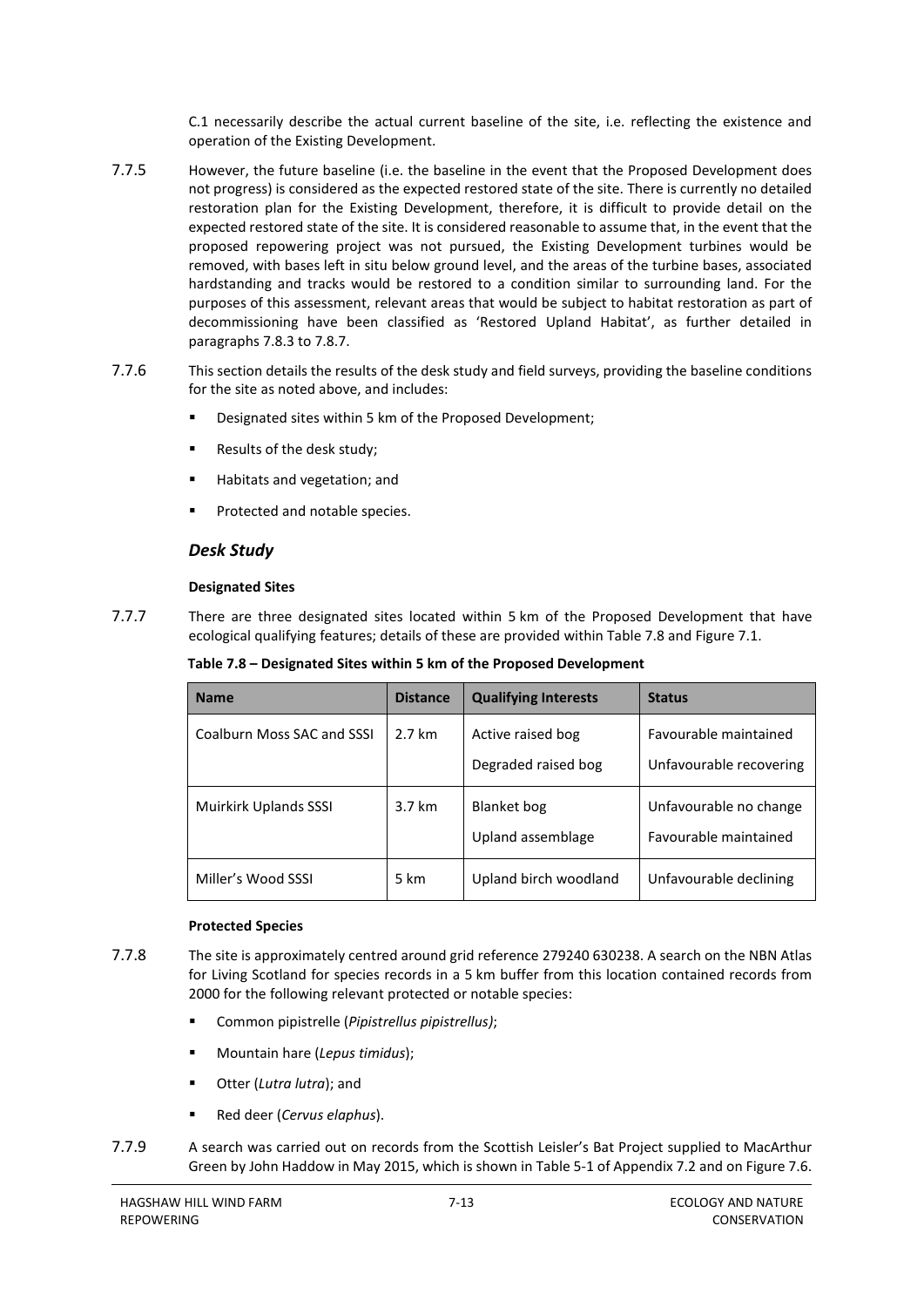In total six *Nyctalus spp*. records were found to be within 20 km of the study area, with the closest 4 km away, near Douglas.

- 7.7.10 A review of scoping reports, consultation responses and ESs of seven local wind farm projects found evidence of several protected species, as outlined within Table 7.9 below, as adapted from the Ecology Scoping Report (MacArthur Green, 2018).
- 7.7.11 Table 7.9 states whether a species was found to be present (P) or whether there was no evidence (NE) recorded during surveys, or in the cases where species were not included within the scope of surveys, not surveyed (-).

| <b>Species</b>       | <b>HH</b>                    | <b>NU</b>                | <b>GA</b>                | <b>DWCW</b>              | <b>DQ</b>                | CU        | <b>DW</b> |
|----------------------|------------------------------|--------------------------|--------------------------|--------------------------|--------------------------|-----------|-----------|
| Badger               | <b>NE</b>                    | P                        | P                        | P                        | P                        | P         | P         |
| Otter                | <b>NE</b>                    | <b>NE</b>                | P                        | P                        | P                        | P         | P         |
| Water vole           | <b>NE</b>                    | <b>NE</b>                | <b>NE</b>                | <b>NE</b>                | <b>NE</b>                | <b>NE</b> | <b>NE</b> |
| Pine marten          | $\qquad \qquad \blacksquare$ | $\overline{\phantom{a}}$ | $\overline{\phantom{a}}$ | $\overline{\phantom{a}}$ | $\overline{\phantom{a}}$ | <b>NE</b> | <b>NE</b> |
| Red squirrel         | <b>NE</b>                    | <b>NE</b>                | <b>NE</b>                | <b>NE</b>                | <b>NE</b>                | <b>NE</b> | <b>NE</b> |
| Great crested newt   | $\qquad \qquad \blacksquare$ | $\overline{\phantom{a}}$ | $\overline{\phantom{a}}$ | <b>NE</b>                | <b>NE</b>                | <b>NE</b> | <b>NE</b> |
| Common pipistrelle   | $\overline{\phantom{a}}$     | $\overline{\phantom{a}}$ | P                        | P                        | P                        | P         | P         |
| Soprano pipistrelle  | $\qquad \qquad \blacksquare$ | $\overline{\phantom{a}}$ | P                        | P                        | P                        | P         | P         |
| Myotis sp.           | $\overline{\phantom{0}}$     | $\overline{\phantom{a}}$ | P                        | P                        | P                        | P         | P         |
| Nyctalus sp.         | $\qquad \qquad \blacksquare$ | $\overline{\phantom{a}}$ | <b>NE</b>                | P                        | P                        | P         | P         |
| Brown long-eared bat | $\overline{\phantom{0}}$     | $\overline{\phantom{a}}$ | P                        | <b>NE</b>                | <b>NE</b>                | P         | P         |
| Brown trout          | P                            | P                        | P                        | P                        | $\overline{\phantom{a}}$ | P         | P         |
| Atlantic salmon      | <b>NE</b>                    | P                        | <b>NE</b>                | <b>NE</b>                | $\overline{\phantom{a}}$ | <b>NE</b> | <b>NE</b> |
| European eel         | <b>NE</b>                    | <b>NE</b>                | <b>NE</b>                | <b>NE</b>                | $\overline{\phantom{a}}$ | <b>NE</b> | <b>NE</b> |

**Table 7.9 – Summary of Ecological Findings for Nearby Wind Farm Projects**

# *Field Surveys*

7.7.12 Details regarding field survey methodologies and results are included within Appendices 7.1, 7.2 and C1. The following section summarises the baseline conditions as identified during these surveys.

### **Habitat Surveys**

7.7.13 Habitat surveys for the Proposed Development followed the NVC scheme (Rodwell *et al.,* 1991- 2000) using standard methods (Rodwell, 2006). Surveys were undertaken within the study area as detailed within Appendix 7.1 and illustrated in Figures 7.2 to Figure 7.3. The 2018 habitat study area covered 505.38 hectares (ha) and in places extended beyond the site boundary as a consequence of the requirement to ensure sufficient buffer areas were surveyed to account for the presence of potential GWDTEs, in line with SEPA guidance (SEPA, 2017a, 2017b).

> *The survey data collected in 2018 was supplemented by habitat survey data collected in 2014, to the east of the Existing Development access track at Douglas West, which comprises the easternmost part of the Proposed Development's access route, towards the existing haul road. This area was surveyed as part of the Douglas West Wind Farm project, and survey results are included in Figures 7.2 and 7.3. Phase 1 Habitats*

7.7.14 The NVC data was also cross-referenced to the Phase 1 Habitat Survey Classification (JNCC, 2010) to allow a broader characterisation of habitats. The extent of Phase 1 habitat types within the study area was calculated using the correlation of specific NVC communities to their respective Phase 1 types, and their extents within GIS; including within mosaic areas. The results of this analysis are summarised in Table 7.10 below, in order of Phase 1 code. Figure 7.2 displays the NVC survey results; however, standard Phase 1 shading has also been used to broadly characterise stands of vegetation based on the dominant NVC community within a particular area.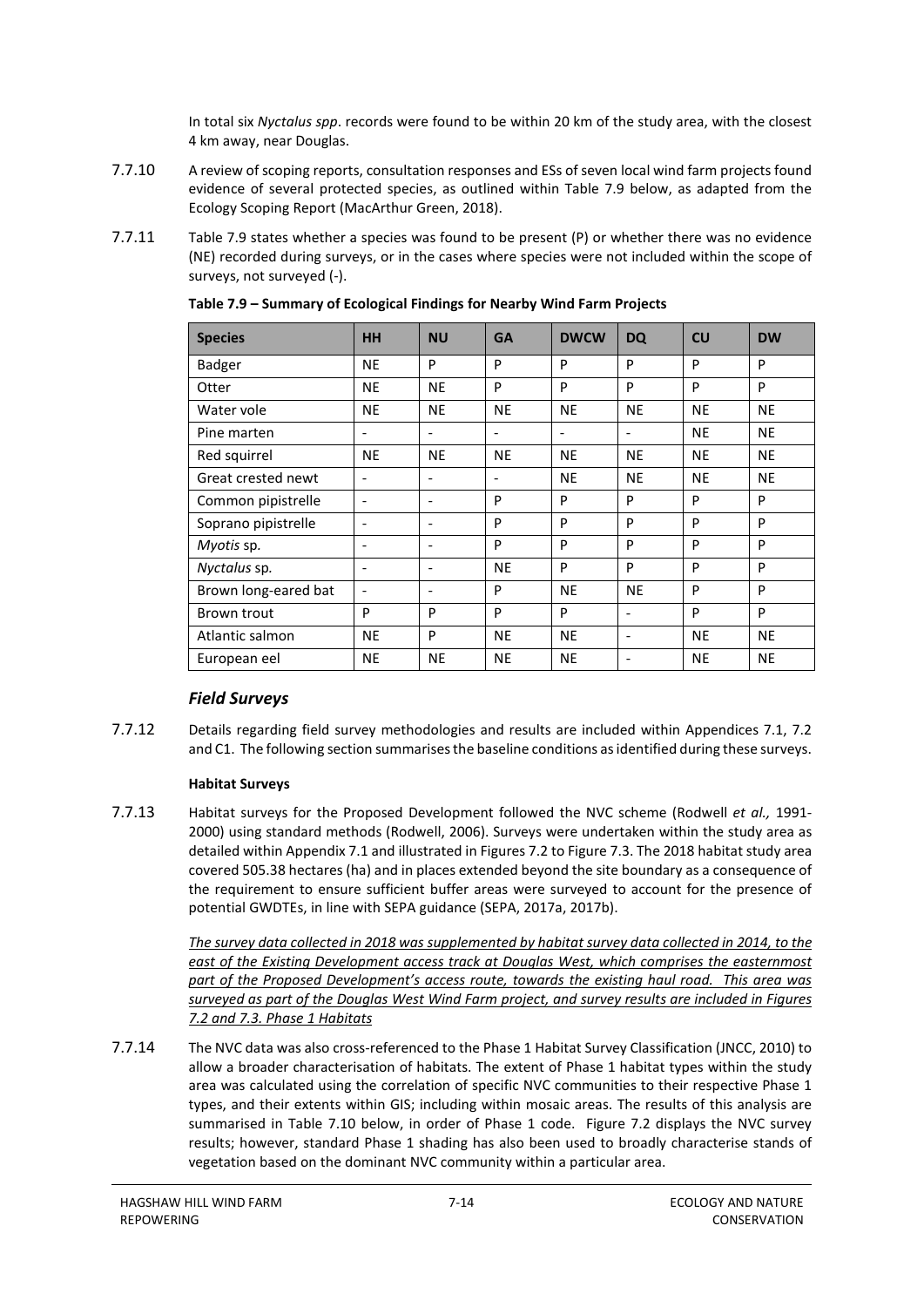| Phase 1        | <b>Phase 1 Habitat Description</b> | <b>NVC Communities</b> | Area (ha) | % of NVC          |
|----------------|------------------------------------|------------------------|-----------|-------------------|
| <b>Habitat</b> |                                    | (and sub-              |           | <b>Study Area</b> |
| Code           |                                    | communities)           |           |                   |
|                |                                    | <b>Recorded</b>        |           |                   |
| A1.1.1         | Woodland: broadleaved,             | W7 (c), W11            | 3.58      | 0.71              |
|                | semi-natural                       |                        |           |                   |
| A1.1.2         | Woodland: broadleaved,             | n/a                    | 0.04      | 0.01              |
|                | plantation                         |                        |           |                   |
| A1.3           | Woodland, Mixed plantation         | n/a                    | 0.33      | 0.07              |
| A1.2.2         | Woodland: coniferous,              | W18 and non-NVC        | 9.48      | 1.88              |
|                | plantation                         | communities            |           |                   |
| A2             | Scrub                              | W23                    | 0.13      | 0.02              |
| B1.1           | Acid grassland: unimproved         | U2, U4 (a & d), U5,    | 128.37    | 25.40             |
|                |                                    | U <sub>6</sub>         |           |                   |
| B1.2           | Acid grassland: semi-              | U4b                    | 14.62     | 2.89              |
|                | improved                           |                        |           |                   |
| B2.1/B2.2      | Neutral grassland:                 | MG1, MG9               | 1.40      | 0.28              |
|                | unimproved/semi-improved           |                        |           |                   |
| <b>B5</b>      | Marsh/marshy grassland             | M23, M25, M25b,        | 140.23    | 27.75             |
|                |                                    | MG10, M25-U6           |           |                   |
|                |                                    | intermediate, non-     |           |                   |
|                |                                    | <b>NVC Juncus</b>      |           |                   |
|                |                                    | dominated              |           |                   |
|                |                                    | habitats               |           |                   |
| <b>B6</b>      | Poor semi-improved grassland       | MG6                    | 1.42      | 0.28              |
| C1.1           | Bracken: continuous                | U20(a)                 | 14.07     | 2.78              |
| C3.1           | Other tall herb & fern: tall-      | <b>OV25</b>            | 0.02      | 0.004             |
|                | ruderal                            |                        |           |                   |
| D1.1           | Dry dwarf shrub heath - acid       | H9c, H10               | 0.15      | 0.03              |
| D <sub>2</sub> | Wet dwarf shrub heath              | M15d                   | 20.71     | 4.10              |
| E1.6.1         | Bog: blanket                       | M17 (a,c), M19a,       | 136.73    | 27.05             |
|                |                                    | M20(a,b)               |           |                   |
| E1.7           | Bog: wet modified                  | M2, M3, M25a           | 1.04      | 0.21              |
| E2.1           | Flush/spring: acid/neutral         | M4, M6 (c,d)           | 18.95     | 3.75              |
| E2.2           | Flush/spring: basic                | M10                    | 0.19      | 0.04              |
| E2.2           | Flush/spring: bryophyte            | M32b                   | 0.10      | 0.02              |
|                | dominated                          |                        |           |                   |
| F <sub>1</sub> | Swamp                              | S9, S12                | 0.07      | 0.01              |
| J3.6           | <b>Buildings</b>                   | n/a                    | 0.51      | 0.10              |
| J1.2           | Amenity grassland                  | n/a                    | 0.82      | 0.16              |
| J4             | Bare ground                        | n/a                    | 3.17      | 0.63              |
| J5             | Other habitat (restored            | n/a                    | 9.26      | 1.83              |
|                | upland habitat = Existing          |                        |           |                   |
|                | Development infrastructure)        |                        |           |                   |

**Table 7.10 – Phase 1 Habitat Types within the NVC Study Area**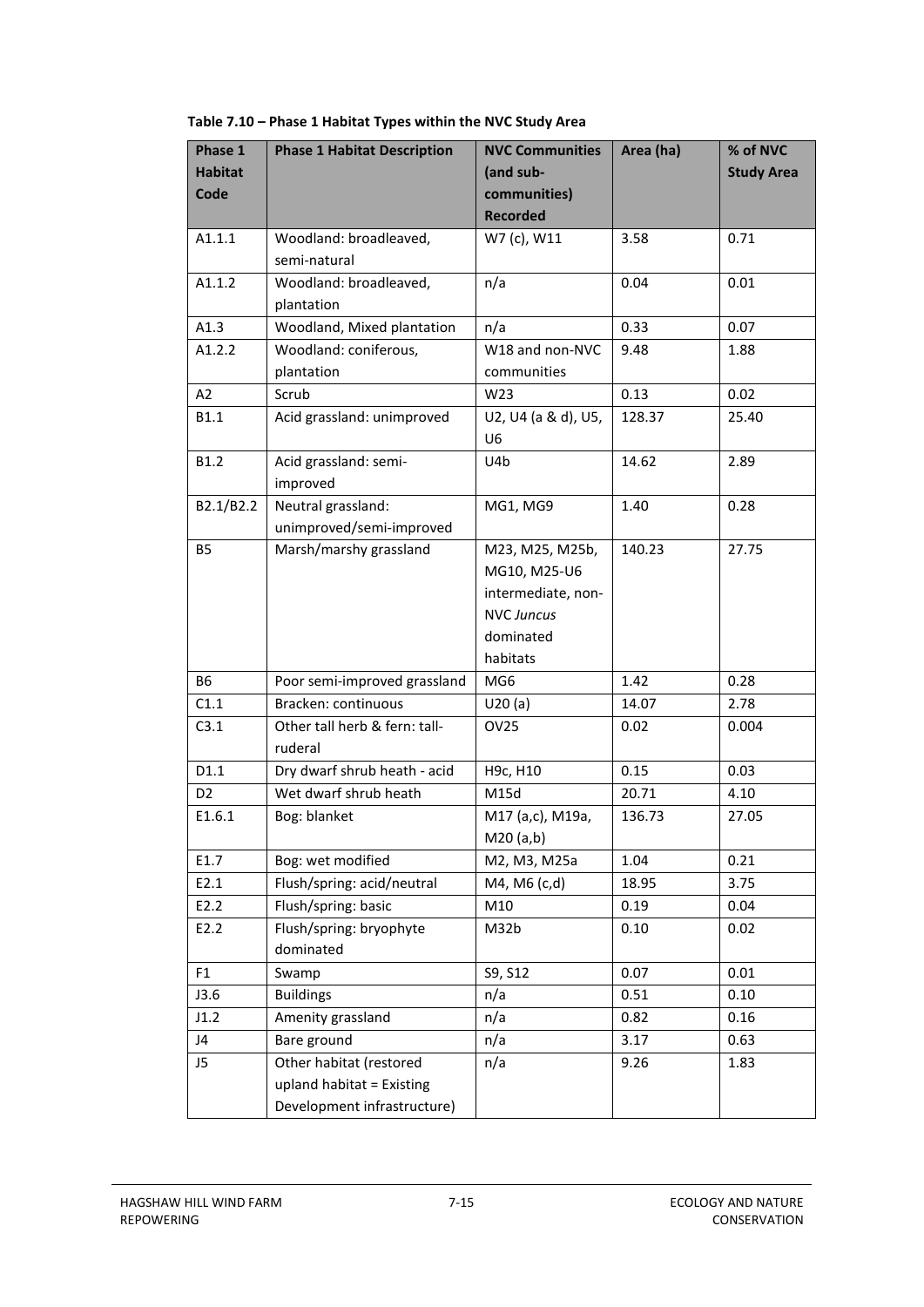#### *NVC Communities*

- 7.7.15 The NVC communities and non-NVC habitat types recorded within the NVC study area are provided in Table 7.11 below and include the proportions of particular community or habitat types that are found within the NVC study area, including proportions within mosaic habitats. Full descriptions of the habitats, NVC communities and associated flora of the NVC study area are provided in Appendix 7.1.
- 7.7.16 The NVC surveys recorded 30 recognised NVC communities within the NVC study area, with various associated sub-communities; however only a small number of these habitats made up the majority of the study area. A number of non-NVC habitat types are also present.

#### *Annex I Habitats*

- 7.7.17 Certain NVC communities can also correlate to various Annex I habitat types listed under the Habitats Directive. However, the fact that an NVC community can be attributed to an Annex I type does not necessarily mean all instances of that NVC community constitute Annex I habitat. Its status can depend on various factors such as quality, extent, species assemblages, geographical setting, and substrates.
- 7.7.18 NVC survey data and field observations have been compared to JNCC Annex I habitat listings and descriptions (JNCC, 2016a). Those habitats within the study area which could be considered Annex I habitats are also summarised in Table 7.11.
- 7.7.19 The extents and often relatively low quality and degraded nature of these potential Annex I habitats within the NVC study area means none are considered of more than local nature conservation value (Table 7.11). Full details and discussion of Annex I habitat types present are provided within Appendix 7.1.

#### *SBL Priority Habitats*

- 7.7.20 The SBL (Scottish Government, 2013) is a list of animals, plants and habitats that Scottish Ministers consider to be of principal importance for biodiversity conservation in Scotland. The SBL identifies habitats which are the highest priority for biodiversity conservation in Scotland. Some of these priority habitats are quite broad and can correlate to many NVC types.
- 7.7.21 Relevant SBL priority habitat types and corresponding associated NVC types recorded within the NVC study area are also summarised in Table 7.11. These SBL priority habitats also correlate with UK Biodiversity Action Plan (BAP) Priority Habitats (JNCC 2016b).

#### *Groundwater Dependent Terrestrial Ecosystems*

- 7.7.22 The NVC results were referenced against SEPA guidance (SEPA, 2017b), to identify those habitats which may be classified, depending on the hydrogeological setting, as being potentially groundwater dependent. Potential GWDTE NVC communities recorded within the study area are also summarised in Table 7.11; these are shown in Figure 7.3.
- 7.7.23 The potential GWDTE sensitivity of each polygon containing a potential GWDTE community was classified on a four-tier approach as follows:
	- 'Highly dominant' where potential high GWDTE(s) dominate the polygon;
	- 'Highly sub-dominant' where potential high GWDTE(s) make up a sub-dominant percentage cover of the polygon;
	- 'Moderately dominant' where potential moderate GWDTE(s) dominate the polygon and no potential high GWDTEs are present; and
	- 'Moderately sub-dominant' where potential moderate GWDTE(s) make up a sub-dominant percentage cover of the polygon and no high GWDTEs are present.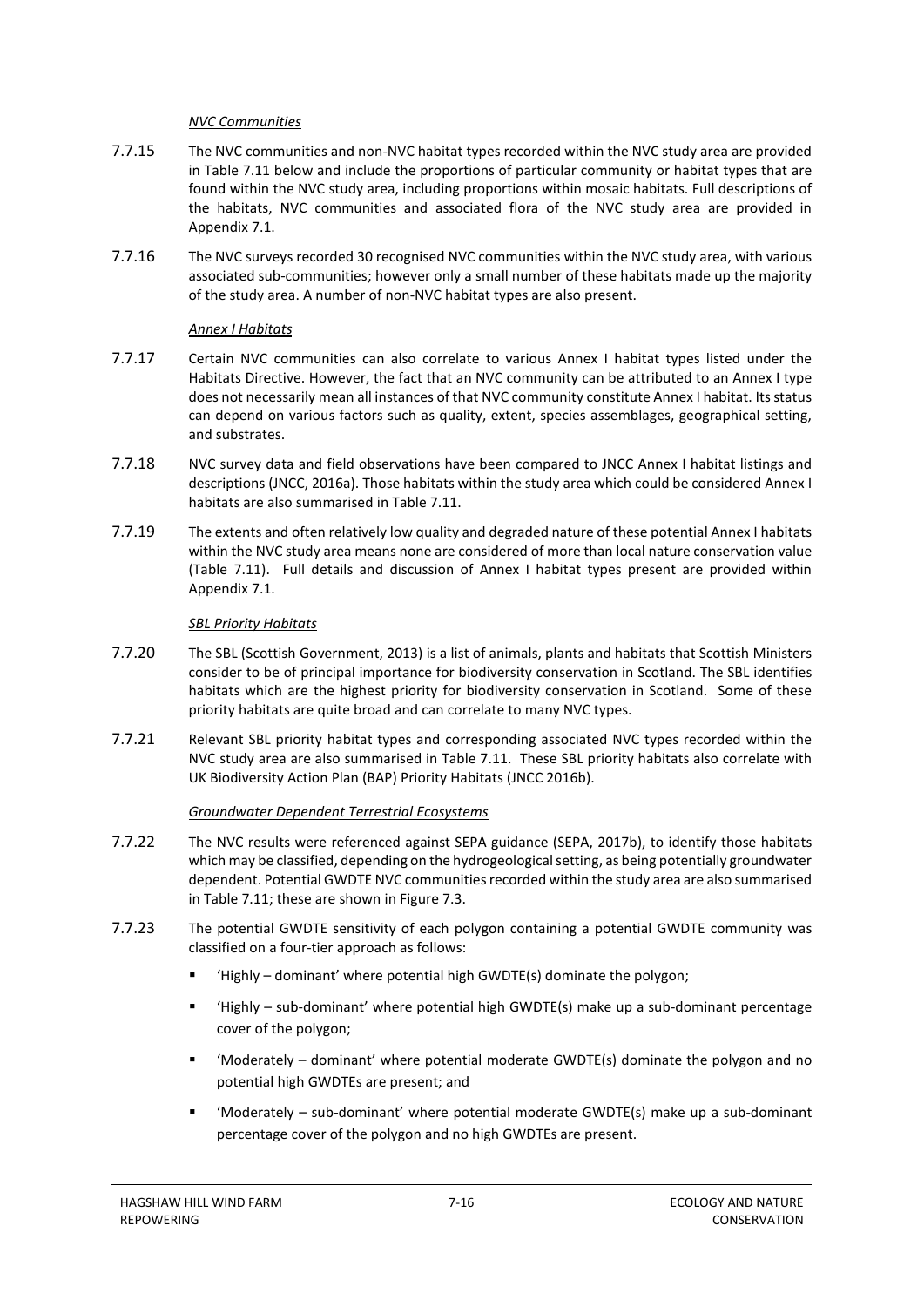- 7.7.24 Where a potential high GWDTE exists in a polygon, it outranks any potential moderate GWDTE communities within that same polygon.
- 7.7.25 GWDTE sensitivity has been assigned here solely on the SEPA listings (SEPA, 2017b). However, depending on several factors such as geology, superficial geology, presence of peat and topography, many of the potential GWDTE communities recorded may in fact be only partially groundwater fed or not dependent on groundwater at all. Further information on groundwater dependency is provided within Appendix 7.1.

|                          | <b>NVC Community Code and Name</b> | <b>Extent in</b> | % of         | <b>Potential</b>         | <b>Annex I</b>      | <b>SBL Priority</b> |
|--------------------------|------------------------------------|------------------|--------------|--------------------------|---------------------|---------------------|
|                          |                                    | <b>Study</b>     | <b>Study</b> | <b>GWDTE</b>             | <b>Habitat Type</b> | <b>Habitat</b>      |
|                          |                                    | Area (ha)        | Area         |                          |                     |                     |
| <b>Mires and Flushes</b> |                                    |                  |              |                          |                     |                     |
| M2, M2b                  | Sphagnum                           | 0.18             | 0.04         |                          | 7130 Blanket        | <b>Blanket bogs</b> |
|                          | cuspidatum/fallax                  |                  |              |                          | bog (where          |                     |
|                          | bog pool                           |                  |              |                          | associated          |                     |
|                          | community                          |                  |              |                          | with M17-           |                     |
|                          |                                    |                  |              |                          | M20                 |                     |
| M <sub>3</sub>           | Eriophorum                         | 0.07             | 0.01         |                          | 7130 Blanket        | <b>Blanket bogs</b> |
|                          | angustifolium bog                  |                  |              |                          | bog (where          |                     |
|                          | pool community                     |                  |              |                          | associated          |                     |
|                          |                                    |                  |              |                          | with M17-           |                     |
|                          |                                    |                  |              |                          | M20                 |                     |
| M4                       | Carex rostrata -                   | 0.42             | 0.08         | $\overline{\phantom{a}}$ | 7140                | Upland              |
|                          | Sphagnum fallax                    |                  |              |                          | Transition          | flushes, fens       |
|                          | mire                               |                  |              |                          | mires and           | and swamps          |
|                          |                                    |                  |              |                          | quaking bogs        |                     |
| M6c, M6d                 | Carex echinata -                   | 18.53            | 3.67         | High                     |                     | Upland              |
|                          | Sphagnum                           |                  |              |                          |                     | flushes, fens       |
|                          | fallax/denticulatum                |                  |              |                          |                     | and swamps          |
|                          | mire                               |                  |              |                          |                     |                     |
| M10                      | Carex dioica -                     | 0.19             | 0.04         | High                     | 7230 Alkaline       | Upland              |
|                          | Pinguicula vulgaris                |                  |              |                          | fens                | flushes, fens       |
|                          | mire                               |                  |              |                          |                     | and swamps          |
| M17a, M17c               | Trichophorum                       | 19.11            | 3.78         | $\overline{a}$           | 7130 Blanket        | <b>Blanket</b> bog  |
|                          | germanicum-                        |                  |              |                          | bog                 |                     |
|                          | Eriophorum                         |                  |              |                          |                     |                     |
|                          | vaginatum blanket                  |                  |              |                          |                     |                     |
|                          | mire                               |                  |              |                          |                     |                     |
| M19a                     | Calluna vulgaris-                  | 10.97            | 2.17         | $\overline{a}$           | 7130 Blanket        | <b>Blanket</b> bog  |
|                          | Eriophorum                         |                  |              |                          | bog                 |                     |
|                          | vaginatum blanket                  |                  |              |                          |                     |                     |
|                          | mire                               |                  |              |                          |                     |                     |
| M20, M20a,               | Eriophorum                         | 106.64           | 21.10        |                          | 7130 Blanket        | <b>Blanket</b> bog  |
| M20b                     | vaginatum blanket                  |                  |              |                          | bog                 |                     |
|                          | mire                               |                  |              |                          |                     |                     |
| M23, M23a,               | Juncus                             | 13.69            | 2.71         | High                     |                     | Upland              |
| M23b                     | effusus/acutiflorus                |                  |              |                          |                     | flushes, fens       |

| Table 7.11 - Summary of NVC Communities Recorded within the NVC Study Area |  |
|----------------------------------------------------------------------------|--|
|----------------------------------------------------------------------------|--|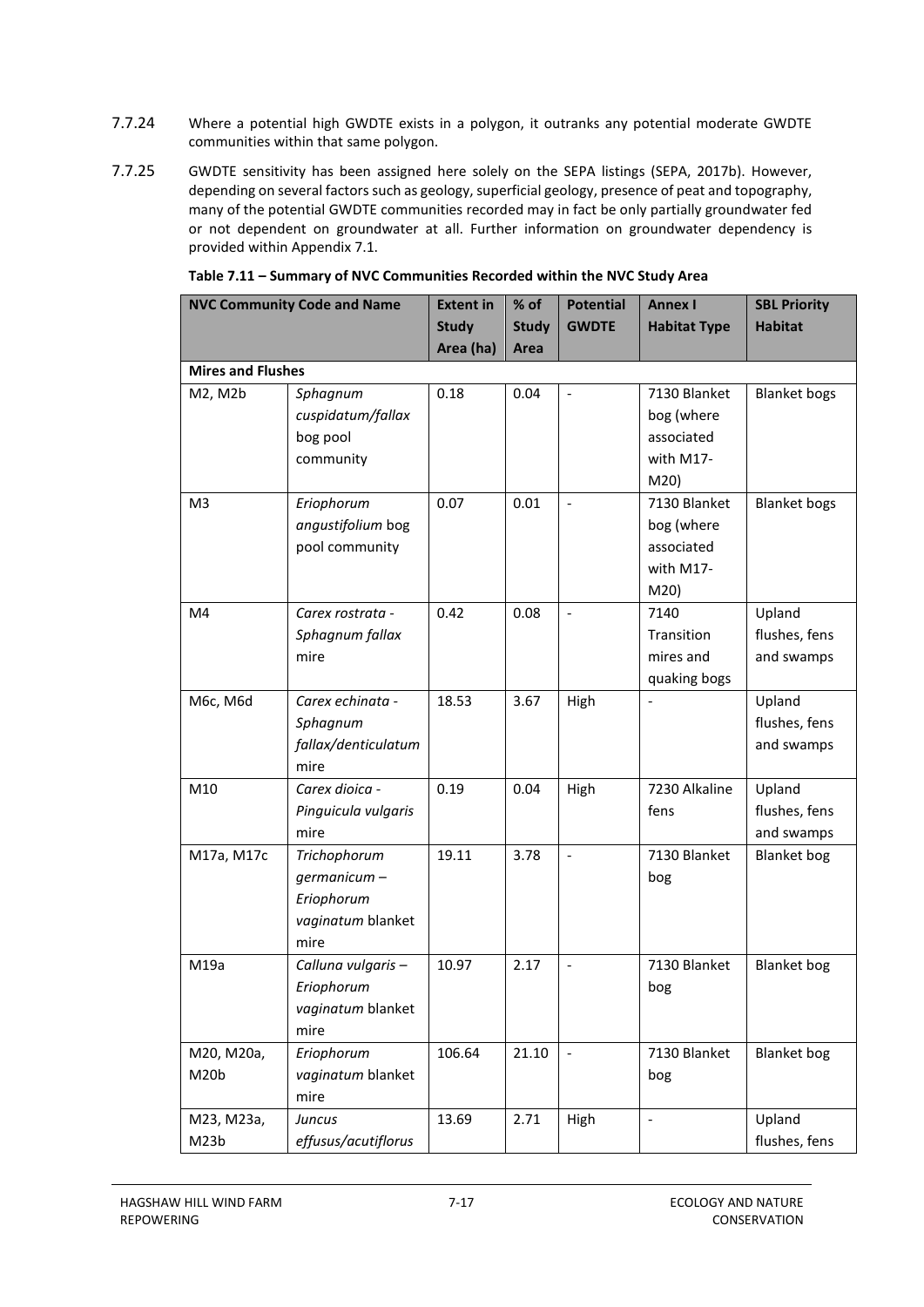| <b>NVC Community Code and Name</b> |                                                                | <b>Extent in</b><br><b>Study</b> | % of<br><b>Study</b> | <b>Potential</b><br><b>GWDTE</b> | <b>Annex I</b><br><b>Habitat Type</b> | <b>SBL Priority</b><br><b>Habitat</b> |
|------------------------------------|----------------------------------------------------------------|----------------------------------|----------------------|----------------------------------|---------------------------------------|---------------------------------------|
|                                    |                                                                | Area (ha)                        | Area                 |                                  |                                       |                                       |
|                                    | - Galium palustre                                              |                                  |                      |                                  |                                       | and swamps                            |
|                                    | rush-pasture                                                   |                                  |                      |                                  |                                       | (M23a)                                |
| M25, M25a,                         | Molinia caerulea -                                             | 4.84                             | 0.96                 | Moderate                         | $\overline{\phantom{a}}$              |                                       |
| M <sub>25</sub> b                  | Potentilla erecta                                              |                                  |                      |                                  |                                       |                                       |
|                                    | mire                                                           |                                  |                      |                                  |                                       |                                       |
| M25-U6                             | $M25 - U6$                                                     | 0.37                             | 0.07                 | $\blacksquare$                   | $\overline{\phantom{a}}$              | $\overline{\phantom{a}}$              |
| intermediate                       | intermediate                                                   |                                  |                      |                                  |                                       |                                       |
| community                          | community                                                      |                                  |                      |                                  |                                       |                                       |
| <b>Wet Heaths</b>                  |                                                                |                                  |                      |                                  |                                       |                                       |
| M15d                               | Trichophorum                                                   | 20.71                            | 4.10                 | Moderate                         | 4010                                  | Upland                                |
|                                    | germanicum -                                                   |                                  |                      |                                  | Northern                              | heathland                             |
|                                    | Erica tetralix wet                                             |                                  |                      |                                  | Atlantic wet                          |                                       |
|                                    | heath                                                          |                                  |                      |                                  | heaths with                           |                                       |
|                                    |                                                                |                                  |                      |                                  | Erica tetralix                        |                                       |
| <b>Springs</b>                     |                                                                |                                  |                      |                                  |                                       |                                       |
| M32b                               | Philonotis fontana                                             | 0.10                             | 0.02                 | High                             | $\overline{\phantom{a}}$              | Upland                                |
|                                    | - Saxifraga stellaris                                          |                                  |                      |                                  |                                       | flushes, fens<br>and swamps           |
| <b>Dry Heaths</b>                  | spring                                                         |                                  |                      |                                  |                                       |                                       |
| H <sub>9c</sub>                    | Calluna vulgaris-                                              | 0.07                             | 0.01                 | $\overline{\phantom{0}}$         | 4030                                  | Upland                                |
|                                    | Deschampsia                                                    |                                  |                      |                                  | European dry                          | heathland                             |
|                                    | flexuosa heath                                                 |                                  |                      |                                  | heaths                                |                                       |
| H <sub>10</sub>                    | Calluna vulgaris-                                              | 0.07                             | 0.01                 | $\overline{a}$                   |                                       | $\overline{\phantom{m}}$              |
|                                    | Erica cinerea heath                                            |                                  |                      |                                  |                                       |                                       |
|                                    | <b>Calcifugous Grasslands and Bracken-Dominated Vegetation</b> |                                  |                      |                                  |                                       |                                       |
| U2, U2b                            | Deschampsia                                                    | 1.26                             | 0.25                 | $\overline{\phantom{0}}$         |                                       |                                       |
|                                    | flexuosa grassland                                             |                                  |                      |                                  |                                       |                                       |
| U4, U4a, U4b,                      | Festuca ovina-                                                 | 57.58                            | 11.39                | $\overline{a}$                   |                                       |                                       |
| U4d                                | Agrostis capillaris -                                          |                                  |                      |                                  |                                       |                                       |
|                                    | Galium saxatile                                                |                                  |                      |                                  |                                       |                                       |
|                                    | grassland                                                      |                                  |                      |                                  |                                       |                                       |
| U5, U5a, U5b                       | Nardus stricta-                                                | 55.89                            | 11.06                | $\overline{\phantom{0}}$         | $\overline{\phantom{a}}$              | $\overline{\phantom{a}}$              |
|                                    | Galium saxatile                                                |                                  |                      |                                  |                                       |                                       |
|                                    | grassland                                                      |                                  |                      |                                  |                                       |                                       |
| U <sub>6</sub>                     | Juncus squarrosus                                              | 28.25                            | 5.59                 | Moderate                         |                                       | $\overline{\phantom{a}}$              |
|                                    | - Festuca ovina                                                |                                  |                      |                                  |                                       |                                       |
|                                    | grassland                                                      |                                  |                      |                                  |                                       |                                       |
| U20, U20a                          | Pteridium                                                      | 14.07                            | 2.78                 | $\overline{\phantom{a}}$         | $\overline{\phantom{a}}$              | $\overline{\phantom{a}}$              |
|                                    | aquilinum - Galium                                             |                                  |                      |                                  |                                       |                                       |
|                                    | saxatile community                                             |                                  |                      |                                  |                                       |                                       |
| <b>Mesotrophic Grasslands</b>      |                                                                |                                  |                      |                                  |                                       |                                       |
| MG1                                | Arrhenatherum                                                  | 1.30                             | 0.26                 |                                  |                                       |                                       |
|                                    | elatius grassland                                              |                                  |                      |                                  |                                       |                                       |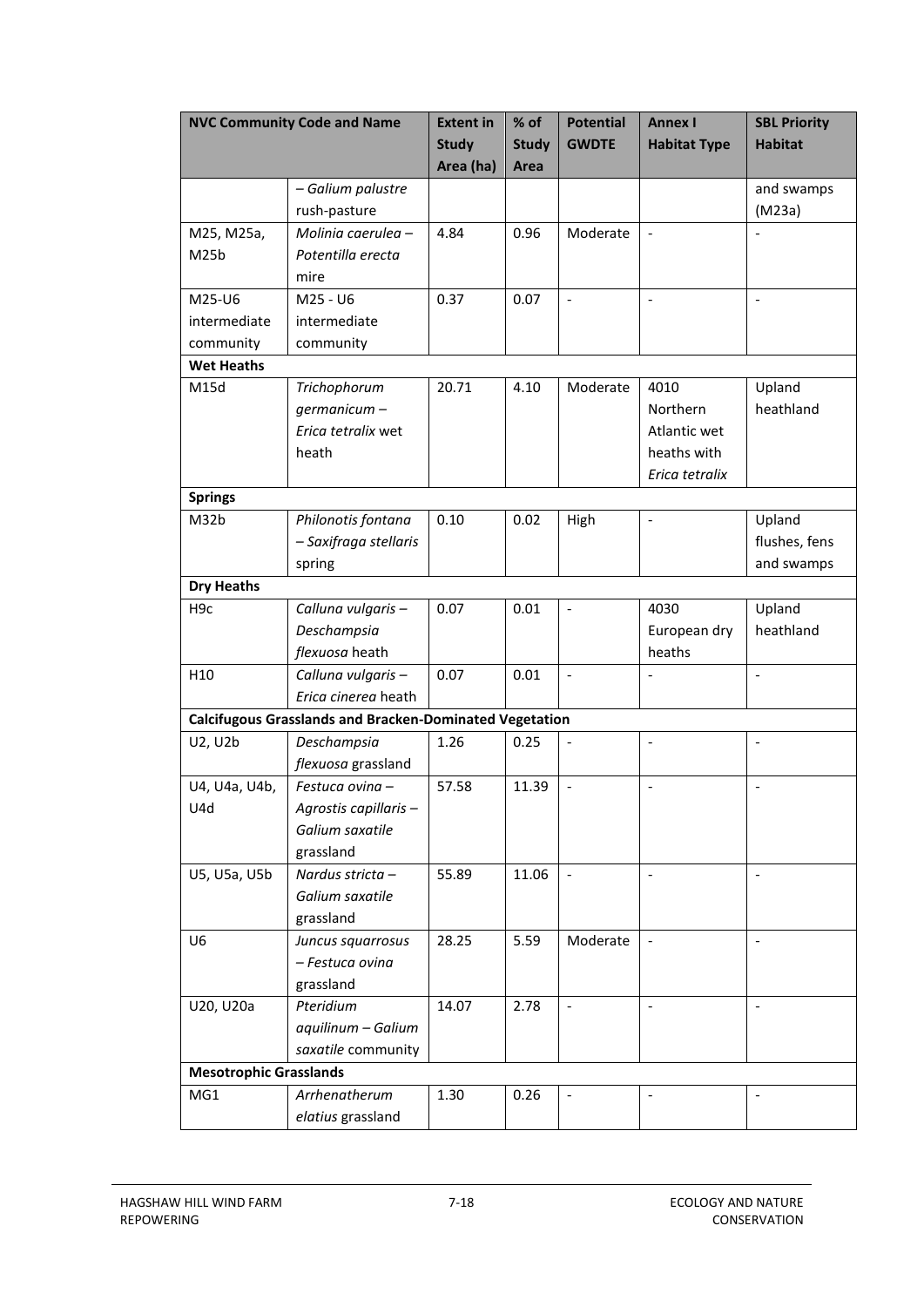|                                    | <b>NVC Community Code and Name</b>       | <b>Extent in</b><br><b>Study</b> | % of<br><b>Study</b> | <b>Potential</b><br><b>GWDTE</b> | <b>Annex I</b><br><b>Habitat Type</b> | <b>SBL Priority</b><br><b>Habitat</b> |
|------------------------------------|------------------------------------------|----------------------------------|----------------------|----------------------------------|---------------------------------------|---------------------------------------|
|                                    |                                          | Area (ha)                        | Area                 |                                  |                                       |                                       |
| MG6                                | Lolium perenne -                         | 1.42                             | 0.28                 | $\blacksquare$                   | $\overline{\phantom{a}}$              | $\overline{\phantom{0}}$              |
|                                    | Cynosurus cristatus                      |                                  |                      |                                  |                                       |                                       |
|                                    | grassland                                |                                  |                      |                                  |                                       |                                       |
| MG9                                | Holcus lanatus-                          | 0.10                             | 0.02                 | Moderate                         | $\overline{\phantom{a}}$              | $\blacksquare$                        |
|                                    | Deschampsia                              |                                  |                      |                                  |                                       |                                       |
|                                    | cespitosa grassland                      |                                  |                      |                                  |                                       |                                       |
| MG10,                              | Holcus lanatus-                          | 12.01                            | 2.38                 | Moderate                         |                                       | $\overline{\phantom{a}}$              |
| MG10a                              | Juncus effusus                           |                                  |                      |                                  |                                       |                                       |
|                                    | rush-pasture                             |                                  |                      |                                  |                                       |                                       |
| <b>Woodland and Scrub</b>          |                                          |                                  |                      |                                  |                                       |                                       |
| W7, W7c                            | Alnus glutinosa-                         | 0.47                             | 0.09                 | High                             |                                       | Wet                                   |
|                                    | Fraxinus excelsior -                     |                                  |                      |                                  |                                       | woodland                              |
|                                    | Lysimachia                               |                                  |                      |                                  |                                       |                                       |
|                                    | nemoreum                                 |                                  |                      |                                  |                                       |                                       |
|                                    | woodland                                 |                                  |                      |                                  |                                       |                                       |
| W11                                | Quercus petraea -                        | 3.11                             | 0.61                 | $\blacksquare$                   | $\overline{\phantom{a}}$              | $\overline{\phantom{a}}$              |
|                                    | Betula pubescens -                       |                                  |                      |                                  |                                       |                                       |
|                                    | Oxalis acetosella                        |                                  |                      |                                  |                                       |                                       |
|                                    | woodland                                 |                                  |                      |                                  |                                       |                                       |
| <b>W18c</b>                        | Pinus sylvestris-                        | 0.72                             | 0.14                 | $\overline{a}$                   |                                       |                                       |
|                                    | Hylocomium                               |                                  |                      |                                  |                                       |                                       |
|                                    | splendens                                |                                  |                      |                                  |                                       |                                       |
|                                    | woodland                                 |                                  |                      |                                  |                                       |                                       |
| W23                                | Ulex europaeus-                          | 0.13                             | 0.02                 | $\frac{1}{2}$                    |                                       | $\frac{1}{2}$                         |
|                                    | Rubus fruticosus                         |                                  |                      |                                  |                                       |                                       |
|                                    | scrub                                    |                                  |                      |                                  |                                       |                                       |
| <b>Swamps and Tall Herb-Fens</b>   |                                          |                                  |                      |                                  |                                       |                                       |
| S9                                 | Carex rostrata                           | 0.07                             | $0.01\,$             |                                  |                                       | Upland                                |
|                                    | swamp                                    |                                  |                      |                                  |                                       | flushes, fens                         |
|                                    |                                          |                                  |                      |                                  |                                       | and swamps                            |
| <b>Vegetation of Open Habitats</b> |                                          |                                  |                      |                                  |                                       |                                       |
| <b>OV25</b>                        | Urtica dioica -                          | 0.02                             | 0.004                |                                  |                                       |                                       |
|                                    | Cirsium arvense                          |                                  |                      |                                  |                                       |                                       |
|                                    | community                                |                                  |                      |                                  |                                       |                                       |
|                                    | <b>Non-NVC Community or Feature Type</b> |                                  |                      |                                  |                                       |                                       |
| RuH                                | Restored Upland                          | 9.26                             | 1.83                 |                                  |                                       |                                       |
|                                    | Habitat (Existing                        |                                  |                      |                                  |                                       |                                       |
|                                    | Development                              |                                  |                      |                                  |                                       |                                       |
|                                    | infrastructure)                          |                                  |                      |                                  |                                       |                                       |
| MP                                 | <b>Mixed Plantation</b>                  | 0.33                             | 0.07                 | $\blacksquare$                   |                                       | $\qquad \qquad \blacksquare$          |
| CP                                 | Conifer plantation                       | 5.18                             | 1.02                 | $\overline{a}$                   | $\overline{a}$                        |                                       |
| <b>YCP</b>                         | Young conifer                            | 3.58                             | 0.71                 | $\overline{a}$                   | $\overline{\phantom{a}}$              | $\overline{a}$                        |
|                                    | plantation                               |                                  |                      |                                  |                                       |                                       |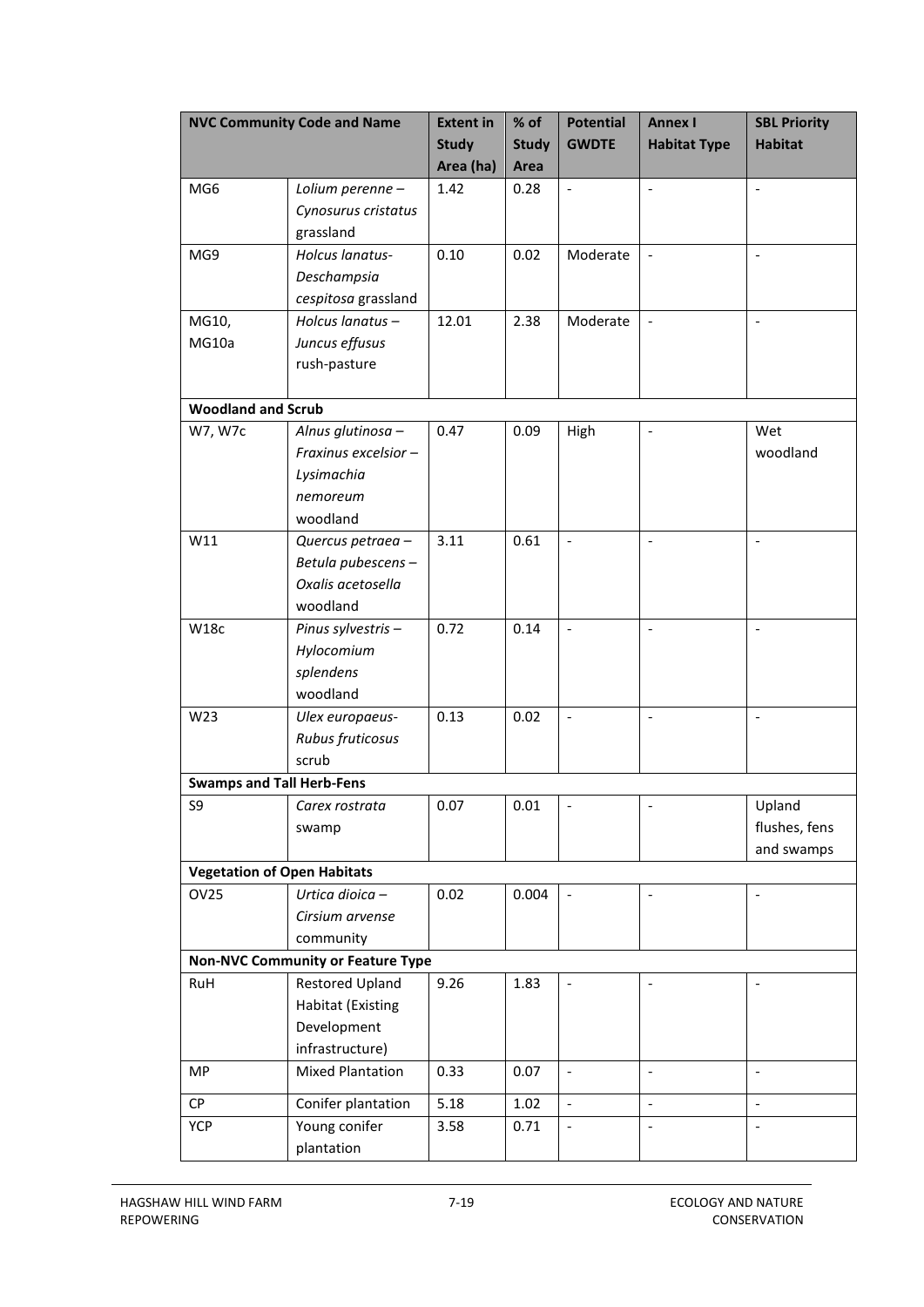|            | <b>NVC Community Code and Name</b>                              | <b>Extent in</b><br><b>Study</b> | % of<br><b>Study</b> | <b>Potential</b><br><b>GWDTE</b> | <b>Annex I</b><br><b>Habitat Type</b> | <b>SBL Priority</b><br><b>Habitat</b> |
|------------|-----------------------------------------------------------------|----------------------------------|----------------------|----------------------------------|---------------------------------------|---------------------------------------|
|            |                                                                 | Area (ha)                        | Area                 |                                  |                                       |                                       |
| <b>YBP</b> | Young broadleaved<br>plantation                                 | 0.04                             | 0.01                 | $\overline{\phantom{a}}$         |                                       |                                       |
| <b>BG</b>  | Bare ground, soil,<br>rock, hardstandings                       | 3.17                             | 0.63                 | $\overline{\phantom{a}}$         |                                       |                                       |
| <b>BD</b>  | <b>Buildings and</b><br>associated<br>driveways                 | 0.51                             | 0.10                 | $\overline{\phantom{a}}$         |                                       |                                       |
| PG         | Gardens and<br>amenity grassland                                | 0.82                             | 0.16                 |                                  | $\overline{\phantom{a}}$              |                                       |
| Je         | Juncus effusus acid<br>grassland<br>community                   | 80.86                            | 16.00                | Moderate<br>2                    |                                       |                                       |
| Ja         | Juncus acutiflorus<br>acid to neutral<br>grassland<br>community | 29.26                            | 5.79                 | Moderate<br>$\overline{2}$       |                                       |                                       |

#### *Habitat Descriptions*

- 7.7.26 A brief description of the main Phase 1 habitats and associated NVC types recorded within the NVC study area, roughly in order of abundance, is presented below (full descriptions provided in Appendix 7.1). In the following paragraphs where reference is made to NVC community codes, the full community name can be cross-referred to Table 7.11 above.
- 7.7.27 **Acid grassland** of the NVC types U2, U4, U5 and U6 is the most abundant habitat type at the site covering 142.99 ha (28.29 %) of the study area (Table 7.11); U4 and U5 are common, whilst U2 is rare (see Table 7.11). Acid grasslands are found as stands of varying size across the study area. U4 grasslands across the site are all subject to grazing, with area on the elevated sections of the site generally unimproved, smaller and patchier. There were a few large stands of U5 recorded, present on the middle to upper slopes on a number of the hills within the study area. Each of the acid grassland NVC communities recorded within the study area contain typical and characteristic species assemblages (see Appendix 7.1 for full community descriptions).
- 7.7.28 **Marshy grassland** habitats cover 140.23 ha (27.75 %) of the study area, and is made up of M23, M25, MG10 and M25-U6 intermediate habitats. M23 is relatively common across the NVC study area (13.69 ha, 2.71 %), with larger expanses present at the lower altitudes associated with watercourse floodplains and in damp grazing pastures, and on the gently sloping ground to the south of the study area and along the southeast access corridor to Douglas West. M25 (M25 & M25b) is uncommon, covering 4.06 ha (0.80 %) in small scattered patches across the study area, and is relatively dry and located on shallow peat within a wider matrix of acid grassland, wet heaths and mires. MG10 is relatively common throughout the southern study area, covering 12.01 ha (2.38 %), and is associated with the damp grazed pastures and poor pastoral ground present in the area. Non-NVC types Je and Ja are also considered within the marshy grassland habitat (16.00 % and 5.79 % of the NVC study area respectively), these habitat types are present across the study area where *Juncus effusus* and *J.acutiflorus* grow abundantly within a few shorter acid grassland swards.
- <span id="page-21-0"></span>7.7.29 **Blanket bog and wet modified bog** habitats cover 137.77 ha (27.26 %) of the study area, and consist of M2, M3, M17, M19, M20 and M25a NVC communities and sub-communities. Annex I type 7130

*<sup>2</sup>In light of the SEPA classification on potential GWDTEs (SEPA, 2017b), the non-NVC types 'Je' and 'Ja' should also qualify for potential GWDTE status. The classification of moderate sensitivity is keeping in line with similar Juncus spp. dominated grassland communities (e.g. MG10).*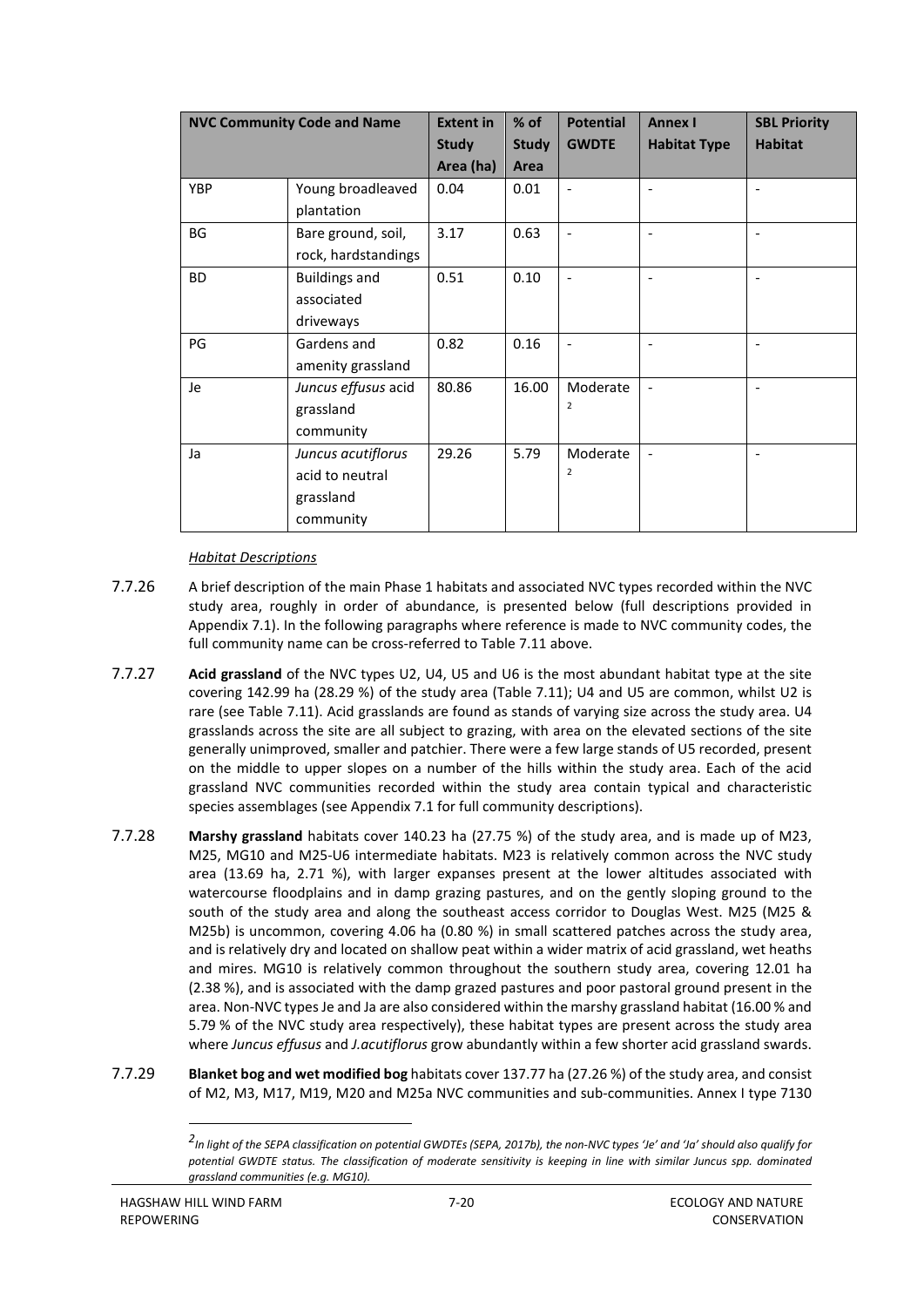blanket bog correlates directly with a number of NVC communities within the NVC study area including M17, M19 and M20. The majority of the blanket bog present is of the NVC type M20 *Eriophorum vaginatum* blanket mire covering 106.64 ha (21.10 %), and is found on the plateaus and many of the lower slopes of the main hills. M17, and more specifically, M17c *Juncus squarrosus* – *Rhytidiadelphus* sub-community is found within the lower altitudes of the southern study area. A single area of M17a *Drosera rotundifolia – Sphagnum* spp. sub community was also recorded. M19 habitat exists as M19a *Erica tetralix* sub-community, and is restricted to the higher altitude plateaus in the north western study area. Examples of bog pool communities including M2 and M3 recorded within the NVC study area occurred within blanket mires (M17, M19 and M20 mire) and were therefore included as blanket bog. M2 habitat is rare within the study area, covering 0.18 ha (0.04 %), and is found as a few small pools and runnels within the blanket mire habitat in the north of the study area. A single narrow band of NVC community M3 was recorded within an area of M19 and M20 blanket mire within the northern study area. M25a mire which is very scarce within the NVC study area (0.15 %) is classified as wet modified bog but it can also fall within the blanket bog Annex I type where the underlying peat depth is greater than 0.5m.

- 7.7.30 **Wet dwarf shrub heath** habitat covers 20.71 ha (4.10 %) and is present as a small number of stands of M15 habitat, most of which are found across the upper-middle slopes of Common Hill and Broomerside Hill. Annex I type 4010 Northern Atlantic wet heaths correlates with the M15 NVC community. All of the wet heath habitat that is present within the study area exists as the M15d *Vaccinium myrtillus* sub-community. The habitat has been intensively grazed within the study area which has resulted in quite dry, open, mossy and grassy wet heath.
- 7.7.31 **Flush and spring: acid neutral** habitat is made up of NVC types M4 and M6 within the study area. M6 makes up 18.53 ha (3.67 %) and is widespread across the study area, present mostly as small flushes, runnels or soakaways. M4 is rare, covering 0.42 ha (0.08 %), with only one mappable stand in the north-west of the study area and the remaining areas found as a small percentage of some flush mosaics. Annex I type 7140 transition mire and quaking bog correlates with the NVC community M4 (M6 is not included as an Annex I habitat type).
- 7.7.32 **Flush and spring: basic** habitat of the NVC type M10 does not cover extensive areas (0.04 % of the NVC study area) but consists of a number of small, dry stands on the slopes of Broomerside Hill and within the gully slopes of Windrow Burn. Annex I type 7230 alkaline fen correlates with the M10 flushes and appear as seepages from the slopes and low, stony swards.
- 7.7.33 **Flush and spring: bryophyte dominated** habitat was recorded within the study area; the NVC type M32 makes up 0.10 ha (0.02 %) of the NVC study area. Four springs, all of the M32b *Montia fontana – Chrysosplenium oppositifolium* sub-community, were recorded in three areas along the western slopes of Burnt Rig and in one location on Broomerside Hill.
- 7.7.34 All other habitat types added together make up less than 9 % of the habitats study area (Table 7.11) and none are considered to be of more than local nature conservation value at the site. Given their limited extents, details of these habitats are not provided within this chapter but can be found in Appendix 7.1.
- 7.7.35 A number of non-NVC vegetation or feature types (including conifer plantation, young conifer plantation, young broadleaved plantation, bare ground, buildings, and gardens and amenity grassland) were also mapped during the survey. This includes the existing Douglas West bing, which is proposed as a borrow pit to provide materials for site construction, as shown in Figure 1.2b and Figure 3.10. The main heap is around 200 m long, and is around 20 m high above surrounding ground level. The bing continues northward for circa a further 200 m at a lower level from the main heap and is more heavily landscaped, comprising non-standard NVC habitats such as conifer and mixed woodland. The top of the southern area is relatively flat and exposed, with some succession vegetation and trees. Most of the top and northern area has been partially landscaped.
- 7.7.36 The non-NVC features recorded within the study area either lacked vegetation or were floristically poor and were of negligible botanical importance. They are therefore not discussed further within this chapter.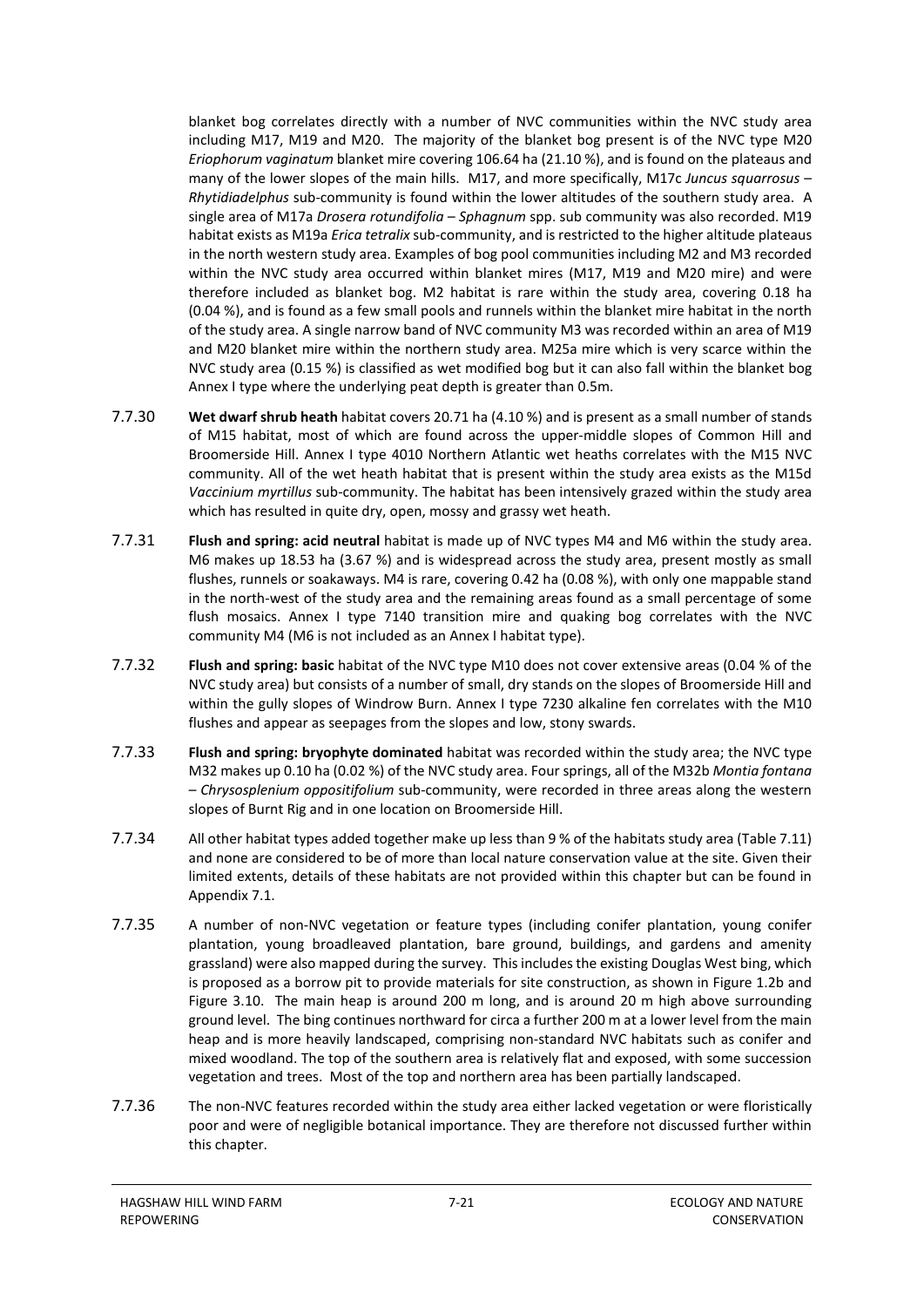#### **Peatlands**

- 7.7.37 The Carbon and Peatland Map (SNH, 2016) was consulted to determine likely peatland classes present in the study area; the map provides an indication of the likely presence of peat at a coarse scale. The Carbon and Peatland map has been developed as "*a high-level planning tool to promote consistency and clarity in the preparation of spatial frameworks by planning authorities*". It identifies areas of "*nationally important carbon-rich soils, deep peat and priority peatland habitat*" as Class 1 and Class 2 peatlands. Class 1 peatlands are also "*likely to be of high conservation value*" and Class 2 "*of potentially high conservation value and restoration potential*".
- 7.7.38 There is no Class 1 or Class 2 peatland present on site according to the Carbon and Peatland Map (SNH, 2016).
- 7.7.39 As the Carbon and Peatland Map is a high-level tool, peat depth surveys were also carried out across the study area, as outlined within Chapter 11 and Appendix 11.1.

#### **Non-Avian Fauna**

- 7.7.40 This section summarises the results of the protected species surveys carried out in 2018 across the site, and in 2014, 2015 and 2017 within the portion of the site (access route and potential bing working) to the east of the Existing Development track at Douglas West. Full details of the results for each species are included in the following Appendices and Figures:
	- Protected species (including otter, water vole, badger, pine marten, red squirrel, reptiles and great crested newt): Appendix C.1 and Figures C7.1 and 7.4; and
	- Bats: Appendix 7.2, Figures 7.5 to 7.8.

#### *Otter*

- 7.7.41 No protected features (i.e. holts or couches) or other field signs of otter were recorded during the surveys in 2018. Some spraints and a predated frog attributable to otter were recorded during Douglas West baseline surveys in 2014-15 along the Alder Burn, where the proposed access track to the east is located (Figure C7.1). A structure, potentially suitable for use as a holt, was recorded in 2017, on the northern edge of the waterbody connected to the Alder Burn, which is to the north of the proposed eastern access track, but there were no signs of usage.
- 7.7.42 The study area therefore offers some suitable habitat for otter. Several of the watercourses offered suitable foraging opportunities and the habitats in the surrounding area were suitable for supporting amphibian species which could act as a prey source. The upper reaches of the watercourses and their tributaries offer less suitability, given their limited size and impact from heavy grazing. The watercourses increase in suitability as they flow downstream and offer greater foraging and commuting potential. Suitable sheltering opportunities exist along Windrow and Robshill Burn, offered by bankside vegetation and exposed tree root plates. The watercourses on site feed into the Douglas Water which is known to support otter.
- 7.7.43 Otter are known to be present in the vicinity of the site, with signs indicating their presence recorded during surveys of five local wind farm projects (see Table 7.9). Given the close vicinity of the sites and hydrological connectivity of some of the sites, it is likely that otter will occasionally use the watercourses and habitats within the Proposed Development.

#### *Water Vole*

- 7.7.44 No evidence of water vole was recorded within the study area in 2018, or during baseline surveys for Douglas West in the area of the proposed eastern access track route in 2014, 2015 or 2017.
- 7.7.45 The watercourses within the study area are considered to have limited suitability for water vole. Many of the watercourses are subject to heavy grazing and the poaching of the banks by livestock. There are several areas in which the banks were deemed to have limited opportunities for burrowing, given their hard mineral soil and stone mix based substrates. There are areas of watercourses that are considered to have a suitable flow rate and suitable bankside habitat to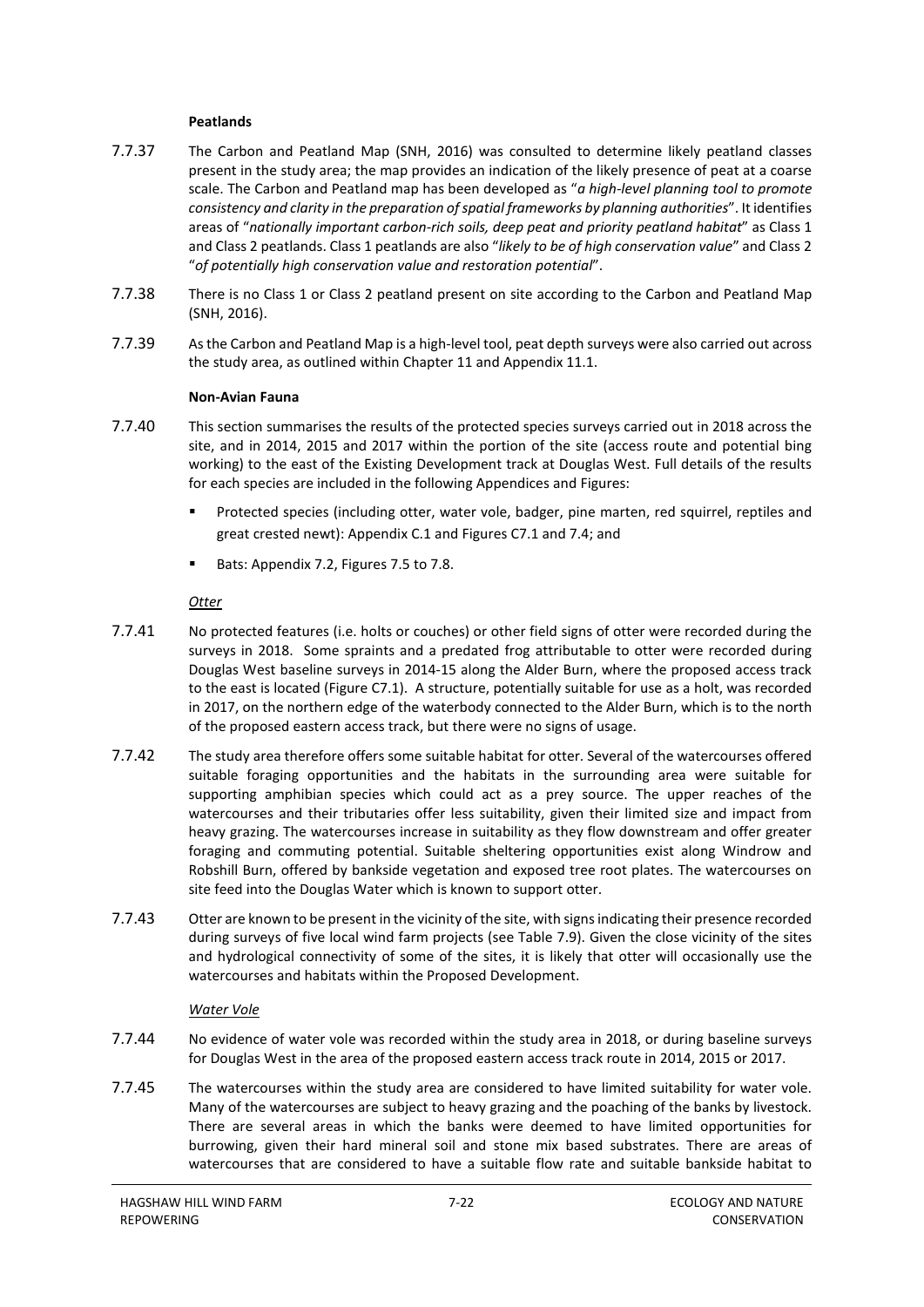support water vole. It is possible that water vole could utilise the habitats which offer greater suitability although no evidence of their presence was recorded during the surveys.

7.7.46 There was no evidence of water vole recorded during any of the ecological surveys conducted on the surrounding wind farm projects (see Table 7.9).

#### *Badger*

- 7.7.47 Evidence of badger was recorded within the study area in 2018, with six setts recorded and numerous badger field signs, including prints, guard hairs, paths, scratching posts, dung pits and a latrine.
- 7.7.48 Badger signs were also observed within the proposed eastern access route area in 2014, with a single-hole sett and an adjacent path recorded.
- 7.7.49 Further information on the badger activity on site and their locations is outlined within Confidential Appendix C1 and illustrated on Figure C7.1.
- 7.7.50 The site offers suitable habitat for supporting badger, with good substrate existing for sett building. There are numerous opportunities for foraging provided by the surrounding farmland habitat and pockets of woodland located to the south of the study area. There is also good habitat present for commuting between the site and the surrounding area.
- 7.7.51 Badgers are known to be present within the wider area, with signs indicating their presence recorded at six of the seven local wind farm projects (see Table 7.9).

#### *Pine Marten*

- 7.7.52 No evidence of pine marten was recorded within the study area in 2018, or baseline surveys for Douglas West in 2014, 2015 or 2017.
- 7.7.53 There is limited suitable habitat within the study area for pine marten. The study area is considered to be sub-optimal for the species considering its open nature and limited of tree cover. Pine marten prefer forested areas (Halliwell, 1997), although there is the potential for pine marten to use open land for hunting due to the increased access to prey species. However, these habitats offer an increased risk of predation from foxes and raptor species (MacPherson, 2014). The forestry plantation to the north of the study area offers suitable habitat for pine marten, as the species is known to exploit coniferous plantation to create dens, access prey and gain protection from predators (Caryl, 2008). There are also a number of larger mature broadleaved trees present within the wider vicinity of the study area which may present cavities suitable for denning. There is some limited potential for the Proposed Development site to support pine marten, if they are present within the wider area.
- 7.7.54 There were no records of pine marten from the local wind farms surveys, where these surveys were conducted (see Table 7.9).

#### *Red Squirrel*

- 7.7.55 There was no evidence of red squirrel recorded within the study area in 2018, or baseline surveys for Douglas West in 2014, 2015 or 2017.
- 7.7.56 There is limited suitable habitat for squirrel within the study area, with suitable forestry habitat restricted to the Windrow Wood to the south and plantation to the north. The Proposed Development is located to the south of the Tadlaw and Cumberhead woodland, which was identified by Poulsom *et al.* (2005) as a red squirrel priority woodland within the Strathclyde region of Scotland. In the study, the Tadlaw and Cumberhead woodlands were noted as having conifers present that were of cone bearing age, making it suitable to support foraging squirrels, and that the red squirrel population was also considered to be stable (Poulsom *et al.,* 2005). However, the plantation is also close to an area that has been highlighted as a priority for grey squirrel control (SNH, 2010), meaning that grey squirrels could be present within the wider woodland area.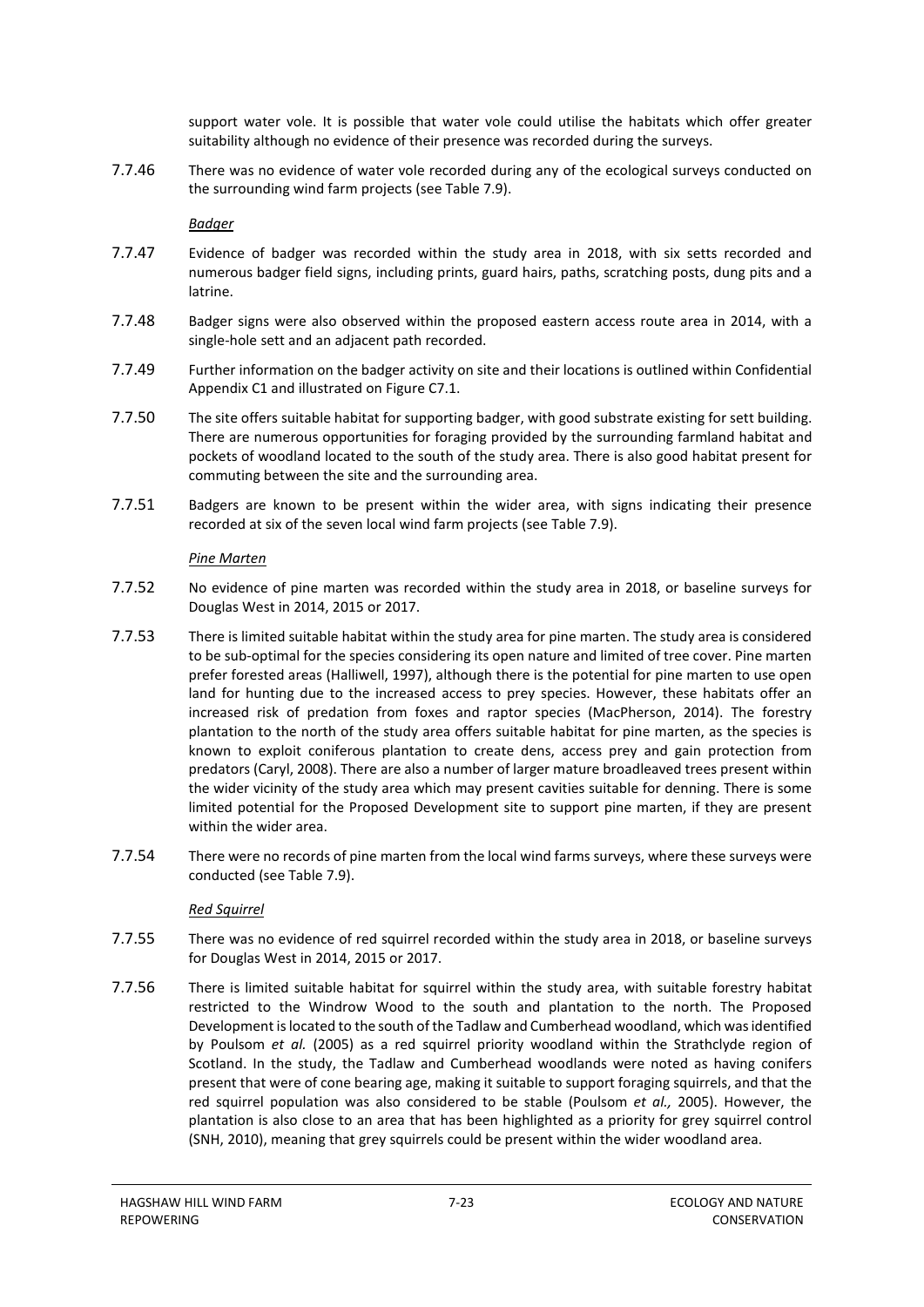- 7.7.57 The limited tree cover within the study area makes drey building and foraging opportunities within the study area limited for red squirrel. There is the potential that they could utilise the areas of more suitable woodland if they are present within the wider area.
- 7.7.58 There was no evidence of red squirrel recorded during any of the ecological surveys for the seven local wind farm projects (see Table 7.9).

*Reptiles*

- 7.7.59 A single common lizard was recorded during the survey in May 2018. There were no reptile sightings during baseline surveys for Douglas West in 2014, 2015 or 2017.
- 7.7.60 Three features with the potential to act as hibernaculum were recorded within the study area, including a stone ruin, corrugated metal sheeting and an old fence post stack.
- 7.7.61 The site offers suitable habitat for supporting reptiles. There are numerous sunny aspects which are suitable for basking, whilst the damper areas offer foraging potential. There are opportunities for hibernation offered by the potential hibernaculum as well as dead bracken stands.

#### *Great Crested Newt*

- 7.7.62 Eight ponds were surveyed for their suitability for supporting great crested newt (GCN) in 2018. Six ponds were identified within 500 m of the Proposed Development from Ordnance Survey (OS) mapping prior to the Habitat Suitability Index (HSI) assessment for GCN taking place. Two additional ponds were recorded during the field survey visit.
- 7.7.63 Four of the ponds identified pre-survey were found to no longer exist and no further survey was required. HSI assessments were undertaken on the two remaining ponds, which were found to have 'good' habitat suitability for GCN, and the two ponds identified during the field survey visit, which were found to have 'average' habitat suitability for GCN.
- 7.7.64 In line with the proposals outlined within the Ecology Scoping Report (MacArthur Green, 2018), further surveys for GCN would only be conducted if a pond previously surveyed had increased in suitability or if new previously unrecorded ponds were identified. The two 'good' habitat suitability ponds were found to remain unchanged from their previous suitability assessment.
- 7.7.65 GCN surveys were conducted at four of the seven local wind farm projects. None of these surveys recorded presence or field signs of GCN (Table 7.9). At Douglas West, a combination of habitat suitability surveys and eDNA presence/absence surveys in 2015 confirmed that the species was absent within the Douglas West survey area.

*Fish*

- 7.7.66 As stated within the Ecology Scoping Report (MacArthur Green, 2018), and based on the information from other local wind farm projects (primarily Galawhistle which shares the same catchment of watercourses), it was considered that there is sufficient information existing to be able to robustly assess potential effects on fish. No further surveys were conducted for fish.
- 7.7.67 Table 7.9 shows that trout are present in the local area, with salmon recorded at Nutberry only. Surveys for Galawhistle recorded brown trout (*Salmo trutta*) at all sample points, and included a sampling point on the Podowrin Burn at Low Broomerside (directly downstream from the Existing Development) which recorded a relatively high abundance and diversity of 0+ and 1+ age trout.

*Bats*

7.7.68 No roost sites were recorded during baseline surveys in 2018. Sixteen potential bat trees were recorded, with 11 of these trees having moderate potential roost features, three trees having moderate to low potential roost features, and two trees having low potential roost features (Figure 7.7, Appendix 7.2). All of these potential bat trees are situated along the proposed access track to the south-east of the site. Daytime inspection surveys for Douglas West in 2014 recorded two potential roost structures within the vicinity of the eastern access track route: a dead tree with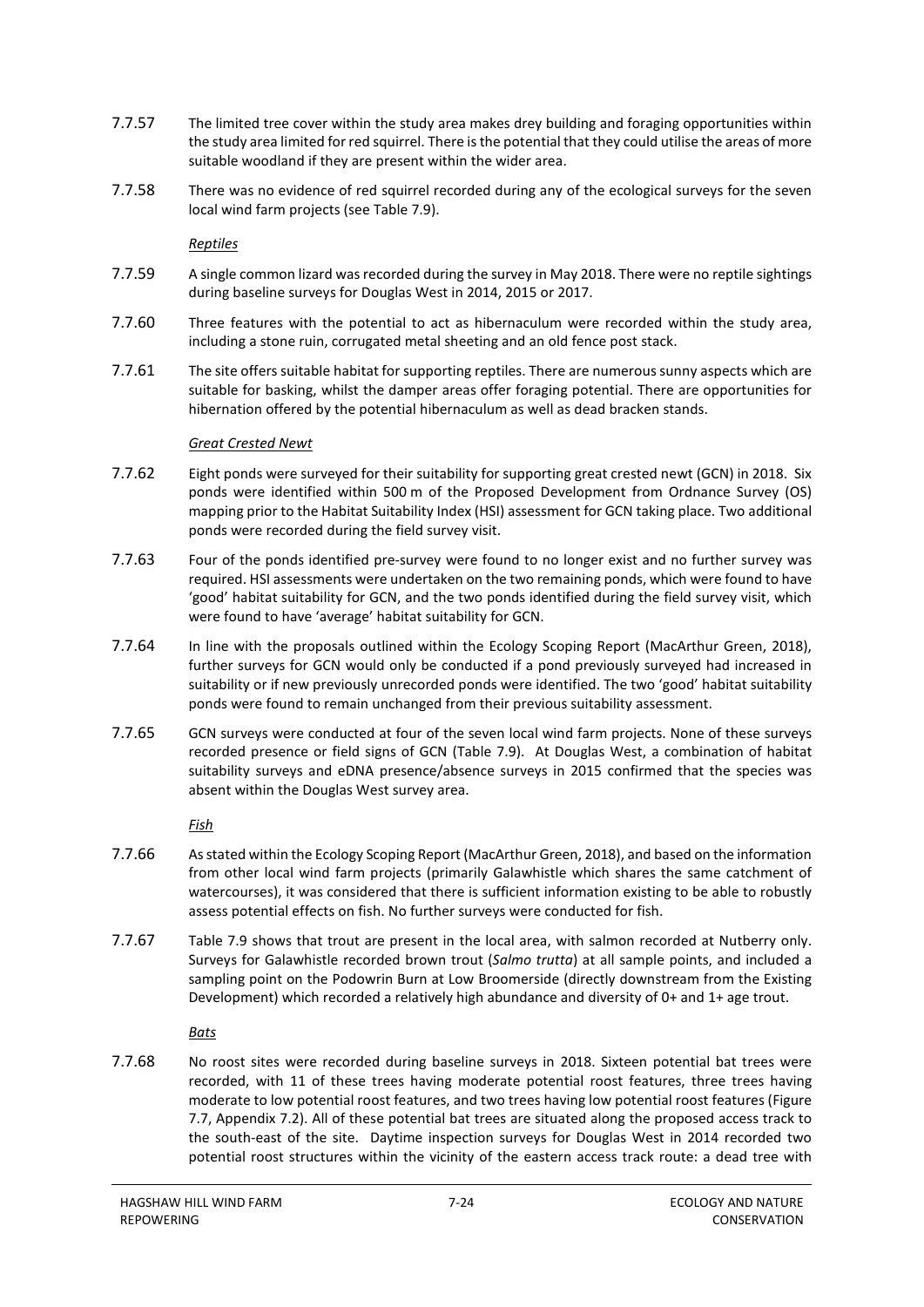cavities and cracks; and a stone railway bridge, where cavities that could be reached with a ladder were investigated with an endoscope. Cavities were mostly shallow with loose mortar and there were no sign of bats. The bridge was considered to be of low roost potential.

- 7.7.69 Three bat species (common pipistrelle, soprano pipistrelle, and Daubenton's) and two genus groups (*Nyctalus spp.* and *Myotis spp.*) were recorded during the temporal (static detector) surveys in 2018 with a total registration count of 674, and a mean Bat Activity Index per hour (BAI/hr), or bat records per hour (brph) of 0.14.
- 7.7.70 The most commonly recorded species was common pipistrelle (359 registrations and 0.07 brph), followed by soprano pipistrelle (222 registrations and 0.05 brph), *Nyctalus spp.* (66 registrations and 0.01 brph), *Myotis spp*. (18 registrations and 0.004 brph) and Daubenton's (3 registrations and 0.001 brph).
- 7.7.71 There was a very low activity rate in May with only two registrations (0.002 brph). No high-risk species were recorded during this month. In June activity rates increased to 171 registrations (0.23 brph) with 11 (0.01 brph) high risk species (*Nyctalus spp.*) registrations recorded. In July bat activity numbers again increased to 303 registrations (0.10 brph) with 25 high risk species (*Nyctalus spp.*) registrations (0.03 brph) for this genus. In August the total registrations decreased with 160 registrations recorded, but for high risk species (*Nyctalus spp.*) their activity rate increased to 29 registrations (0.03 brph). Activity numbers in September dropped to 38 registrations (0.3 brph). One registration (0.001 brph) was recorded for a high risk species during this time period.

### *Design Layout Considerations*

- 7.7.72 As part of the iterative design process for the Proposed Development, ecological constraints identified through baseline survey results were considered in order to prevent or minimise adverse effects on ecological receptors. This involved:
	- a minimum 50 m buffer for any infrastructure or construction activity around all watercourses, except where a minimum number of watercourse crossings are required. This will minimise effects on associated habitats and protected species;
	- avoidance of blanket bog habitat for the location of turbines and infrastructure as far as practicable; and
	- avoidance of areas of potentially high GWDTEs for infrastructure as far as practicable.

#### **Micrositing**

7.7.73 Any micrositing of infrastructure will take into consideration the potential for direct encroachment onto sensitive habitats or GWDTEs, or indirect alteration of hydrological flows supporting sensitive habitats or GWDTEs. Any micrositing will also take consideration of any disturbance buffer distances on protected species' features identified by the SPP to be prepared prior to construction commencing.

# <span id="page-26-0"></span>7.8 Potential Effects

- 7.8.1 This section provides an assessment of the likely effects of the Proposed Development on the IEFs identified through the baseline studies. The assessment of potential effects is based on the Proposed Development description in Chapter 3 and is structured as follows:
	- construction effects;
	- **•** operational effects; and
	- decommissioning.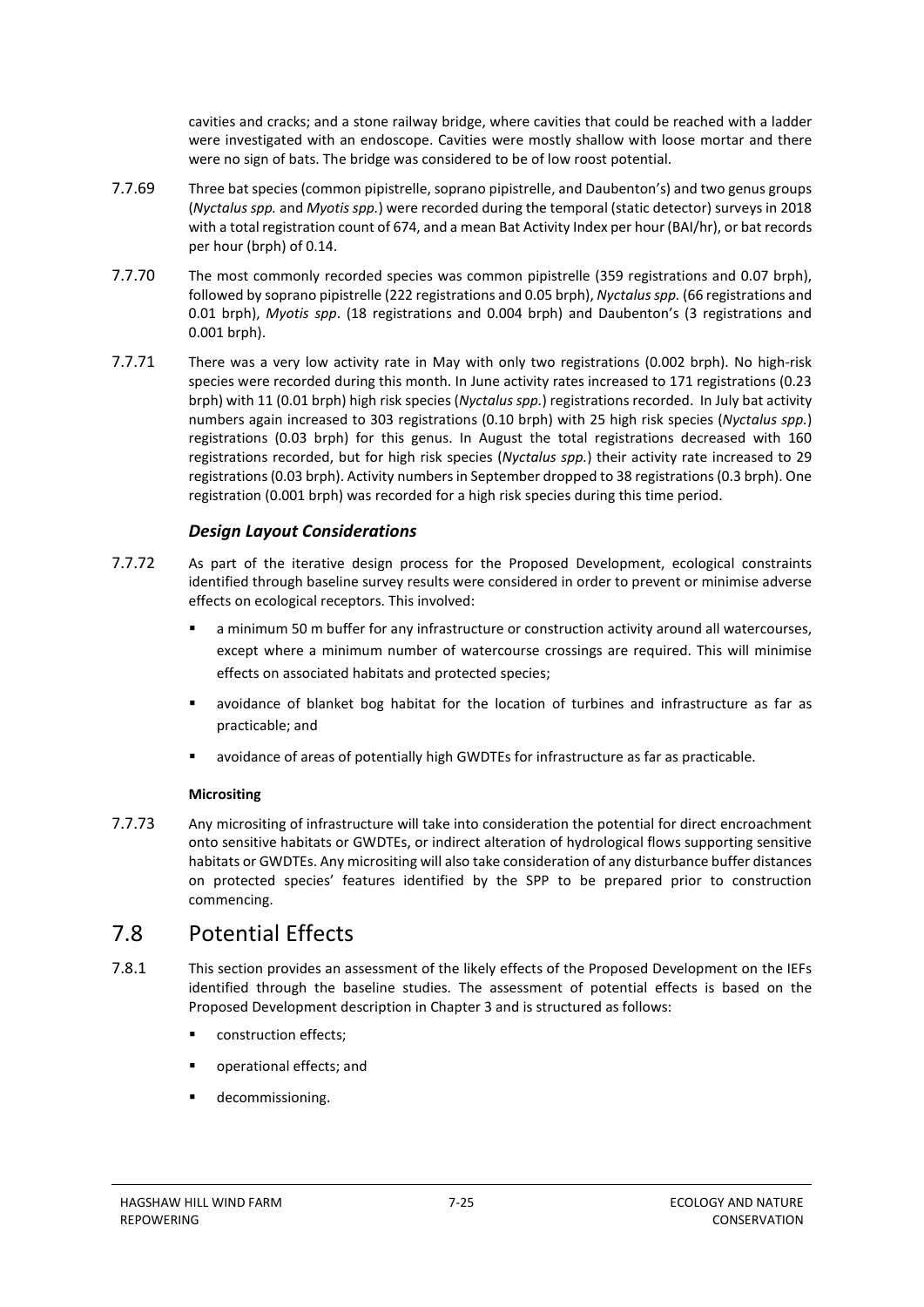### *Project Assumptions*

- 7.8.2 The following assumptions are included in the assessment of otherwise unmitigated impacts on IEFs:
	- The construction period will last for up to 24 months, comprising a two-phase construction programme as described in Chapter 3. This will include borrow pit creation (including potential for bing working), construction of access tracks, hardstandings, foundations, turbines and other infrastructure, and site restoration. Alongside the second phase of construction, the Existing Development turbines will be decommissioned and removed.
	- All electrical cabling between the turbines and the associated infrastructure would be underground in shallow trenches which would be reinstated post-construction and, in all cases, follow the access tracks.
	- Any disturbance areas around permanent infrastructure during construction would be temporary and areas reinstated or restored before the construction phase ends or shortly thereafter. The only excavation in these areas would be for cabling and otherwise may only be periodically used for side-casting of spoil until reinstatement.
	- To ensure reasonable precautions are taken to avoid adverse effects on habitats, protected species and aquatic interests, a suitably qualified Ecological Clerk of Works (ECoW) will be appointed prior to the commencement of construction to advise the Applicant and the Contractor on all ecological matters. The ECoW will be required to be present on the site during the construction phases and will carry out monitoring of works and briefings with regards to any ecological sensitivities on the site to the relevant staff within the Contractor and subcontractors.
	- A SPP will be agreed prior to construction commencing and implemented during the construction phase. The SPP details measures to safeguard protected species known to be in the area. The SPP will include pre-construction surveys to check for any new protected species in the vicinity of the construction works, and good practice measures during construction.
	- Implementation of appropriate pollution prevention measures (particularly in relation to watercourses) and standard good practice construction environmental management will occur across the site as standard and form part of a robust Construction Environmental Management Plan (CEMP).

#### **Restored Upland Habitat**

- <span id="page-27-0"></span>7.8.3 It is assumed that in the absence of the Proposed Development the future baseline for the areas of infrastructure (such as access tracks, turbine locations and associated hardstandings) relating to the Existing Development and encompassed within the study area would, as part of the decommissioning of the Existing Development, be subject to habitat reinstatement and restoration.
- 7.8.4 For the purposes of this assessment relevant areas that would be subject to habitat restoration as part of decommissioning have been classified as 'Restored Upland Habitat'. This category has been used to identify areas where habitats would be restored and to acknowledge that the resulting future baseline habitats may be modified habitats that may not directly correspond to the habitats that existed in the study area at their respective locations prior to the Existing Development, or to the current existing adjacent habitats; for instance, due to peatland disturbance and corresponding loss of structure, and/or changes in hydrology, hydrological connectivity and topography etc.
- 7.8.5 As described within Appendix 7.1 the study area is a mosaic of typical upland habitats, all of which have been, and continue to be, grazed by livestock. The study area contains areas of blanket mire, upland acid grasslands, rush dominated marshy grasslands and small patches of other typical upland habitats such as wet heath, flushes and bracken (Figure 7.2). The areas of the Existing Development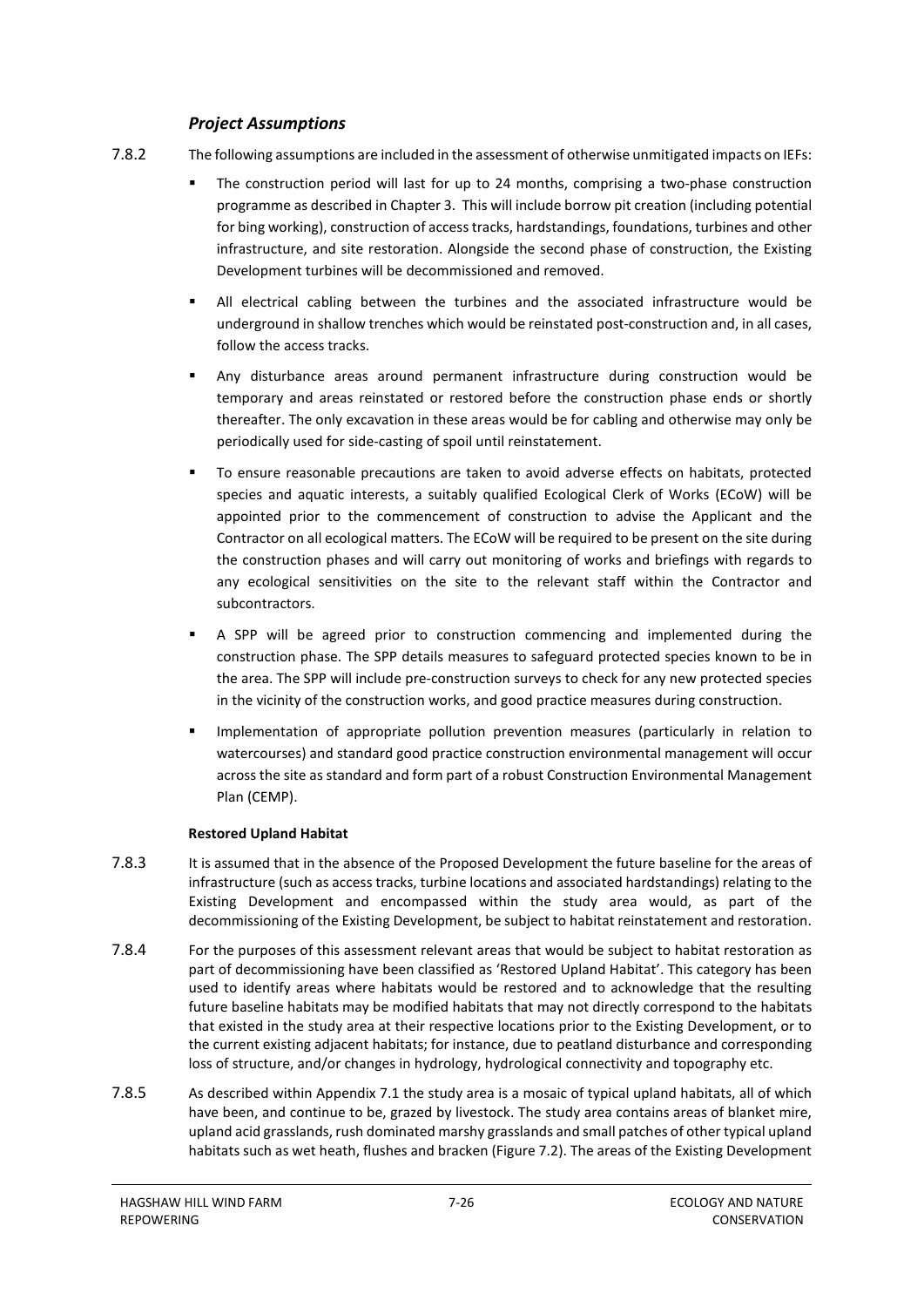infrastructure for the most part are located in areas of wet modified bog and small patches of acid and marshy grasslands over Hagshaw Hill, Common Hill and Broomerside Hill.

- 7.8.6 Upon restoration, these infrastructure areas would initially be bare soils before vegetation reestablishment, which may need to be augmented by a suitable seed-mix or nurse crop in the shortterm. Due to the difficulties in effectively restoring small areas of habitats such as blanket mire into a self-sustaining functioning habitat due to the historical changes in hydrology, and substrate characteristics and structure, it could be assumed that with an appropriate programme of sustained aftercare in the long-term a modified bog habitat may result in areas where bog previously existed. However, as is evident from the current situation at the Existing Development, and indeed as anecdotally observed on large numbers of wind farms around Scotland, the most likely outcome for upland restored areas is a species-poor rush dominated habitat of low conservation value that persists and effectively prevents the establishment of other habitat types. This habitat type is similar to the rush dominated communities described within Appendix 7.1, i.e. MG10 and 'Je'. Rushes, particularly soft rush (*Juncus effusus*) tend to invade the damp bare soils created in these restored upland areas, once the dense tussocky sward is established it generally prevents the establishment of other habitat types, although there can be small interspersed patches of acid grassland (e.g. U4); blanket bog rarely returns to these areas. The persistence of such species-poor rush habitats is seen at the Existing Development, the wind farm was built in 1995 and upon completion road verges etc were restored. During NVC surveys in 2018, 23 years later, areas restored can still be easily identified as areas of rush dominated habitat standing out against areas of blanket mire and acid grasslands along road verges and other restoration areas.
- <span id="page-28-0"></span>7.8.7 Consequently, the areas of 'Restored Upland Habitat' are predicted to most likely revert to a rush based habitat, or with much aftercare modified bog habitat dependent on location; in each case the habitat is likely to be of lower conservation value than respective corresponding semi-natural communities. It is also entirely possible that the access tracks for the Existing Development would be retained in perpetuity, as they are, to aid agricultural management of the landholding.

#### *Scoped-Out IEFs*

7.8.8 With consideration of the desk-study and baseline data collected and following the design mitigation and those measures described in the design layout considerations and project assumptions sections above, several potential effects on IEFs can be scoped out of further assessment based on the professional judgement of the EIA team and experience form other relevant projects and policy guidance or standards. The following paragraphs detail the ecological receptors and effects scoped out following surveys.

#### **Designated sites**

7.8.9 There are no designated sites within the Proposed Development site. Based on the qualifying features and distance from the Proposed Development site, all designated sites have been scoped out of the assessment due to a lack of likely connectivity.

#### **Habitats**

7.8.10 Marshy grassland, which within the study area is made up of M6, M23, M25, MG10, Je, Ja and M25- U6 intermediate NVC types, is scoped out of the assessment. M23 is a rush dominated habitat generally of low ecological value unless particularly species-rich examples are found. The M23 within the study area is generally species-poor and is dominated by soft rush (*Juncus effusus*) or sharp-flowered rush (*Juncus acutiflorus*) (see Appendix 7.1). This is a common habitat locally, regionally and nationally and the small direct and indirect losses predicted at the site, as per Tables 7.13 and 7.14, below, are of negligible significance. M23 is considered a potentially high GWDTE (SEPA, 2017a; 2017b), however designation as a GWDTE does not infer an intrinsic biodiversity value, and GWDTE status has not been used as criteria to determine conservation importance in the ecology assessment. There is however a statutory requirement to consider GWDTEs and the data gathered during the NVC surveys has been used to inform the assessment; see Chapter 11.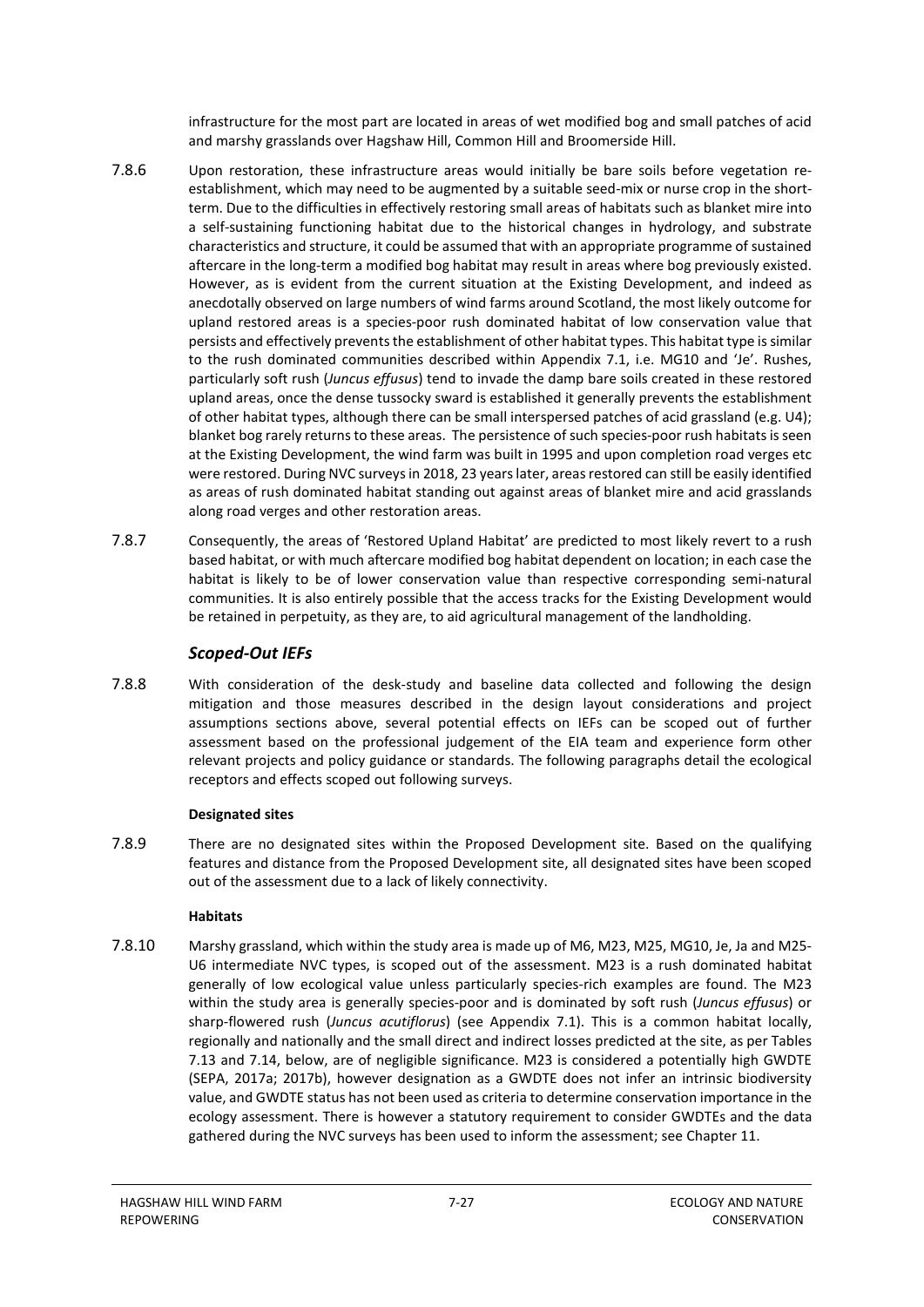7.8.11 The following habitats are identified as being of local importance at the site due to their intrinsic value as being listed as Annex I or SBL habitats (see Table 7.11 and Appendix 7.1), however they occupy such small areas within the study area, they are species-poor examples, or any direct or indirect effects on the habitat are so minor that they are scoped out of the assessment: semi-natural broadleaved woodland; dry dwarf shrub heath (acid); wet dwarf shrub heath; flushes and springs (acid/neutral, basic and bryophyte dominated); and swamp (see also Table 7.13 and 7.14). All other habitats are of low conservation value (e.g. plantation forestry) and have been scoped out of the assessment.

#### **Protected Species**

- 7.8.12 Effects on otter, water vole, red squirrel, pine marten and reptiles are scoped out of this assessment.
- 7.8.13 Although otter is known to be present within the local area, being recorded as present in five of the seven local wind farm projects surrounding the Proposed Development site (including Douglas West), suitable habitat for supporting otter was limited within the study area and no otter signs, including potential protected features, were recorded during surveys in 2018. There were no confirmed structures during surveys for Douglas West in the area of the eastern access track in 2014- 17, although some spraints were recorded along the Alder Burn. The Proposed Development site is therefore likely to be of low importance to this species. As outlined in the *Design Layout Considerations* section, all infrastructure would be buffered by a minimum of 50 m from watercourses (except for watercourse crossings) and measures would be employed during construction which would avoid impacts on otter.
- 7.8.14 No evidence of water vole was recorded during baseline surveys for the Proposed Development or any other local wind farm projects. The species is likely to be locally absent.
- 7.8.15 There is limited habitat present within the site for supporting pine marten or red squirrel given its open nature and therefore low suitability. There was no evidence of either species recorded during the surveys of the local wind farm projects.
- 7.8.16 A common lizard was sighted during the survey and three potential hibernacula habitats were recorded. The proposed SPP will ensure that all reasonably practicable measures are taken so that provisions of the relevant wildlife legislation are compiled in relation to all these protected species, should evidence of their presence be found.
- 7.8.17 Badger is not identified as an IEF and are therefore scoped out of the assessment. Six badger setts were recorded within the study area in 2018, along with numerous field signs. The closest badger sett in 2018 was located approximately 112 m away from the nearest proposed turbine location and 83 m from the nearest proposed track. Given the recommended SNH disturbance buffer distances for badger (30 m, or 100 m if blasting/piling), it is considered unlikely that these setts will be affected by the works, as long as the appropriate buffers are applied.
- 7.8.18 During baseline surveys for Douglas West in 2014 a badger sett was recorded within the eastern access route area. Should this be located within 30 m of construction activities (or within 100 m of any piling activity), the proposed SPP will ensure that all reasonably practicable measures are taken to safeguard badgers associated with this, or any other sett, so that the relevant wildlife legislation is compiled with. It is recommended that pre-construction surveys are undertaken to check the status of setts recorded during the baseline surveys and to determine the presence of any new setts within the vicinity of the works.
- 7.8.19 Great crested newts are scoped out of this assessment. Two ponds that were found to have 'good' habitat suitability for GCN were previously recorded as such, and therefore their HSI assessment remained unchanged. In line with the proposals outlined within the Ecology Scoping Report (MacArthur Green, 2018), no further survey was deemed necessary. Two previously unrecorded ponds were identified and assessed for their HSI during the field survey visit, both of which were considered to have 'average' suitability for supporting GCN. SNH was consulted as part of the protected species surveys for the Douglas West Extension regarding the GCN surveys. Some of the ponds within 500 m of the Proposed Development overlap with those that were considered for the Douglas West Extension. No evidence of GCN was found during presence surveys and eDNA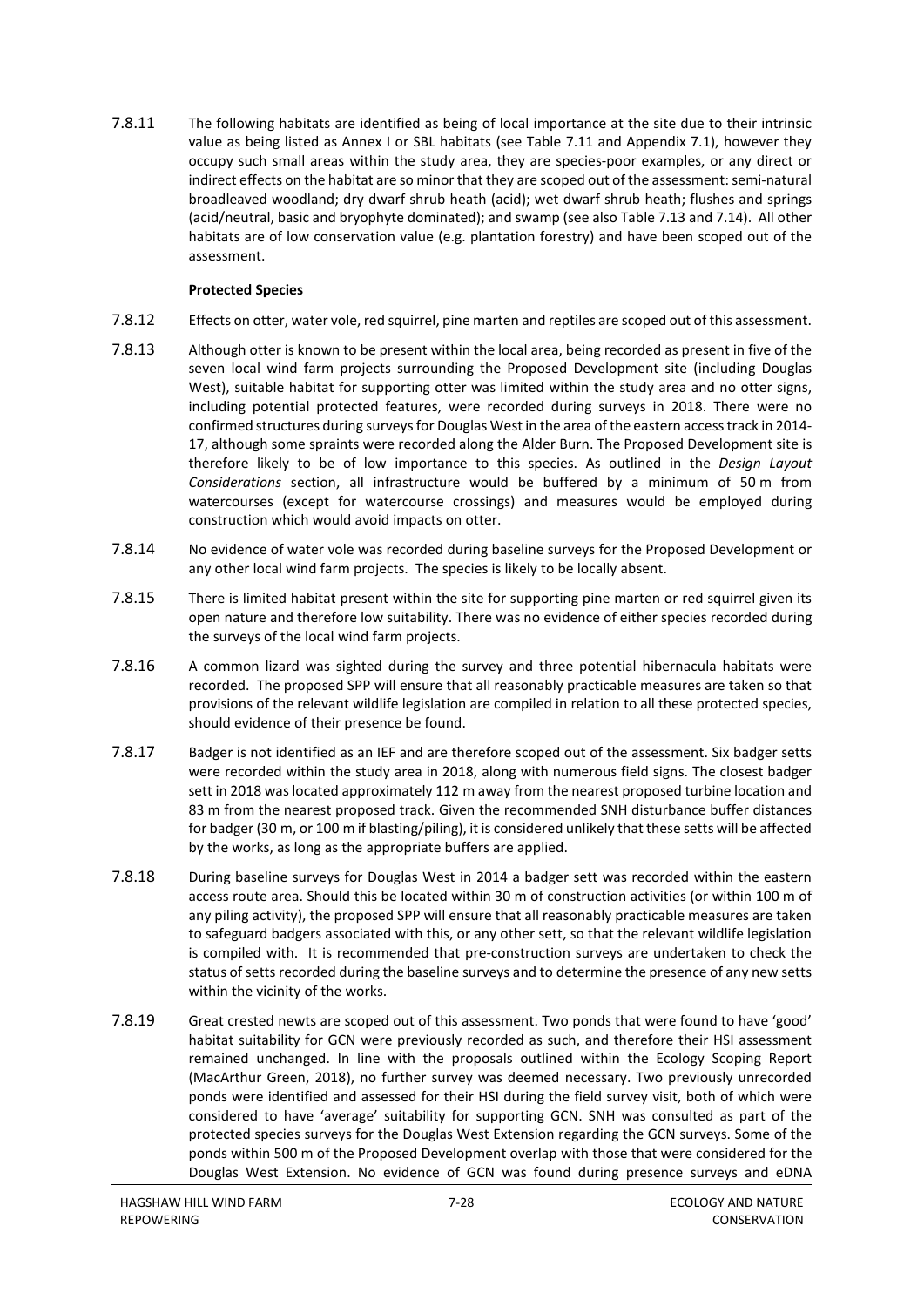sampling for Douglas West in 2015 and update HSI assessments conducted in 2018 deemed there to be only minor changes in the habitat since the 2015 surveys were conducted. The access road to the Douglas West Extension is already in existence and any upgrade works will likely be completed prior to the construction of the Proposed Development. Given this information and accounting for the site being outwith the recognised range of distribution for the species in Scotland (O'Brien, 2017), it is considered unlikely that GCN would be present within the study area.

7.8.20 Fish species (brown trout) are scoped out of this assessment. Brown trout were recorded during the surveys for Galawhistle in 2009. Brown trout is a UKBAP priority species and the Douglas Water and Monks Water are considered to be important for brown trout. The surveys conducted for Galawhistle recorded significant numbers of brown trout within the Monks Water and Podowrin Burn (Infinis, 2010). The species was also recorded within the Galawhistle Burn. The ES classed brown trout as regionally important for the Galawhistle Wind Farm site (Infinis, 2010). The ES stated the potential effects on brown trout would be of low magnitude and therefore of minor significance following mitigation. The Proposed Development sits within the same hydrological catchment as Galawhistle Wind Farm, and it is likely that any effect on brown trout will remain similar, provided appropriate mitigation is implemented. In order to avoid direct or indirect impacts on these features, a minimum 50 m buffer distance will be kept between turbine locations and watercourses (with the exception of a limited number of watercourse crossings). A SPP will be produced prior to the commencement of construction and will be implemented throughout the duration of construction, with works being monitored by an ECoW. It is also assumed that pollution prevention measures and a CEMP will be implemented during construction and operation of the Proposed Development to ensure no adverse impacts occur from pollution, sedimentation etc.

#### **Bats (construction period)**

- 7.8.21 In accordance within BCT Guidelines (Hundt, 2012) potential roost features such as buildings, stone walls, and trees within 200 m of a proposed turbine or up to 30 m from a proposed access track were surveyed for potential roost features as part of the protected species surveys.
- 7.8.22 No bat roots were recorded during baseline surveys. However, standard mitigation requires that if felling and/or lopping a potential bat tree, and/or working within the root plate, any cavities must be checked.
- 7.8.23 Two potential bat trees recorded in 2018 are within 30 m of the proposed access track to the south of the site, and are located within a section of woodland which runs alongside the southern boundary of the track (see target notes (TN) 7 and 8 of Figure 7.7 and Appendix 7.2). A preconstruction tree climbing survey of trees TN 7 and TN 8, and any other potential bat trees located within 30 m of the access track (including any recorded in 2014 in the vicinity of the eastern access route) will be completed to locate any roosting bats. An external tree survey will ideally be completed in the winter when there is no foliage on the trees and potential roost features can be identified. If required, a tree climbing survey would ideally be completed during the active bat season from May to September which increases the likelihood of finding bat signs. If a tree cannot be climbed then dusk and dawn surveys would be required.
- 7.8.24 With these embedded mitigation measures deemed sufficient to remove impacts of construction on bats, no further assessment is required.

#### **Bats (operational period)**

- 7.8.25 Medium risk species (common and soprano pipistrelle) did not record a BAI of >20 bat records per night (brpn). The highest mean activity rates for medium risk species were recorded in July at location 9 (14.20 brpn) and at location 10 (6.70 brpn) and pipistrelle activity is therefore classed as low. Both locations 9 and 10 are situated in the northern section of the study area along the edge of conifer plantation, which indicates a potential feeding corridor along the planation edge in the northern section.
- 7.8.26 The BAI for *Myotis* spp. and brown-long eared bats within the study area are also considered to be low for these low collision risk species as shown in Table 5-8 and graph 7 of Appendix 7.2.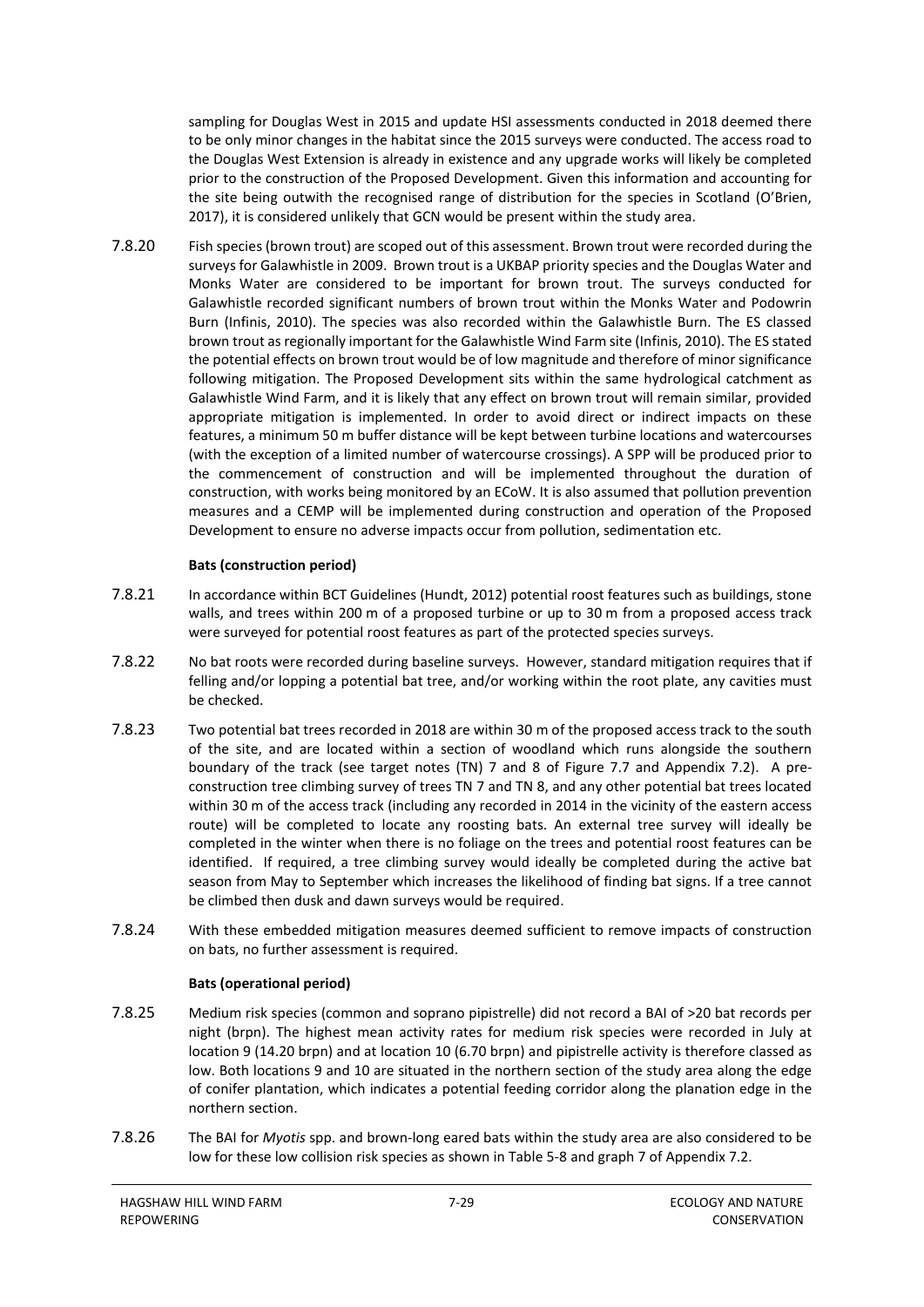7.8.27 The mitigations measures as described in *Mitigation During Operation* in Section 7.8 are also applicable to medium and low risk species, and deemed sufficient to minimise potential impacts. These medium- and low-risk bat species have therefore been scoped out of the assessment for the operational period.

### *Scoped-In IEFs*

- 7.8.28 The assessment of likely effects will be applied to those 'scoped-in' IEFs of local, regional, national, and international Nature Conservation Importance (see Table 7.4) that are known to be present within the site or surrounding area (as confirmed through survey results and consultations outlined above). As outlined within Table 7.12 below, these comprise:
	- **•** blanket bog and wet modified bog (construction period only); and
	- *Nyctalus spp.* bats (operational period only).

| <b>IEF</b>                                    | <b>Nature</b><br><b>Conservation</b><br>Importance | <b>Relevant Legislation/Guidance &amp; Justification</b>                                                                                                                                                                                                                                                                                                                                                                                                                                                                                                                                                                     |
|-----------------------------------------------|----------------------------------------------------|------------------------------------------------------------------------------------------------------------------------------------------------------------------------------------------------------------------------------------------------------------------------------------------------------------------------------------------------------------------------------------------------------------------------------------------------------------------------------------------------------------------------------------------------------------------------------------------------------------------------------|
| <b>Blanket</b> bog<br>and wet<br>modified bog | Local                                              | Blanket bog and wet modified bog within the study area is<br>scattered, but tends to be associated with the higher altitude<br>plateaus and lower slopes of the main hills. Blanket bog<br>within the study area is indicated by the presence of NVC<br>types M17-M20, predominantly M20 (Table 7.11). Wet<br>modified bog within the study area is indicated by NVC types<br>M2, M3, M17-M20 and M25. Many of these blanket bog and<br>wet modified bog stands show evidence of anthropogenic<br>attempts at drainage as well as evidence of heavy grazing,<br>whilst fewer remain intact and in relatively good condition. |
|                                               |                                                    | The Carbon and Peatland Map (SNH, 2016) indicates that<br>there is no Class 1 or Class 2 peatland within the site, and<br>classes the peatland within the study area as Class 4, Class 5<br>or Class 6. In line with the classification categories within the<br>Carbon and Peatland Map, none of the aforementioned<br>categories are considered to be priority peatlands. It is<br>recognised that this definition is not purely for nature<br>conservation and so not directly applicable to evaluating<br>purely the Nature Conservation Importance of a peatland.                                                       |
|                                               |                                                    | All of these blanket bog and wet modified bog communities<br>(with the exception of M25) are also associated with Annex I<br>and SBL blanket bog classifications.                                                                                                                                                                                                                                                                                                                                                                                                                                                            |
|                                               |                                                    | Blanket bog and wet modified bog within the study area is<br>not considered to be nationally or regionally important due<br>to its limited extent and high degree of modification through<br>grazing and drainage. The Nature Conservation Importance is<br>considered to be Local.                                                                                                                                                                                                                                                                                                                                          |

#### **Table 7.12– Nature Conservation Importance of Scoped-In IEFs**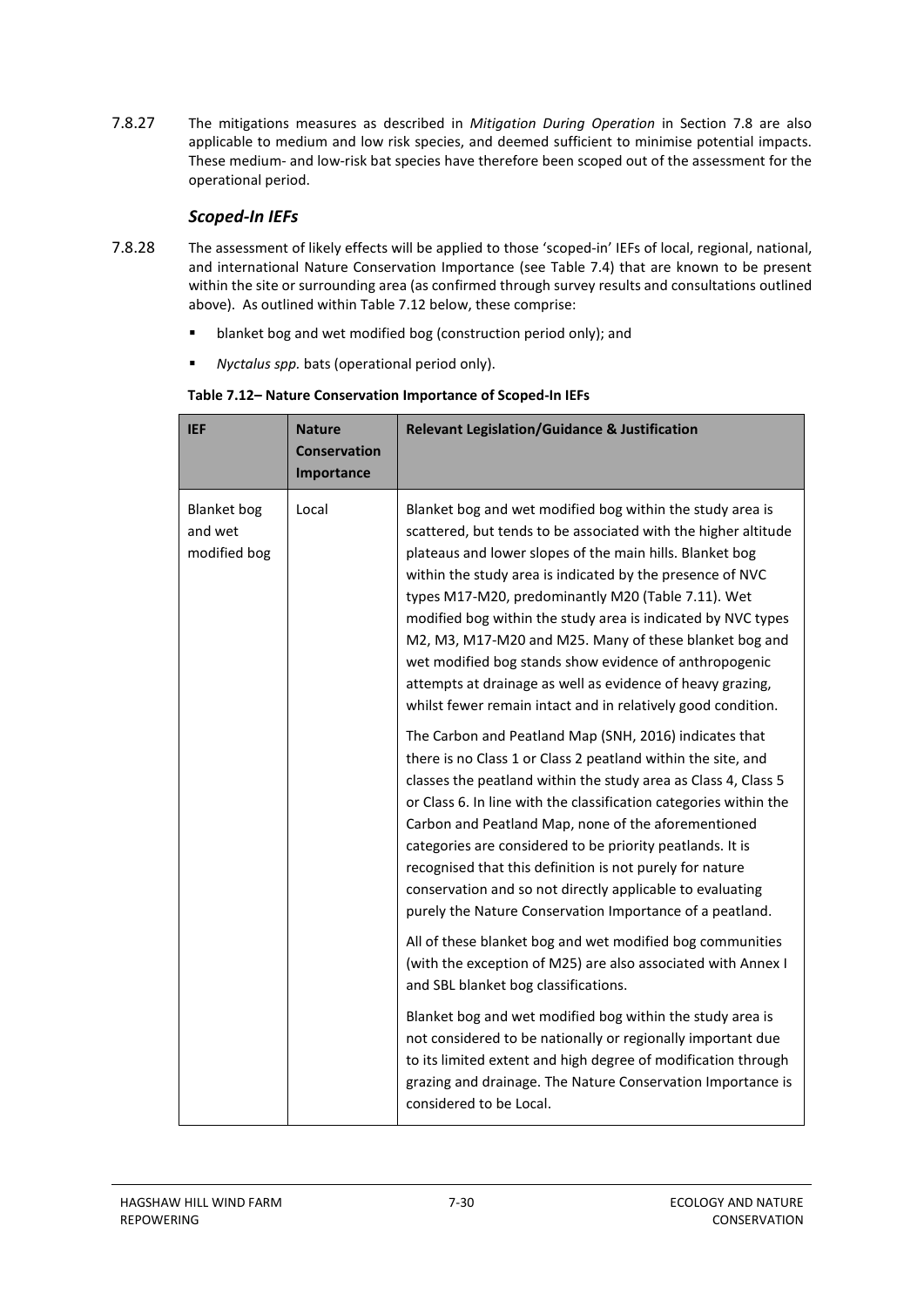| <b>IEF</b>                 | <b>Nature</b><br><b>Conservation</b><br>Importance | <b>Relevant Legislation/Guidance &amp; Justification</b>                                                                                                                                                                                                                                                                                                                                                                                                                                                                                                                                                                                                                                                                                                                                                                                                                                                       |
|----------------------------|----------------------------------------------------|----------------------------------------------------------------------------------------------------------------------------------------------------------------------------------------------------------------------------------------------------------------------------------------------------------------------------------------------------------------------------------------------------------------------------------------------------------------------------------------------------------------------------------------------------------------------------------------------------------------------------------------------------------------------------------------------------------------------------------------------------------------------------------------------------------------------------------------------------------------------------------------------------------------|
| Bats (Nycatlus<br>Species) | Regional                                           | All bats species are protected under the following legislation:<br>The Habitats Directive 92/43/EEC and respective domestic<br>٠<br>legislation;<br>The Wildlife and Countryside Act 1981 (as amended); and<br>The Nature Conservation (Scotland) Act 2004 (as<br>amended).<br>Recent research work has estimated through spatial<br>modelling that between 16% and 24% of the regional<br>populations of high risk species (Nyctalus spp. and Pipistrellus<br>nathusii) in southern Scotland overlaps existing or approved<br>wind farms, with 50% of this overlap concentrated at just<br>10% of wind farms (Newson et al., 2017), indicating that<br>there are very localised risk areas for Nyctalus spp. The study<br>used spatial modelling to stratify the region (southern<br>Scotland) according to potential impact on high risk species<br>by highlighting areas of risk. According to this spatial |
|                            |                                                    | modelling the predicted occurrence of Nyctalus spp. is<br>distributed in the south and south-eastern areas of Dumfries<br>and Galloway. The Proposed Development is therefore close<br>to this area of predicted occurrence for Nyctalus species, and<br>so the value has been categorised as Regional as a<br>precaution, although reliable population estimates are<br>currently not available.                                                                                                                                                                                                                                                                                                                                                                                                                                                                                                              |

#### *Construction*

- 7.8.29 This section provides an assessment of the potential effects of the construction of the Proposed Development upon the scoped-in IEFs.
- 7.8.30 Impacts on habitats may include direct loss of habitat, e.g. derived from permanent land-take for infrastructure or temporary land-take for the land required to accommodate construction site compounds etc. Impacts on habitats can also be indirect through increased habitat fragmentation, or changes caused by pollution, or effects to supporting systems such as groundwater or watertable levels.
- 7.8.31 The most tangible effect during the construction stage of the Proposed Development will be direct habitat loss due to the construction of the new turbines and associated tracks, hardstandings, laydown area, compounds, substation/energy storage facility and borrow pits. Much of this infrastructure will be permanent, however the temporary construction compounds, borrow pits and a proportion of each crane hardstanding will be restored at the end of construction. Despite the post-construction restoration, and taking a precautionary approach, it is assumed for the assessment that the areas of land-take for these parts of the infrastructure also represent permanent losses of habitat due to the uncertainties in re-creating functioning habitat types such as blanket bog.
- 7.8.32 There may also be some indirect habitat losses to wetland habitats due to drainage effects, and changes to the hydrological regime may also occur. For the purposes of this assessment it is assumed that wetland habitat losses due to indirect drainage effects may extend out to 10 m from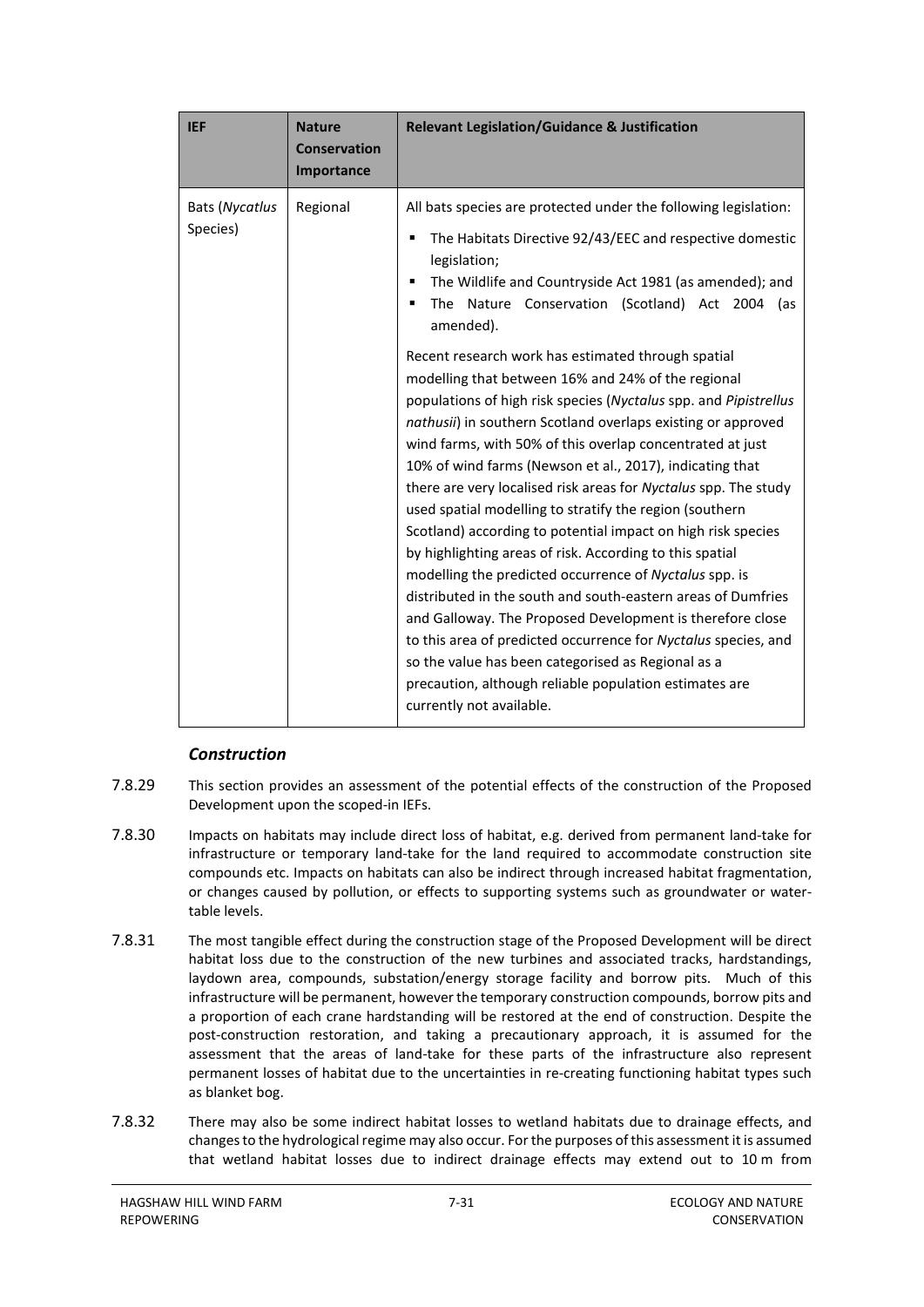infrastructure (i.e. in keeping with indirect drainage assumptions within the carbon calculator (Scottish Government, 2017d). In practice it is expected that any indirect drainage effects will only impact wetland habitats at the site such as blanket bog, flushes & springs, wet heath and swamp. No indirect drainage effects are expected to impact or alter the quality or composition of 'dry' habitats such as dry dwarf shrub heath, acid grassland etc and so the inclusion of indirect effects on dry habitats is precautionary.

- 7.8.33 Table 7.13 details the estimated direct and indirect relative losses expected to occur, by habitat type, for all new infrastructure. A total of 10.6 ha additional habitat would be directly lost due to the Proposed Development, as well as 2.44 ha of the 9.26 ha of Restored Upland Habitat which would otherwise have developed had the Existing Development been decommissioned. These values include habitat loss associated with all three proposed access routes at the eastern end of the site, where it joins the existing haul road. In practice, only one of these routes will be constructed, and therefore habitat loss values are seen as precautionary.
- 7.8.34 Included in habitat loss calculations is an area of 1.9 ha which may be subject to extraction from the bing to the north of the Existing Development access track at Douglas West, with material used for construction of wind farm roads. When extraction is complete it is proposed to retain some of these platforms for landscape planting and to grade the slopes of the new excavated faces to provide shallower gradients which can be topsoiled and seeded.
- 7.8.35 Habitat losses due to the creation of two borrow pits have been calculated separately and are detailed in Table 7.14. Borrow pits have been considered separately to permanent infrastructure as although the existing habitat will be lost, the areas will be restored. However, the habitat type which results after restoration may not be the same as the original habitat type due to changes in topographical or hydrological conditions. The habitat losses are based on a total borrow pit search area of 4.5 ha. However, as only around 1.7 ha of habitat would be lost within the borrow pit search area (based on project engineer's calculations), the habitat losses presented in Table 7.14 represent a precautionary scenario. GWDTE habitats present within the borrow pit search areas would be avoided where possible.

| <b>NVC</b><br><b>Community</b><br>or Habitat<br>Type <sup>3</sup> | <b>Phase 1 Habitat</b><br><b>Type</b>                        | <b>Total</b><br><b>Extent</b><br>in<br><b>Study</b><br>Area<br>(ha) | <b>Direct</b><br><b>Habitat</b><br>Loss:<br>NVC (ha) | <b>Direct</b><br><b>Habitat</b><br>Loss:<br><b>Phase</b><br>1(ha) | <b>Direct</b><br>&<br><b>Indirect</b><br><b>Habitat</b><br>Loss:<br><b>NVC</b><br>(ha) | <b>Direct</b><br>&<br><b>Indirect</b><br><b>Habitat</b><br>Loss:<br>Phase 1<br>(ha) | Direct &<br><b>Indirect</b><br><b>Habitat</b><br>Loss as %<br>of Extent<br>in Study<br>Area |
|-------------------------------------------------------------------|--------------------------------------------------------------|---------------------------------------------------------------------|------------------------------------------------------|-------------------------------------------------------------------|----------------------------------------------------------------------------------------|-------------------------------------------------------------------------------------|---------------------------------------------------------------------------------------------|
| U2, U2b                                                           | B1.1/B1.2 Acid<br>grassland:<br>unimproved/semi-<br>improved | 1.26                                                                | 0.02                                                 | 4.36                                                              | 0.09                                                                                   | 11.52                                                                               | 6.92                                                                                        |
| U4, U4a,<br>U4b, U4d                                              |                                                              | 57.58                                                               | 1.58                                                 |                                                                   | 5.00                                                                                   |                                                                                     | 17.56                                                                                       |
| U5, U5a,<br>U5b                                                   |                                                              | 55.89                                                               | 0.86                                                 |                                                                   | 2.93                                                                                   |                                                                                     | 5.24                                                                                        |
| U6                                                                |                                                              | 28.25                                                               | 1.90                                                 |                                                                   | 3.50                                                                                   |                                                                                     | 12.37                                                                                       |

**Table 7.13 – Estimated Loss of Habitat for Permanent Infrastructure**

<span id="page-33-0"></span> *<sup>3</sup> Only NVC communities where habitat loss is predicted are listed within Tables 7.13 and 7.14, habitat types not listed are not subject to habitat loss.*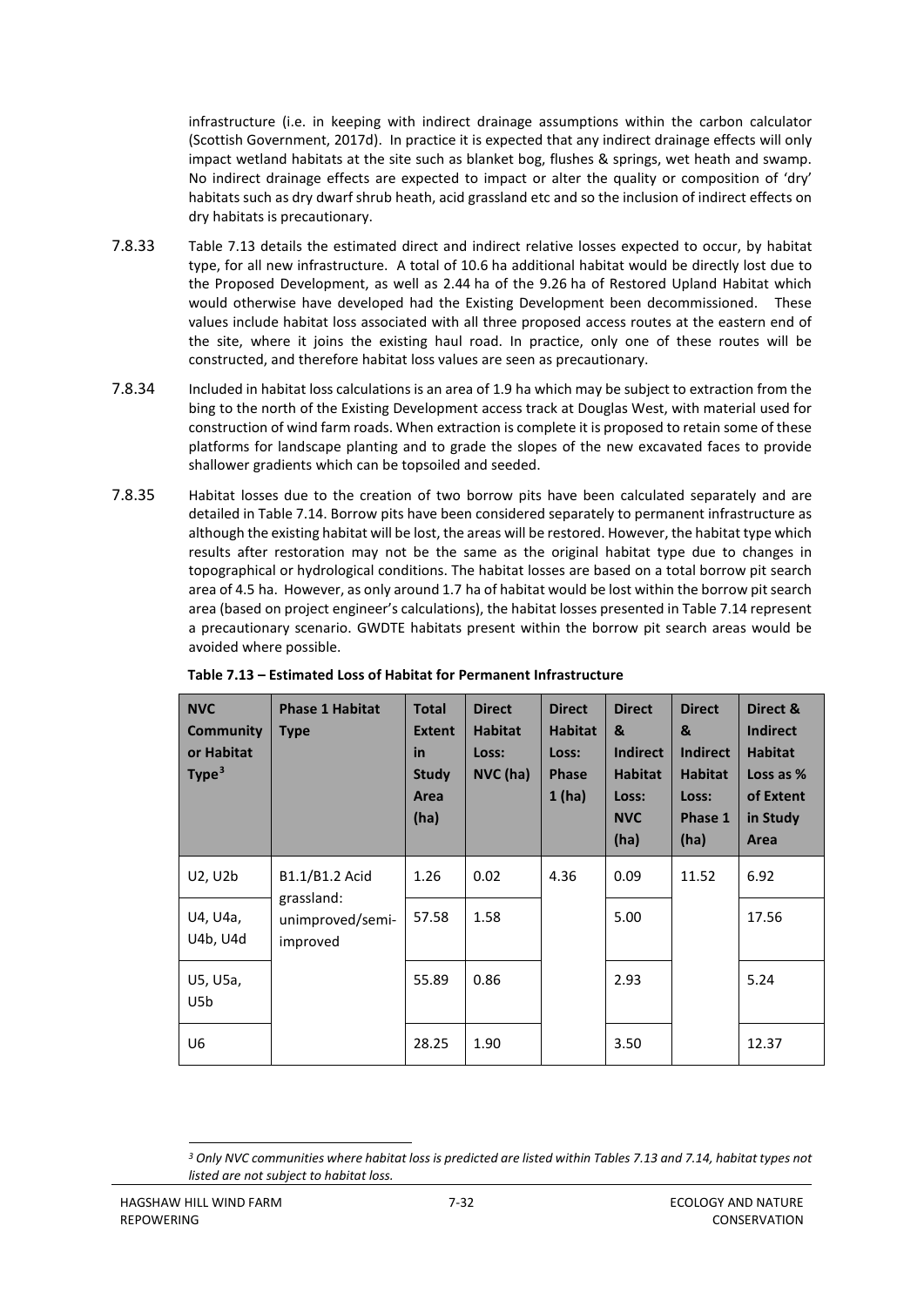| <b>NVC</b><br><b>Community</b><br>or Habitat<br>Type $3$ | <b>Phase 1 Habitat</b><br><b>Type</b>               | <b>Total</b><br><b>Extent</b><br>in<br><b>Study</b><br>Area<br>(ha) | <b>Direct</b><br><b>Habitat</b><br>Loss:<br>NVC (ha) | <b>Direct</b><br><b>Habitat</b><br>Loss:<br><b>Phase</b><br>1(ha) | <b>Direct</b><br>&<br><b>Indirect</b><br><b>Habitat</b><br>Loss:<br><b>NVC</b><br>(ha) | <b>Direct</b><br>&<br><b>Indirect</b><br><b>Habitat</b><br>Loss:<br>Phase 1<br>(ha) | Direct &<br><b>Indirect</b><br><b>Habitat</b><br>Loss as %<br>of Extent<br>in Study<br>Area |
|----------------------------------------------------------|-----------------------------------------------------|---------------------------------------------------------------------|------------------------------------------------------|-------------------------------------------------------------------|----------------------------------------------------------------------------------------|-------------------------------------------------------------------------------------|---------------------------------------------------------------------------------------------|
| M23,<br>M23a,<br>M23b                                    | B5 Marsh/marshy<br>grassland                        | 13.69                                                               | 0.12                                                 | 3.11                                                              | 1.04                                                                                   | 13.93                                                                               | 7.62                                                                                        |
| M25, M25b                                                |                                                     | 4.06                                                                | 0.01                                                 |                                                                   | 0.11                                                                                   |                                                                                     | 2.64                                                                                        |
| MG10,<br>MG10a                                           |                                                     | 12.01                                                               | 0.77                                                 |                                                                   | 3.51                                                                                   |                                                                                     | 29.22                                                                                       |
| Je                                                       |                                                     | 80.86                                                               | 1.94                                                 |                                                                   | 7.65                                                                                   |                                                                                     | 9.46                                                                                        |
| Ja                                                       |                                                     | 29.26                                                               | 0.27                                                 |                                                                   | 1.62                                                                                   |                                                                                     | 5.53                                                                                        |
| M2, M2b                                                  | E1.6.1: Bog:<br>blanket & E1.7<br>Bog: wet modified | 0.18                                                                | 0.0005                                               | 2.11                                                              | 0.01                                                                                   | 10.56                                                                               | 4.31                                                                                        |
| M17a,<br>M17c                                            |                                                     | 19.11                                                               | 0.34                                                 |                                                                   | 1.62                                                                                   |                                                                                     | 8.50                                                                                        |
| M19a                                                     |                                                     | 10.97                                                               | 0.21                                                 |                                                                   | 1.17                                                                                   |                                                                                     | 10.63                                                                                       |
| M20,<br>M20a,<br>M20b                                    |                                                     | 106.64                                                              | 1.50                                                 |                                                                   | 7.48                                                                                   |                                                                                     | 7.01                                                                                        |
| M25a                                                     |                                                     | 0.78                                                                | 0.05                                                 |                                                                   | 0.29                                                                                   |                                                                                     | 37.06                                                                                       |
| M15d                                                     | D2 Wet dwarf<br>shrub heath                         | 20.71                                                               | 0.35                                                 | 0.35                                                              | 1.07                                                                                   | 1.07                                                                                | 5.16                                                                                        |
| M4                                                       | E2.1 Flush/spring:<br>acid/neutral                  | 0.42                                                                | 0.0001                                               | 0.22                                                              | 0.001                                                                                  | 1.25                                                                                | 0.15                                                                                        |
| M6c, M6d                                                 |                                                     | 18.53                                                               | 0.22                                                 |                                                                   | 1.25                                                                                   |                                                                                     | 6.75                                                                                        |
| M32b                                                     | E2.2 Flush/spring:<br>bryophyte<br>dominated        | 0.10                                                                | 0.01                                                 | 0.01                                                              | 0.03                                                                                   | 0.03                                                                                | 27.54                                                                                       |
| U20, U20a                                                | C1.1 Bracken:<br>continuous                         | 14.07                                                               | 0.06                                                 | 0.06                                                              | 0.27                                                                                   | 0.27                                                                                | 1.94                                                                                        |
| W7, W7c                                                  |                                                     | 0.47                                                                | 0.02                                                 | 0.02                                                              | 0.02                                                                                   | 0.03                                                                                | 3.75                                                                                        |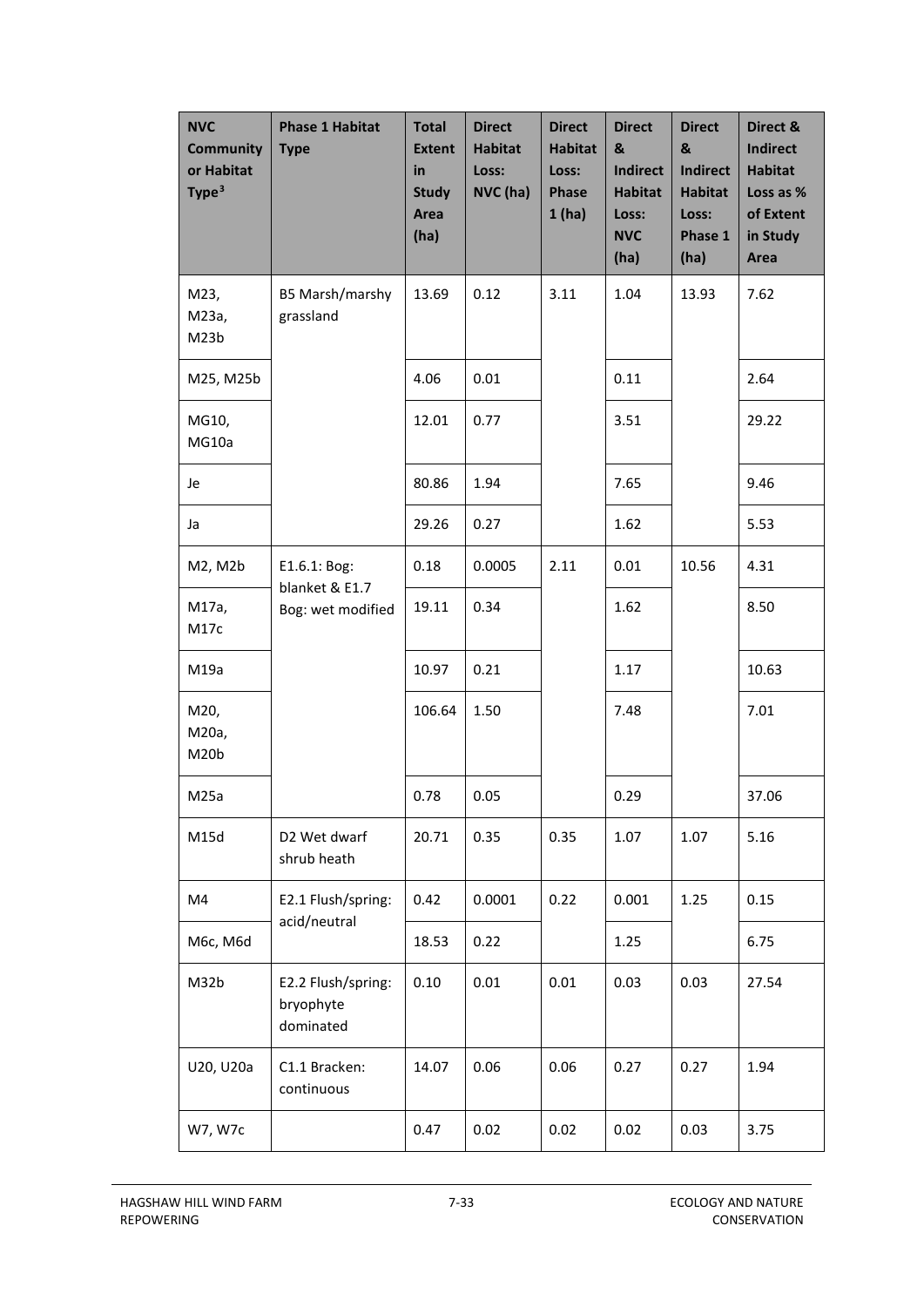| <b>NVC</b><br><b>Community</b><br>or Habitat<br>Type $3$ | <b>Phase 1 Habitat</b><br><b>Type</b>                                         | <b>Total</b><br><b>Extent</b><br>in<br><b>Study</b><br>Area<br>(ha) | <b>Direct</b><br><b>Habitat</b><br>Loss:<br>NVC (ha) | <b>Direct</b><br><b>Habitat</b><br>Loss:<br><b>Phase</b><br>1(ha) | <b>Direct</b><br>&<br><b>Indirect</b><br><b>Habitat</b><br>Loss:<br><b>NVC</b><br>(ha) | <b>Direct</b><br>&<br><b>Indirect</b><br><b>Habitat</b><br>Loss:<br>Phase 1<br>(ha) | Direct &<br><b>Indirect</b><br><b>Habitat</b><br>Loss as %<br>of Extent<br>in Study<br>Area |
|----------------------------------------------------------|-------------------------------------------------------------------------------|---------------------------------------------------------------------|------------------------------------------------------|-------------------------------------------------------------------|----------------------------------------------------------------------------------------|-------------------------------------------------------------------------------------|---------------------------------------------------------------------------------------------|
| W11                                                      | A1.1.1 Woodland:<br>broadleaved,<br>semi-natural                              | 3.11                                                                | 0.001                                                |                                                                   | 0.01                                                                                   |                                                                                     | 0.43                                                                                        |
| MG1                                                      | B2.1/B2.2 Neutral                                                             | 1.30                                                                | 0.19                                                 | 0.20                                                              | 0.74                                                                                   | 0.84                                                                                | 56.92                                                                                       |
| MG9                                                      | grassland:<br>unimproved/semi-<br>improved                                    | 0.10                                                                | 0.01                                                 |                                                                   | 0.10                                                                                   |                                                                                     | 100.00                                                                                      |
| MG6                                                      | B6 Poor semi-<br>improved                                                     | 1.42                                                                | 0.18                                                 | 0.18                                                              | 0.50                                                                                   | 0.50                                                                                | 35.46                                                                                       |
| H10                                                      | D1.1 Dry dwarf<br>shrub heath-acid                                            | 0.07                                                                | 0.003                                                | 0.003                                                             | 0.07                                                                                   | 0.07                                                                                | 100.00                                                                                      |
| S9                                                       | F1 Swamp                                                                      | 0.07                                                                | 0.001                                                | 0.001                                                             | 0.003                                                                                  | 0.003                                                                               | 3.95                                                                                        |
| <b>OV25</b>                                              | C3.1 Other tall<br>herb & fern: tall-<br>ruderal                              | 0.02                                                                | 0.005                                                | 0.005                                                             | 0.02                                                                                   | 0.02                                                                                | 98.88                                                                                       |
| RuH                                                      | Restored Upland<br><b>Habitat (Existing</b><br>Development<br>infrastructure) | 9.26                                                                | 2.44                                                 | 2.44                                                              | 5.24                                                                                   | 5.24                                                                                | 1.03                                                                                        |

**Table 7.14 – Estimated Loss of Habitat by Borrow Pits**

| <b>NVC</b><br>Community<br>or Habitat<br><b>Type</b> | <b>Phase 1 Habitat</b><br><b>Type</b> | <b>Total</b><br><b>Extent</b><br>in<br><b>Study</b><br>Area<br>$(ha)^4$ | <b>Direct</b><br><b>Habitat</b><br>Loss:<br><b>NVC</b><br>(ha) | <b>Direct</b><br><b>Habitat</b><br>Loss:<br>Phase 1<br>(ha) | <b>Direct</b><br>&<br><b>Indirect</b><br><b>Habitat</b><br>Loss:<br><b>NVC</b><br>(ha) | <b>Direct</b><br>&<br><b>Indirect</b><br><b>Habitat</b><br>Loss:<br>Phase 1<br>(ha) | Direct &<br><b>Indirect</b><br><b>Habitat</b><br>Loss as<br>$%$ of<br><b>Extent</b><br>in Study<br>Area |
|------------------------------------------------------|---------------------------------------|-------------------------------------------------------------------------|----------------------------------------------------------------|-------------------------------------------------------------|----------------------------------------------------------------------------------------|-------------------------------------------------------------------------------------|---------------------------------------------------------------------------------------------------------|
| U4                                                   | B1.1/B1.2 Acid<br>grassland:          | 57.58                                                                   | 0.43                                                           | 1.40                                                        | 0.56                                                                                   | 1.73                                                                                | 0.97                                                                                                    |
| U5, U5b                                              |                                       | 55.89                                                                   | 0.96                                                           |                                                             | 1.74                                                                                   |                                                                                     | 3.11                                                                                                    |

<span id="page-35-0"></span> *4 Total extent in study area is the total of each NVC community plus associated sub-communities within the Phase 1 habitat type*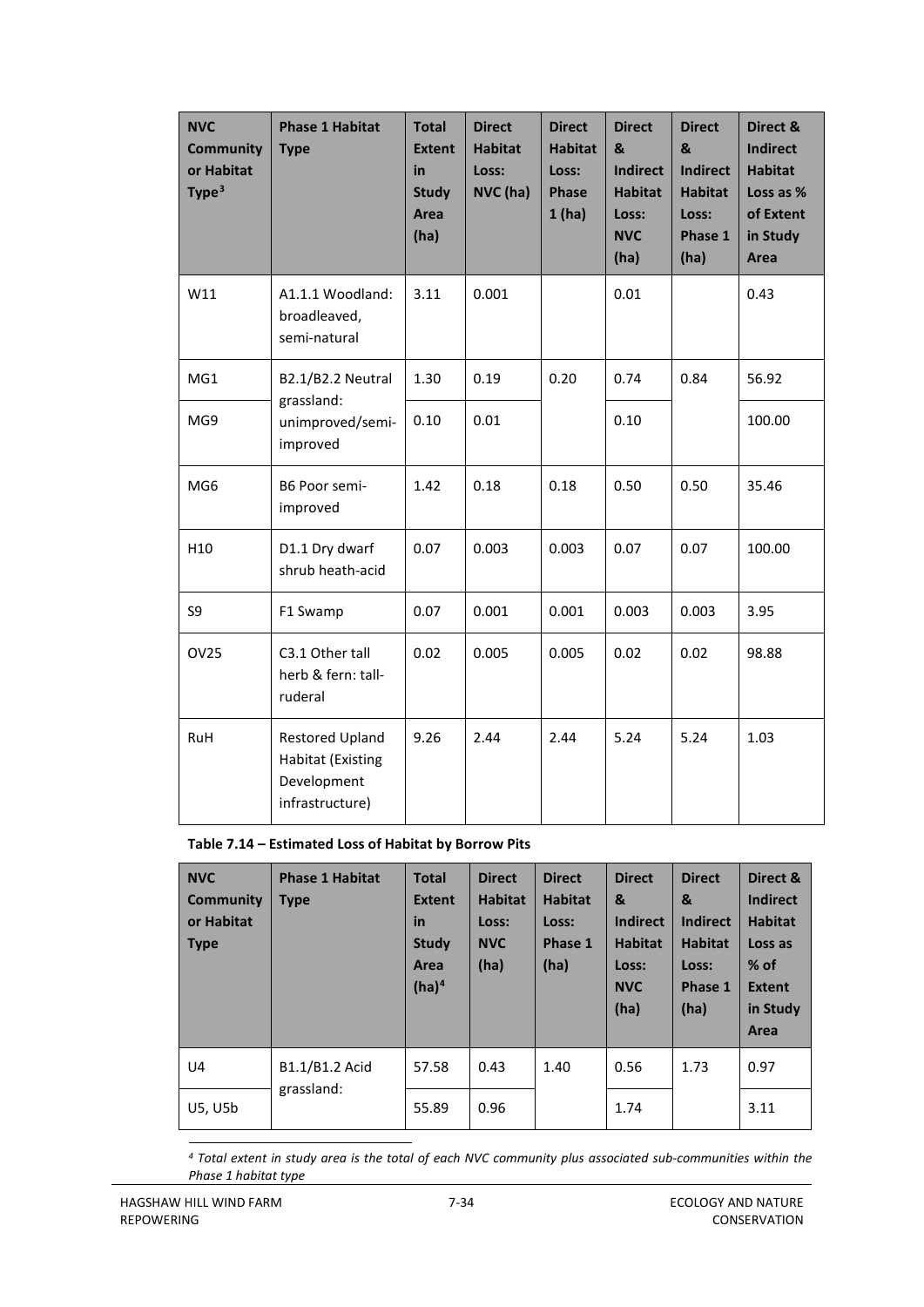| <b>NVC</b><br><b>Community</b><br>or Habitat<br><b>Type</b> | <b>Phase 1 Habitat</b><br><b>Type</b> | <b>Total</b><br><b>Extent</b><br>in<br><b>Study</b><br>Area<br>$(ha)^4$ | <b>Direct</b><br><b>Habitat</b><br>Loss:<br><b>NVC</b><br>(ha) | <b>Direct</b><br><b>Habitat</b><br>Loss:<br>Phase 1<br>(ha) | <b>Direct</b><br>&<br><b>Indirect</b><br><b>Habitat</b><br>Loss:<br><b>NVC</b><br>(ha) | <b>Direct</b><br>&<br><b>Indirect</b><br><b>Habitat</b><br>Loss:<br>Phase 1<br>(ha) | Direct &<br>Indirect<br><b>Habitat</b><br>Loss as<br>% of<br><b>Extent</b><br>in Study<br>Area |
|-------------------------------------------------------------|---------------------------------------|-------------------------------------------------------------------------|----------------------------------------------------------------|-------------------------------------------------------------|----------------------------------------------------------------------------------------|-------------------------------------------------------------------------------------|------------------------------------------------------------------------------------------------|
|                                                             | unimproved/semi-<br>improved          |                                                                         |                                                                |                                                             |                                                                                        |                                                                                     |                                                                                                |
| M <sub>23a</sub>                                            | B5 Marsh/marshy<br>grassland          | 13.69                                                                   | 0.38                                                           | 2.81                                                        | 0.44                                                                                   | 3.47                                                                                | 3.20                                                                                           |
| M25                                                         |                                       | 4.06                                                                    | 0.28                                                           |                                                             | 0.32                                                                                   |                                                                                     | 7.89                                                                                           |
| MG10a                                                       |                                       | 12.01                                                                   | 0.03                                                           |                                                             | 0.05                                                                                   |                                                                                     | 0.45                                                                                           |
| Ja                                                          |                                       | 29.26                                                                   | 2.12                                                           |                                                             | 2.66                                                                                   |                                                                                     | 9.10                                                                                           |
| M15d                                                        | D2 Wet dwarf<br>shrub heath           | 20.71                                                                   | 0.22                                                           | 0.22                                                        | 0.28                                                                                   | 0.28                                                                                | 1.33                                                                                           |
| U <sub>20</sub>                                             | C1.1 Bracken:<br>continuous           | 14.07                                                                   | 0.08                                                           | 0.08                                                        | 0.14                                                                                   | 0.14                                                                                | 0.97                                                                                           |
| W <sub>23</sub>                                             | A2 Scrub                              | 0.13                                                                    | 0.002                                                          | 0.002                                                       | 0.01                                                                                   | 0.01                                                                                | 4.89                                                                                           |

#### **Potential Construction Effects**

7.8.36 The following sections assess the effect of these losses for each IEF scoped-in.

#### *Blanket Bog and Wet Modified Bog*

- 7.8.37 Effect: Effects upon blanket bog habitat during construction would be direct (through habitat loss occurring during construction of the Proposed Development) and indirect (through potential drying effect upon neighbouring bog habitats occurring from the construction period into the operational period). Direct loss would occur in areas where access tracks pass through this habitat type or where infrastructure such as turbine foundations, crane pads, hardstandings, compounds etc. are sited on these habitat types. In addition, there may be indirect losses as a result of drainage around infrastructure and disruption to hydrological flows.
- 7.8.38 Nature Conservation Importance: As per Table 7.12, blanket bog and wet modified bog within the study area is considered to be of Local Nature Conservation Importance.
- 7.8.39 Conservation Status: Conservation Status of this habitat as assessed in JNCC report on blanket bog (JNCC, 2012) is 'Bad' and 'Declining' at the UK level.
- 7.8.40 Magnitude: The UK has an estimated 2,196,736 ha of blanket bog (JNCC, 2012) of which around 1,759,000 to 1,800,000 ha is in Scotland (approximately 23% of the land area) (JNCC, 2012; SNH, 2017b).
- 7.8.41 Blanket bog, including wet modified bog, covers 137.77 ha (27.26 %) of the NVC study area, with 106.64 ha of this being M20 blanket mire; the small remainder is made up of M17, M19 and M25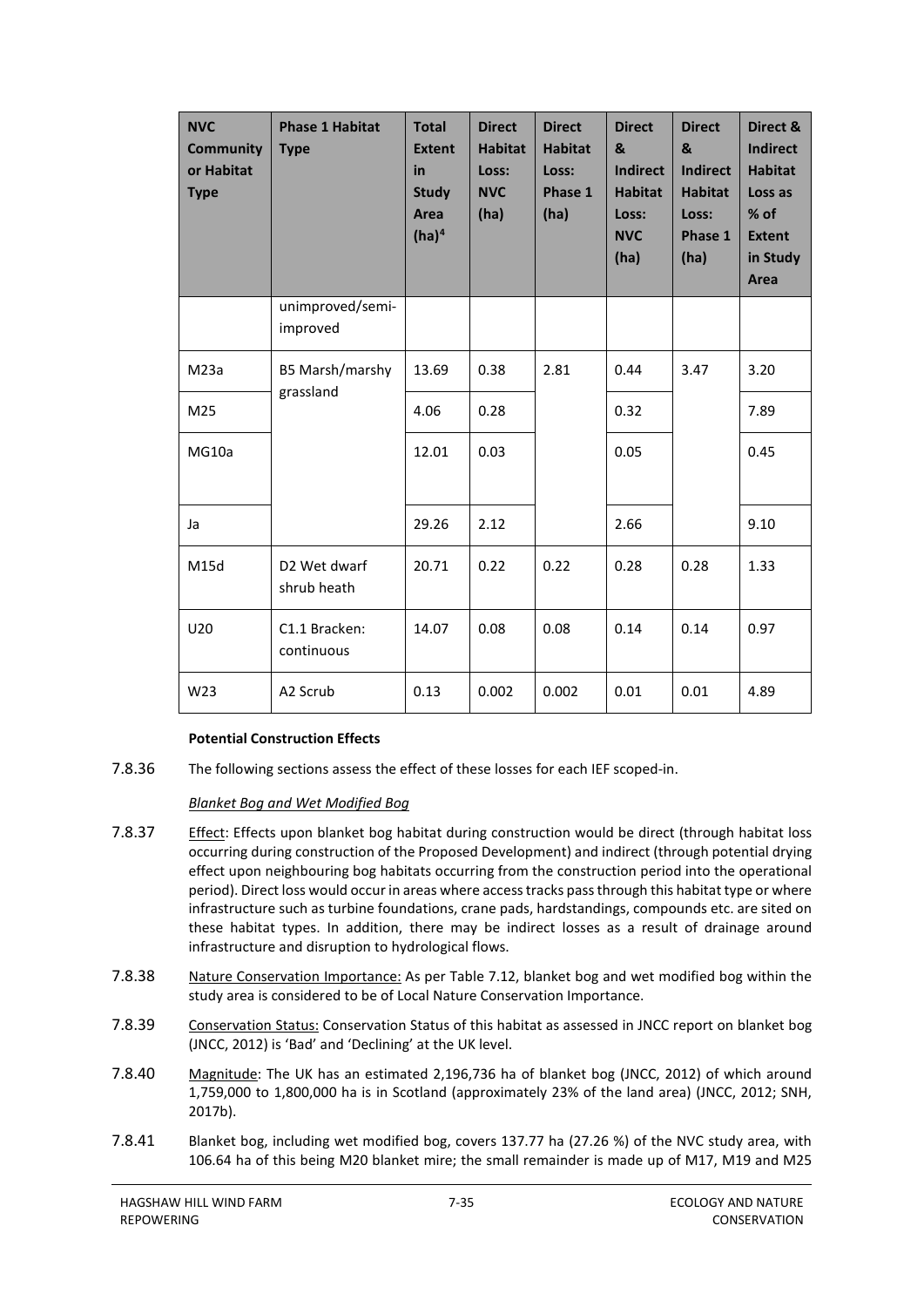blanket mire as well as M2 and M3 bog pools (Table 7.11). Borrow pit search areas or the bing extraction area do not include blanket bog habitats and therefore no habitat loss is predicted for borrow pit extractions.

- 7.8.42 Direct habitat loss due to permanent infrastructure is predicted to be 2.11 ha (Table 7.13), equivalent to 1.53 % of the blanket bog within the NVC study area. As outlined in paragraphs [7.8.3](#page-27-0) to [7.8.7,](#page-28-0) areas of 'Restored Upland Habitat' are predicted to most likely revert to a rush based habitat, or with much aftercare modified bog habitat likely to be of lower conservation value than semi-natural communities. Direct loss of blanket bog, particularly that of higher conservation value, is therefore of a very small extent in the local and regional context.
- 7.8.43 In addition, there may be some indirect losses because of the zone of drainage around infrastructure (as a worst-case assumed to extend out to 10 m from infrastructure in line with the carbon calculator assumptions*).* If indirect drainage impacts are *fully realised* out to 10 m in all blanket bog areas then predicted blanket bog losses due to all infrastructure increase to 10.56 ha or 7.66 % of the NVC study area and 0.0005 % of the national resource. The distance of the impacts of drainage on a peatland is highly variable and depends on various factors such as the type of peatland and its characteristics and properties of the peat; the type, size distribution and frequency of drainage feature; and whether the drainage affects the acrotelm, penetrates the catotelm, or both. Consequently, drainage impacts can be restricted to just a few metres around the feature or extend out to tens of metres, or further (e.g. see review within Landry & Rochefort (2012)). The hydraulic conductivity of the peatland is one of the key variables which affect the extent of drainage. In general, less decomposed more fibric peatlands (which tend to be found commonly in fen type habitats) generally have a higher hydraulic conductivity and drainage impacts can extend to around 50 m, whilst in more decomposed (less fibrous) peat drainage impacts may only extend to 2 m or so. Blanket bog habitats commonly are associated with more highly decomposed peats (Nayak *et al*., 2008).
- 7.8.44 Peat depth survey work identified only a small number of highly localised areas of proposed infrastructure with peat depth greater than 1 m. Tracks crossing these small, localised areas would be floated, this would further reduce the potential impacts of rockfill tracks acting as an open land drain in deeper peat in comparison to traditional cut and fill road construction. Guidance on floating roads would also be followed during construction (FCE & SNH, 2010). For example, in localised peat areas intercepting ditches would only be created where deemed necessary; for instance, they are unlikely to be required on areas of flat bog. Where intercepting ditches are required the preference will be for a 'flat ditch' excavated into the acrotelm only and avoiding deeper 'V-shaped' ditches that disrupt or penetrate the catotelm, as ditches excavated into the catotelm are more likely to lower the groundwater table locally. Track construction would also seek to maintain hydrological connectivity and flows throughout the Proposed Development site.
- 7.8.45 With the use of localised floating roads as appropriate, the adoption of good practice and environmental management techniques, and an appropriate and considered drainage design, it is considered unlikely that indirect drainage impacts of this scale (i.e. out to 10 m either side of infrastructure) on an already modified peatland would occur or would have such an impact on the habitat as to result in large-scale vegetation shifts to a lower conservation value habitat type (such as acid grassland for example).
- 7.8.46 For instance, Stewart & Lance (1991) in their study found that a lowering of the water table next to drains was slight and confined to just a few metres either side of the drain, on sloping ground the uphill zone of drawdown was even narrower. Subtle variations in plant species abundance was noted, with species dependent on high water-tables having a lower cover-abundance near to drains, and species with drier heathland affinities having higher cover than at places farther away. However, there were no wholescale changes in vegetation or the species assemblage; for instance, declines in Sphagna cover were highly localised and took nearly 20 years to achieve statistical significance.
- 7.8.47 If drainage impacts materialise locally around infrastructure the most likely effect would not be a major change in overall habitat type (i.e. bog) but rather a potential change in vegetation microtopography, species cover, or abundance that may result in a subtle NVC community or subcommunity shift to a relatively drier type (e.g. a potential shift from M17 mire to M19 mire, or a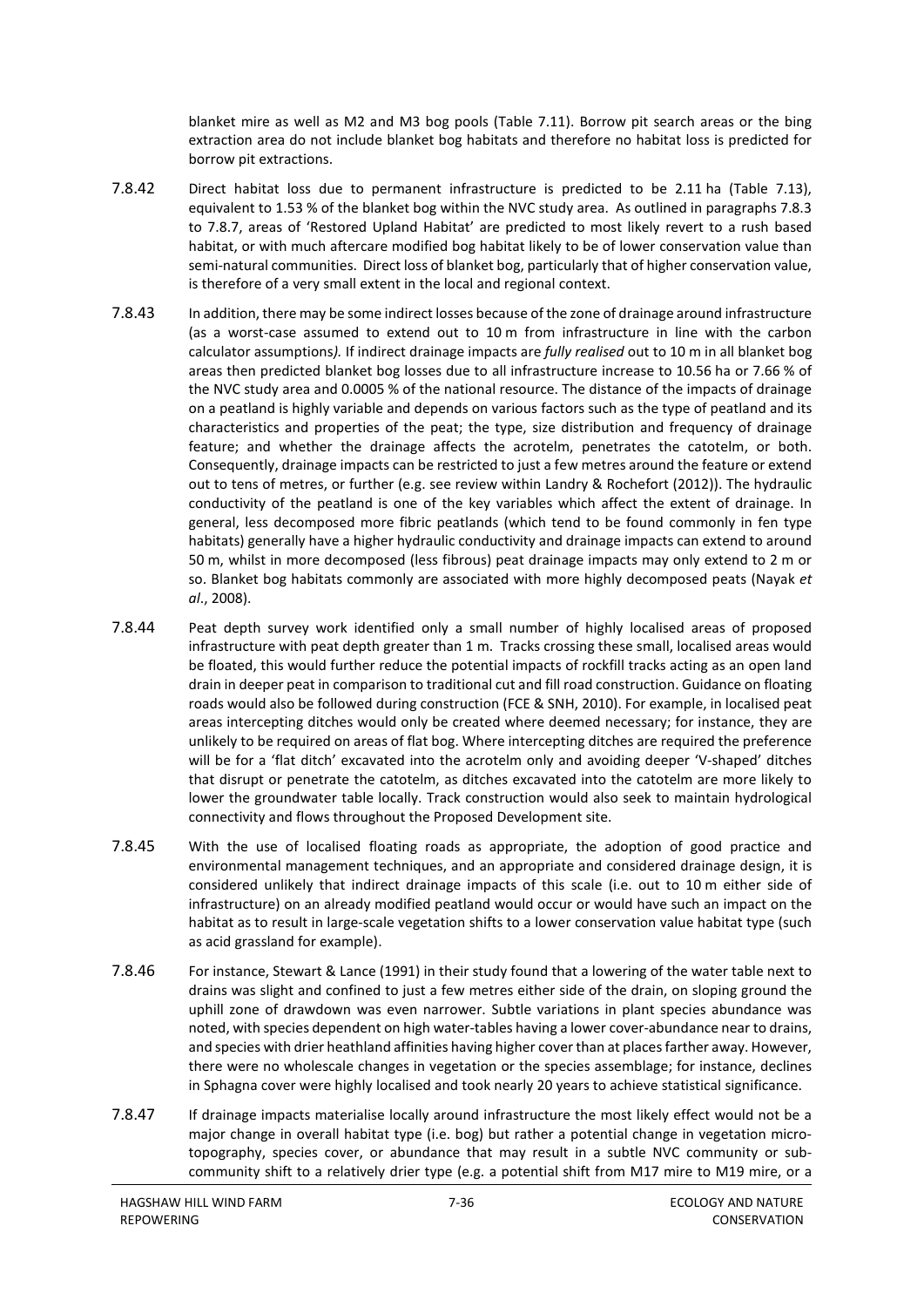transition to a drier sub-community such as a shift from the M17a Sphagnum sub-community to the M17b *Cladonia* sub-community of that NVC type). If more severe drying impacts are observed then blanket bog may transition to wet heath (NVC types M15 and M16). In extreme cases drying may result in the appearance of dry heath vegetation, although this is considered unlikely. Wet and dry heaths are still habitats of conservation interest, being Annex I, UKBAP and SBL Priority Habitats.

- 7.8.48 When considering the likely direct and indirect habitat losses, a magnitude of impact across the site is negligible to low.
- 7.8.49 Significance: Given the above consideration of Nature Conservation Importance, Conservation Status and Magnitude, the effect significance is considered to be Minor adverse and Not Significant under the terms of the EIA Regulations.

#### *Operation*

7.8.50 This section provides an assessment of the likely effects of the operation of the Proposed Development upon the scoped-in IEFs.

#### **Potential Operational Effects**

7.8.51 All likely direct and indirect effects on habitats have been considered in the Construction Effects section above<sup>[5](#page-38-0)</sup>. No further impacts on any other habitat IEF are predicted during the operational phase. Potential operational effects are therefore limited to those on *Nyctalus* bats.

#### *Nyctalus Bats*

- 7.8.52 Effect: During the operational phase, there is potential for collision risk upon bat species, together with the risk that bats may be affected by barotrauma when flying in close proximity of the turbine blades. For the purposes of this assessment, the potential impacts from barotrauma are assumed to be the same as for collision risk. This is due to the lack of published empirical evidence in causes of bat fatalities around wind farms and the difficulties in determining whether bat fatalities are due to strikes (collisions) with the turbine blades or barotrauma.
- 7.8.53 Recent research work by Exeter University (DEFRA, 2016) found that most bat fatalities at UK wind farms have been common pipistrelle, soprano pipistrelle and noctule bats. In addition, single carcasses of Nathusius' pipistrelle bat and Natterer's bat have been recorded.
- 7.8.54 Because the proposed turbines have a blade tip over 150 m, they will need to be lit with red aviation warning lights. There is some recent evidence that migratory pipistrelle bats may be attracted to red lights, which according to the authors, may lead to an increased collision risk of migratory bats at wind turbines (Voigt *et al.* 2018). The authors did however note a lack of insect hunting at the red light sources, which indicates that the attraction of migratory bats to red light sources was not caused by foraging. Although migratory activities of bats within the UK are relatively poorly known, baseline results suggest that no significant migratory movements were likely to have occurred within the study area, and the risk of additional collisions associated with local foraging bats being attracted to red lights is low.
- 7.8.55 Nature Conservation Importance: The Nature Conservation Value of *Nyctalus spp*. has been assessed as Regional (Table 7.12).
- 7.8.56 Conservation Status: The Conservation Status of *Nyctalus spp.* bats in the UK is considered to be Favourable, according to JNCC species reports<sup>[6](#page-38-1)</sup>. The Scottish Leisler's and noctule bat populations were both given as 250 individuals (out of a UK population of 28,000 and 50,000 individuals respectively), but these low estimates are likely due to under-recording and an underestimate of the populations occurring here. The recent discovery of breeding Leisler's bat colonies in south-west Scotland confirm that the estimate of 250 individuals is too low, however no further data are

<span id="page-38-0"></span> *<sup>5</sup> Indirect habitat loss tends to occur during the operational phase however for completeness and ease of assessing impacts they are considered together in the construction effects section.*

<span id="page-38-1"></span>*<sup>6</sup> JNCC Individual Species Reports - 3rd UK Habitats Directive Reporting 2013 (http://jncc.defra.gov.uk/page-6391)*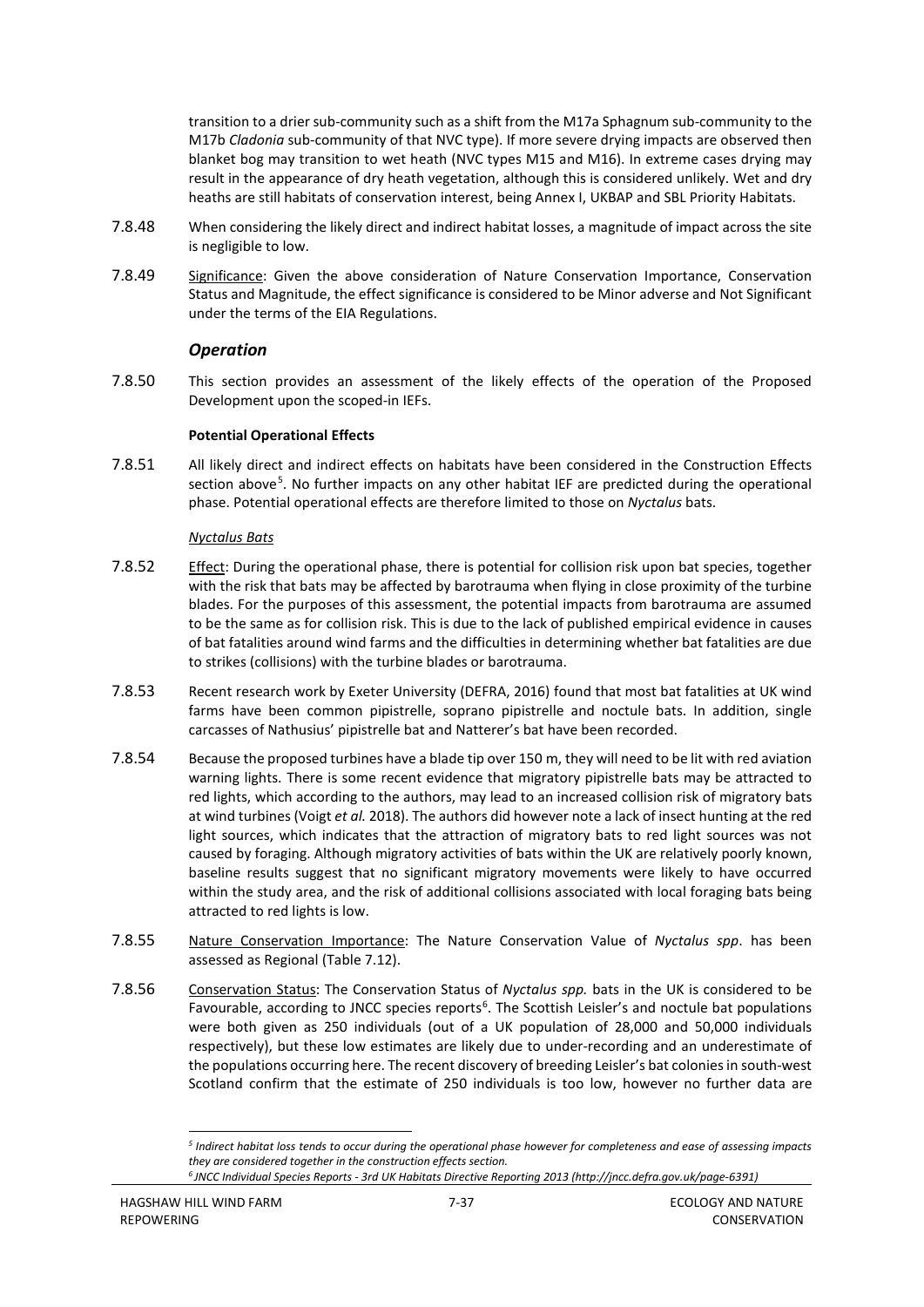available to update these estimates. Due to the data deficiency for this species in Scotland, there is some uncertainty whether the favourable conservation status also applies here.

- 7.8.57 Magnitude: *Nyctalus* spp. are assessed by Natural England guidance to be of high risk in terms of both collision and threat to national populations.
- 7.8.58 *Nyctalus* species were generally recorded infrequently during baseline surveys, with an average registration per survey period of >1 BAI/night (brpn) only recorded at location 24 in August (2.00 brpn). Location 24 was situated along the eastern central boundary of the study area and is approximately 182 m from turbine T6 (Figure 7.8). T6 is separated from location 24 by a steep gully, where the Windrow Burn flows south towards a block of conifer woodland at Windrow Wood, before joining the Douglas Water. It is possible that the connectivity of suitable bat habitats in this area resulted in location 24 recording >1 BAI/night at this location. A bat detector at location 4 was located on the proposed location of T6 from May to June – however, no *Nyctalus* species were recorded during this time period (and no survey hours lost).
- 7.8.59 Local wind farm projects have recorded similar results to the Proposed Development. At the nearby Douglas West Wind Farm site, low levels of *Nyctalus sp.* were recorded every month, apart from in September and October when they were absent. Passes were also recorded at every static location and highest numbers of records were associated with foraging over the tree canopy adjacent to the detector. The data suggested that *Nyctalus spp*. were not more active at height than at ground level with the ground detector recording similar activity levels to the detector at height, immediately above it.
- 7.8.60 At Dalquhandy, *Nyctalus* bats were recorded at low activity rates, and made up 1 % of all bat passes. Bat activity rates within edge habitats were higher than in open water, closed habitats, or at height.
- 7.8.61 At Cumberhead, *Nyctalus* activity was recorded across the majority of static locations within the survey area, mainly in July, albeit at very low frequency (5.1 % of total bat activity). Only one *Nyctalus* species call was recorded during at-height surveys.
- 7.8.62 Despite the species being of high potential risk in terms of collision, the levels of activity recorded within the study area and wider local area would indicate the collision risk to *Nyctalus* spp. populations to be low on average, apart from potentially around location 24 where the risk may reach medium. *Nyctalus* bats have a long life-span (over 10 years can be reached) and slow reproduction rate (maximum of one young per year per female bat in the UK), therefore populations of *Nyctalus spp*. are vulnerable to decline after loss of reproductive females, even in small numbers. Without knowledge of the regional population, accurate estimates of effects are difficult. However, taking into account the low levels of activity within the study area and wider local area, currently available data on *Nyctalus* spp. and also taking into consideration the distance of location 24 to the nearest proposed turbine location (and lack of records from location 4 at T6), the overall magnitude of impact on the populations of *Nyctalus* spp. is considered to be Low spatial and Long-term temporal.
- 7.8.63 Significance: Given the above consideration of Nature Conservation Importance, Conservation Status and Magnitude, the effect significance of collision risk on *Nyctalus* bats is considered to be Minor adverse and Not Significant under the terms of the EIA Regulations.

#### *Decommissioning*

<span id="page-39-0"></span>7.8.64 Decommissioning effects, because of the distant timeframe until their occurrence (typically >30 years) are difficult to predict with confidence. They are however considered for the purpose of this assessment to be similar to (or less than) those of construction effects in nature, and are likely to be of shorter duration. The significance of effects predicted for IEFs in the construction effects section above are therefore considered appropriately precautionary for assessing decommissioning effects.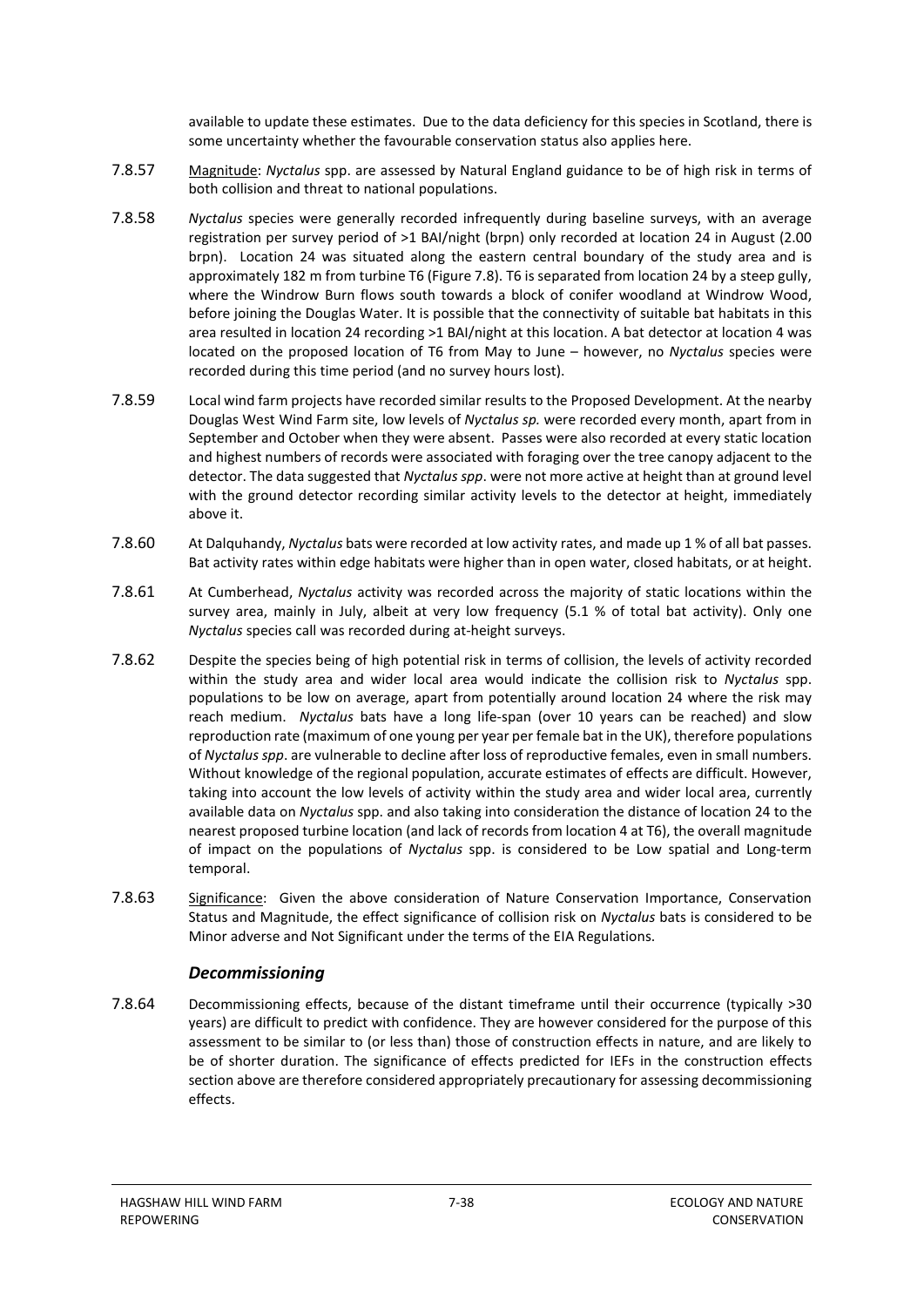# <span id="page-40-0"></span>7.9 Mitigation

## *Mitigation During Construction*

7.9.1 General mitigation for habitats includes the standard in-built mitigation and adoption of good practice; for instance, the presence of an ECoW and implementation of appropriate pollution prevention and standard good practice construction environmental management as part of a robust CEMP. To ensure standard good practice measures are effective, pollution prevention proposals will be site specific and adapted to the local ground conditions.

## *Mitigation During Operation*

- 7.9.2 For high risk bat species (*Nyctalus spp.*) an average BAI of >1 BAI/night (brpn) was reached at location 24 in August 2018 (2.0 brpn) only. A BAI >1 brpn is considered to be of an activity rate high enough to require an evaluation for curtailment of any nearby turbines at this location.
- 7.9.3 It is possible that connectivity of suitable bat habitats close to location 24 was the reason why a relatively high BAI >1 brpn was recorded. The habitat at the nearest proposed turbine location (T6) is comparatively homogenous and sub-optimal for *Nyctalus* spp. apart from the gully which is located 51 m away. As the habitat at T6 is sub-optimal with no *Nyctalus* species recorded from May to June at location 4 (on the proposed T6 location), and with location 24 separated by a gully from T6, it can be reasonably concluded in this instance that curtailment is not required for T6.
- 7.9.4 Detector surveys did identify a potential feeding corridor along the planation edge in the northern section of the survey area for medium collision risk pipistrelle species, at locations 9 and 10. Locations 9 and 10 are closer to the planation edge than the proposed turbines in this area, at a distance of 5 m and 15 m from the plantation edge, respectively. The closest proposed turbine locations in this area at T13 and T14 are approximately 50 m and 100 m from the planation edge, respectively. Natural England (2014) recommends that turbines should be positioned at least 50 m (measured from blade-tip) from a feature used by bats (in this case, planation edge). As recommended by Natural England (2014), the exact distance between the turbine base and planation edge is dependent on turbine specifications, based on a combination of rotor blade length, hub height and tree height, and the calculation to determine the distance is shown below and is illustrated in Annex 6 of Appendix 7.2.

buffer (b), blade length (bl), the hub height (hh) and feature height (fh))

$$
b = \sqrt{(50m + bl)^2 - (hh - fh)^2}
$$

- 7.9.5 If it is assumed that during the operational period, trees would be up to 15 m tall, then a set-back distance of 65.7 m is estimated, based on a turbine hub height of 122.5 m and a blade length of 76 m. Although the base of T13 is slightly closer to the plantation edge at c.50 m, this distance is considered sufficient for this one turbine, as it should be noted that there were very few *Nyctalus spp.* records at detector locations 8, 9 and 10, close to plantation (see Figure 7.8), with a total of nine passes during the 2018 survey period, reflecting their preference for more open habitats (rates were higher at detector locations 22-24 to the south of the study area). *Nyctalus* collision risk would therefore be low. All other turbines would be located beyond the estimated set-back distance.
- 7.9.6 At present, the closest turbines in the Existing Development are c. 50 m from the plantation edge, and based on their turbine specifications (a blade length of 20 m and hub height of 35 m), a larger set-back distance of 67.1 m would be advised based on the Natural England 2014 guidance. The replacement of these turbines with the taller repowering turbines may therefore represent a reduction in collision risk along this plantation edge than is presently the case.

# *Mitigation During Decommissioning*

7.9.7 Mitigation measures are likely to be similar to those outlined for the construction phase (paragraph 7.9.1).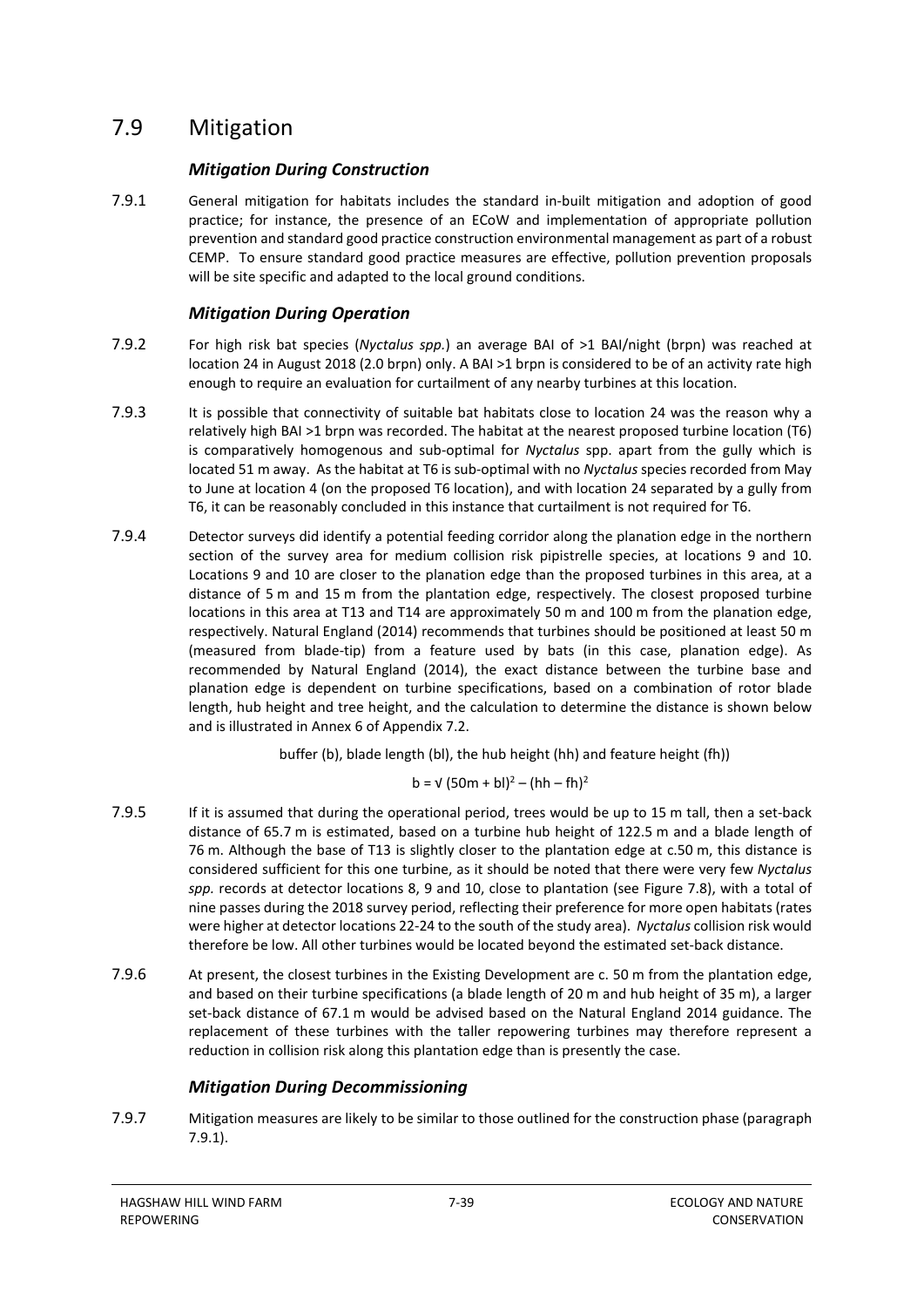### *Enhancement Measures*

7.9.8 None required.

# <span id="page-41-0"></span>7.10 Residual Effects

7.10.1 Although no unmitigated significant effects were predicted for any IEF, the inclusion of mitigation measures outlined in sectio[n 7.9](#page-39-0) will further reduce the likelihood of any adverse effects. However, the residual significance of construction effects on blanket bog and operational effects on *Nyctalus spp.* bats are considered to remain Minor adverse and Not Significant.

# <span id="page-41-1"></span>7.11 Cumulative Assessment

- 7.11.1 The primary concern regarding the assessment of cumulative effects is to identify situations where impacts on habitats or species populations that may be acceptable from individual developments, are judged to be unacceptable combined with nearby existing or proposed projects. In the interests of focusing on the potential for significant effects, this assessment considers the potential for cumulative effects with other wind farm projects.
- 7.11.2 As shown in Table 3-1 of Chapter 3: Proposed Development, nine wind farms projects, at either operational, consented or in planning, are within 5km of the Proposed Development turbines. These include the Hagshaw Hill Extension, Douglas West, Dalquhandy, Cumberhead, Nutberry and Galawhistle Wind Farms within 2 km, with ecology baselines as described in the *Desk Study* section, plus Poniel and Glentaggart which are >2 km distant, and the two-turbines at Hazelside Farm. An extension to the Douglas West Wind Farm and a revised scheme for the Cumberhead Wind Farm are also presently at Scoping stage and given their proximity to the Proposed Development site have also been considered.

### *Blanket Bog and Wet Modified Bog*

7.11.3 Blanket bog has been scoped-out of the cumulative assessment as it is considered unlikely that any significant ecological cumulative effects at a regional level would arise as a consequence of the Proposed Development adding to habitat loss associated with other projects. This is due to the negligible/low magnitude of loss of blanket bog habitat, particularly that of good quality, due to the Proposed Development, as outlined above. Other wind farm projects within 5 km have been located on similarly lower quality habitats common to the area, and as such no significant cumulative effects are predicted for blanket bog and wet modified bog (Minor adverse and Not Significant).

### *Nyctalus Spp. Bats*

7.11.4 *Nyctalus spp.* were recorded during baseline surveys for the nearby Doulgas West, Douglas West Extension (data not yet fully analysed), Dalquhandy, and Cumberhead projects, but were absent on the Galawhistle site. Low activity rates were observed at all of these sites, and no roosts were identified. Although a small cumulative collision risk may exist for bats due to the operation of wind farms within the 5 km study area, this level of risk is unlikely to create an adverse effect at a population level. As such, no significant cumulative effects are therefore predicted for *Nyctalus spp*. bats (Minor adverse and Not Significant).

# <span id="page-41-2"></span>7.12 Summary

- 7.12.1 This chapter has considered the potential effects on the ecological features present at the site associated with the construction, operation and decommissioning of the Proposed Development. The assessment method followed the guidance detailed by CIEEM (2018).
- 7.12.2 It was possible to scope out most species and habitats recorded in the study area from the assessment by virtue of their low conservation value, the type and frequency of field signs present, the small extent of the sensitive habitat, or the negligible scale of potential effects. The two IEFs taken forward for assessment were blanket bog (including wet modified bog) and *Nyctalus* bat species.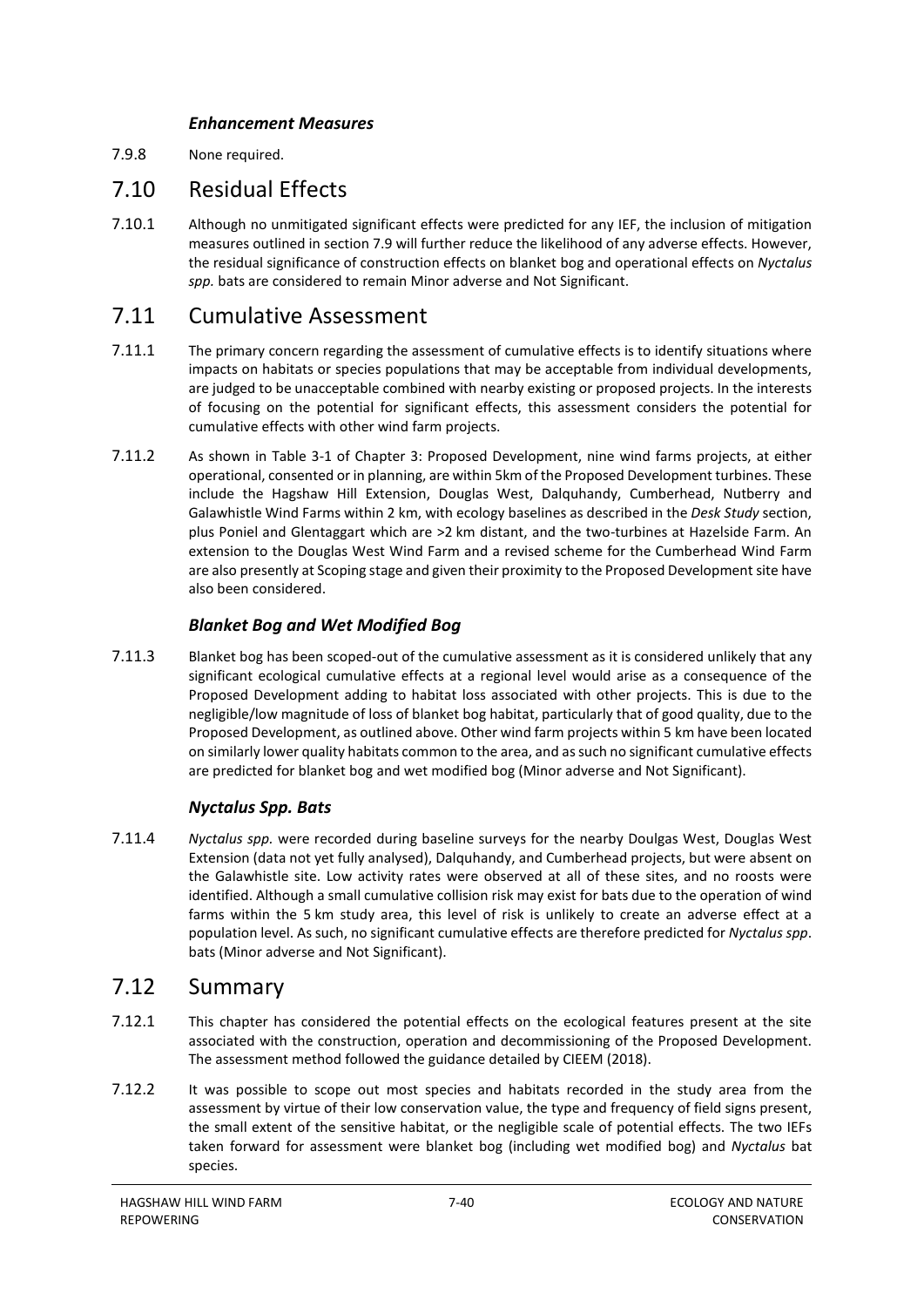- 7.12.3 Potential construction effects on blanket bog (including wet modified bog) were assessed. The main effect is direct and indirect habitat loss due to land take for infrastructure. In a worst-case scenario, indirect blanket bog habitat losses, in most cases to already degraded habitat, could be up to 10.56 ha or 7.66 % of the NVC study area, which would not reach significance at a regional level. No significant effects are therefore predicted (Minor adverse and Not Significant).
- 7.12.4 Potential operational effects on *Nyctalus* bats were assessed. The main effect addressed was risk of collision with turbines. Due to the largely low levels of activity recorded during baseline surveys, no significant effects are predicted (Minor adverse and Not Significant).
- 7.12.5 No significant operational, decommissioning or cumulative effects are therefore predicted as a result of the Proposed Development.
- 7.12.6 As no significant effects are predicted upon IEFs as a result of the Proposed Development, no further specific mitigation or enhancement is required in addition to the in-built mitigation and assumed mitigation (e.g. CEMP, SPP, presence of an ECoW, set-back distances from watercourses and plantation edge) to be implemented as standard, as described above.
- 7.12.7 **Residual effects on IEFs are therefore considered to be at worst, Minor adverse and Not significant.**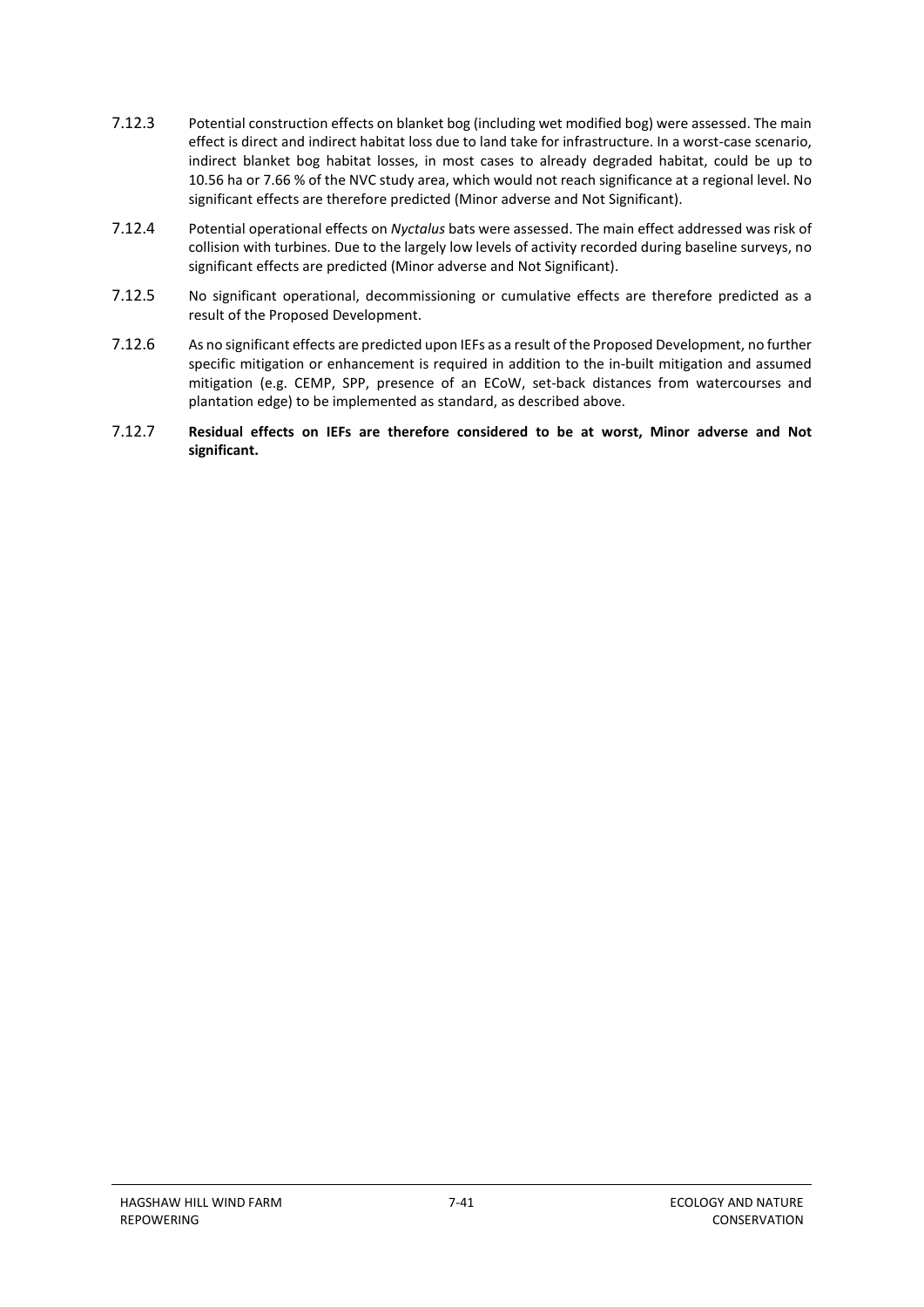#### **Table 7.15 – Summary Table**

| <b>Description of Effect</b>                            | <b>Significance of Potential Effect</b> |                                      | <b>Mitigation Measure</b>                                                          | <b>Significance of Residual Effect</b> |                               | <b>Comparison with the Existing</b>                                                                                                                                                                                                                            |  |  |  |  |  |
|---------------------------------------------------------|-----------------------------------------|--------------------------------------|------------------------------------------------------------------------------------|----------------------------------------|-------------------------------|----------------------------------------------------------------------------------------------------------------------------------------------------------------------------------------------------------------------------------------------------------------|--|--|--|--|--|
|                                                         | <b>Significance</b>                     | <b>Beneficial/</b><br><b>Adverse</b> |                                                                                    | <b>Significance</b>                    | Beneficial/<br><b>Adverse</b> | <b>Development</b>                                                                                                                                                                                                                                             |  |  |  |  |  |
| During Construction / Decommissioning                   |                                         |                                      |                                                                                    |                                        |                               |                                                                                                                                                                                                                                                                |  |  |  |  |  |
| Loss of habitat: blanket<br>bog and wet modified<br>bog | Minor                                   | Adverse                              | CEMP, ECoW monitoring                                                              | Minor                                  | Adverse                       | Larger extent of habitat loss but no<br>greater level of significance of<br>effects are anticipated beyond<br>those arising from operation of the<br><b>Existing Development.</b>                                                                              |  |  |  |  |  |
| <b>During Operation</b>                                 |                                         |                                      |                                                                                    |                                        |                               |                                                                                                                                                                                                                                                                |  |  |  |  |  |
| Bats: collision risk for<br>Nyctalus species            | Minor                                   | Adverse                              | Minimum turbine set-back distance<br>of 50 m from blade tip to<br>plantation edge. | Minor                                  | Adverse                       | Fewer, but larger turbines<br>compared to the Existing<br>Development. Due to lack of roost<br>sites and relatively low activity<br>levels, no increase in significance is<br>predicted when considered in the<br>context of species' regional<br>populations. |  |  |  |  |  |
| <b>Cumulative Effects</b>                               |                                         |                                      |                                                                                    |                                        |                               |                                                                                                                                                                                                                                                                |  |  |  |  |  |
| All IEFs                                                | Minor                                   | Adverse                              | No further mitigation required                                                     | Minor                                  | Adverse                       | Minimal increase in blanket bog<br>habitat loss and collision risk for<br>bats compared to the Existing<br>Development, but unlikely to reach<br>significance at a regional level.                                                                             |  |  |  |  |  |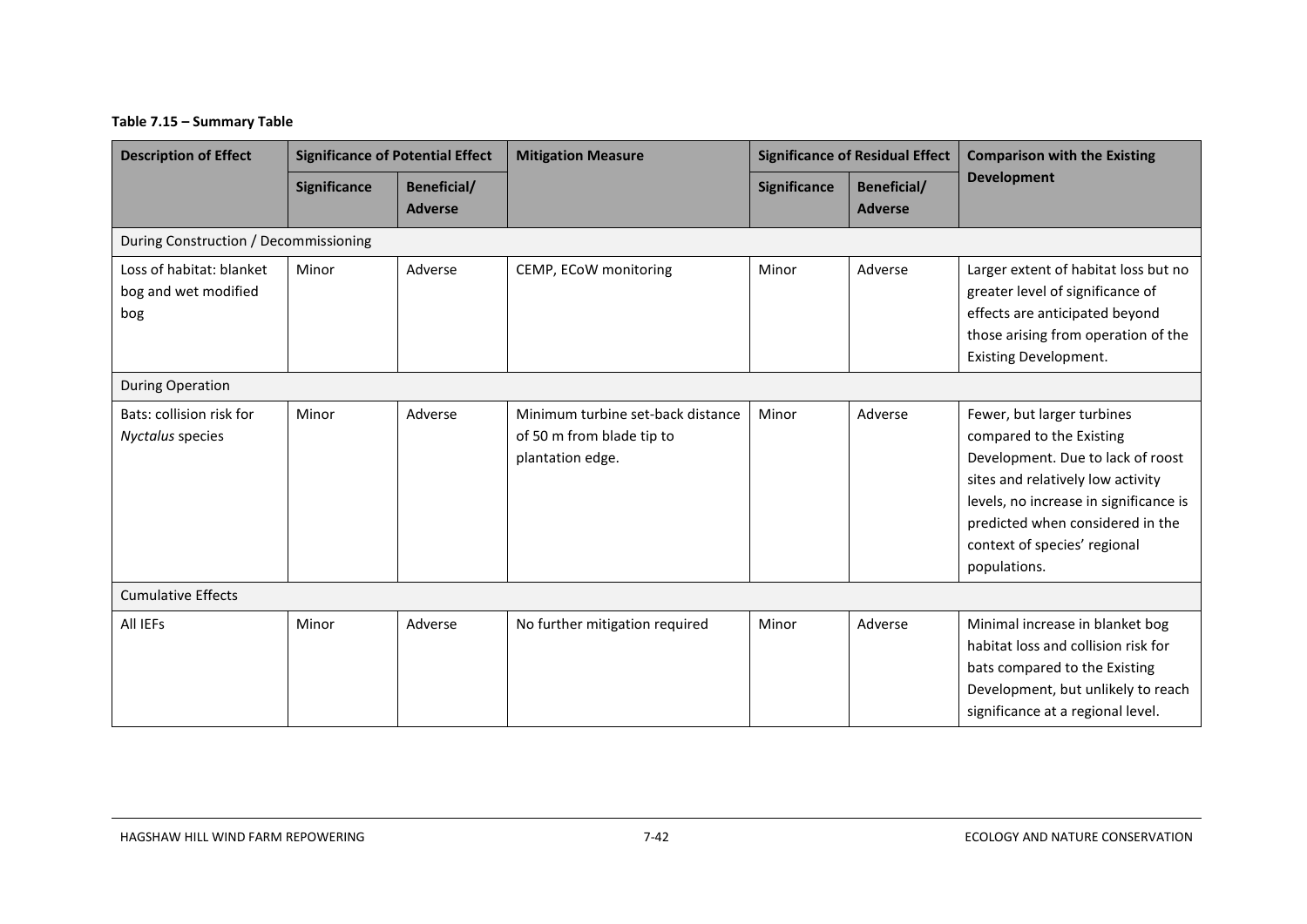# <span id="page-44-0"></span>7.13 References

Caryl, F.M. (2008*). Pine marten diet and habitat use within a managed forest environment*. PhD Thesis, University of Stirling, Stirling.

CIEEM (2016). *Guidelines for ecological impact assessment in the UK and Ireland: Terrestrial, Freshwater and Coastal* (2nd Edition). Chartered Institute of Ecology and Environmental Management, Winchester.

Collins, J. and Jones, G (2009). Differences in bat activity in relation to bat detector height: implications for bat surveys at proposed windfarm sites. Acta Chiropterologica 11(2): 343-350. doi: http://dx.doi.org/10.3161/150811009X485576

Collins, J. (2016). *Bat Surveys for Professional Ecologists: Good Practice Guidelines* (3rd edition). Bat Conservation Trust.

DEFRA (2016). Understanding the Risk to European Protected Species (bats) at Onshore Wind Turbine Sites to inform Risk Management. University of Exeter.

European Commission (2011). *Wind energy developments and Natura 2000*.

Halliwell, E.C. (1997). *The ecology of red squirrels in Scotland in relation to pine marten predation.* PhD Thesis, University of Aberdeen, Aberdeen.

Hill, D., Fasham, M., Tucker, G., Shewry, M., and Shaw, P. (2005). Handbook of Biodiversity Methods - Survey, Evaluation and Monitoring. Cambridge University Press, Cambridge.

Historic Environment Scotland and Scottish Natural Heritage (2018). *Environmental Impact Assessment Handbook – Version 5: Guidance for competent authorities, consultation bodies, and others involved in the Environmental Impact Assessment process in Scotland*.

Hundt, L. (2012). Bat Surveys: Good Practice Guidelines (2nd edition). Bat Conservation Trust.

Infinis (2010). Galawhistle Wind Farm Environmental Statement. Infinis, Glasgow.

Joint Nature Conservation Committee (JNCC) (2008). *NVC & Other Classifications*. Available at: http://jncc.defra.gov.uk/page-4266. Accessed on: 22<sup>nd</sup> August 2018.

Joint Nature Conservation Committee (JNCC) (2010). Handbook for Phase 1 habitat survey - a technique for environmental audit.

http://jncc.defra.gov.uk/PDF/pub10\_handbookforphase1habitatsurvey.pdf

Joint Nature Conservation Committee (JNCC) (2012). Conservation status assessment for Habitat: H7130 – Blanket bog. Available at:

http://jncc.defra.gov.uk/pdf/Article17Consult\_20131010/H7130\_UK.pdf. Accessed on: 22<sup>nd</sup> August 2018.

Joint Nature Conservation Committee (JNCC) (2013). *Guidelines for selection of biological Sites of Special Scientific Interest* (SSSI).

Joint Nature Conservation Committee (JNCC) (2016a). *Annex I habitats and Annex II species occurring in the UK*. Available at: http://jncc.defra.gov.uk/page-1523. Accessed on: 22nd August 2018.

Joint Nature Conservation Committee (JNCC) (2016b). *UK BAP priority habitats.* Available at: http://jncc.defra.gov.uk/page-5718. Accessed on: 22<sup>nd</sup> August 2018.

Landry, J. & Rochefort, L. (2012). The Drainage of Peatlands: Impacts and Rewetting Techniques. Peatland Ecology Research Group, Université Laval, Quebec.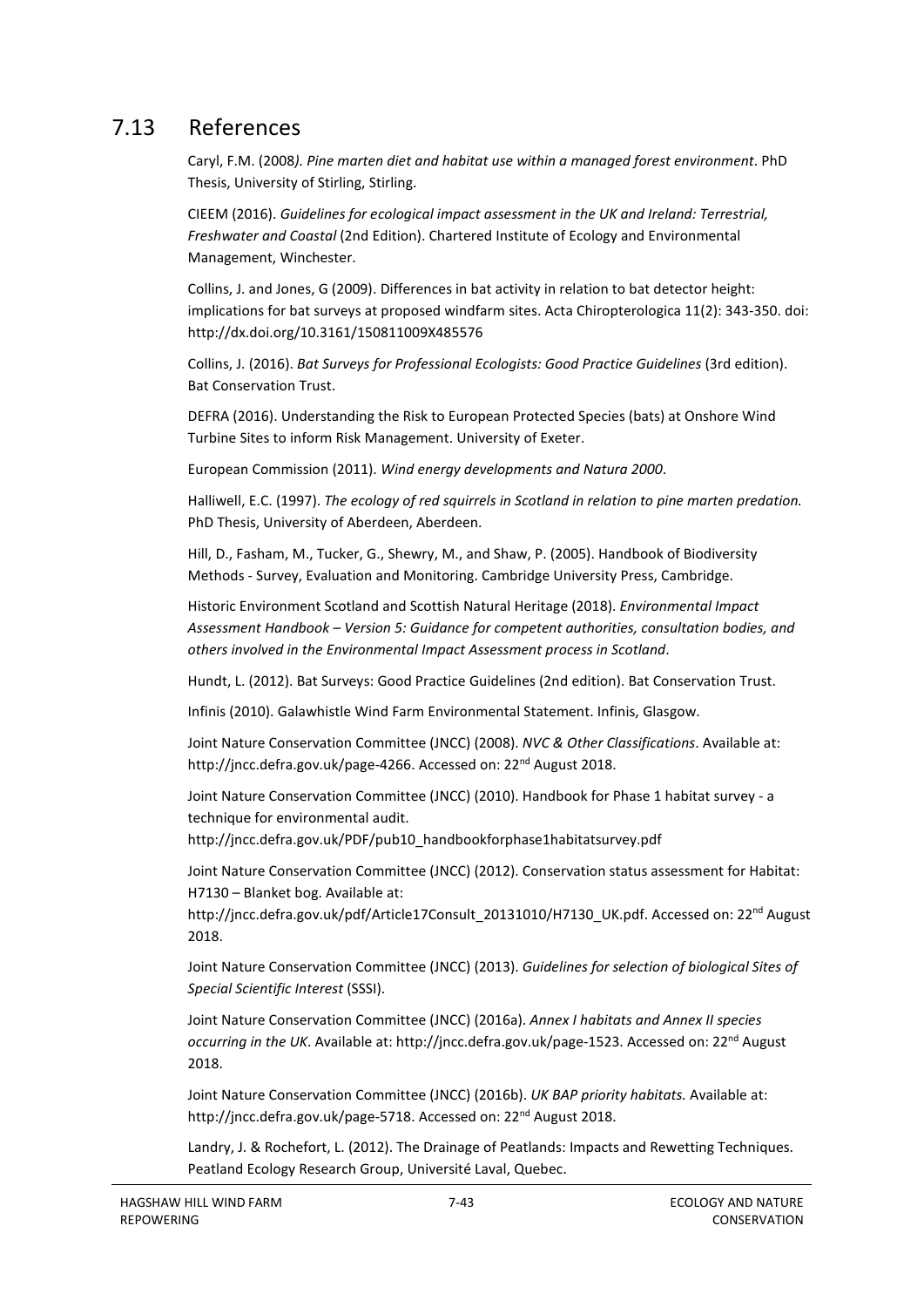MacArthur Green (2018). Hagshaw Hill Wind Farm Repowering: Ecology Scoping Report. MacArthur Green, Glasgow.

MacPherson, J. (2014). *Feasibility Assessment for Reinforcing Pine Marten Numbers in England and Wales.* Vincent Wildlife Pine Marten Recovery Project. The Vincent Wildlife Trust, Herefordshire.

Natural England (2014). *Natural England Technical Information Note TIN 051. Bats and Onshore Wind turbines – Interim Guidance* (3rd Edition).

Nayak, R.A., Miller, D., Nolan, A., Smith, P., Smith, J. (2008). Calculating carbon savings from wind farms on Scottish peat lands - A New Approach. Available at: http://www.gov.scot/Publications/2008/06/25114657/0. [Accessed September 2018].

Newson, S.E., Evans, H.E., Gillings, S., Jarrett, D. & Wilson, M.W. (2017). A survey of high risk bat species across southern Scotland. Scottish Natural Heritage Commissioned Report No. 1008.

O'Brien, D.; Hall, J.; Miró, A. & Wilkinson, J. (2017): *Testing the validity of a commonly-used habitat suitability index at the edge of a species' range: great crested newt Triturus cristatus in Scotland*, Amphibia-Reptilia, Volume 38, Issue 3, pages 265 – 273, ISSN: 0173-5373 E-ISSN: 1568-5381.

Poulsom, L., Griffiths, M., Broome, A., and Mayle, B. (2005*). Identification of priority woodlands for red squirrel conservation in North and Central Scotland: a preliminary analysis*. Scottish Natural Heritage Commissioned Report No. 089 (ROAME No. F02AC334).

Rodwell, J.S. (Ed.), *et al.* (1991 – 2000). *British Plant Communities* (5 volumes). Cambridge University Press, Cambridge.

Rodwell, J.S. (2006). NVC Users' Handbook. ISBN 978 1 86107 574 1.

Rodrigues L., Bach L., Dubourg-Savage M.J., Karapandza B., Kovac D., Kervyn T., Dekker J., Kepel A., Bach P., Collins J., Harbusch C., Park K., Micevski B., Minderman J. (2014). *Guidelines for consideration of bats in wind farm projects*. Revision 2014. EUROBATS Publication Series No. 6

Scottish Executive Rural Affairs Department (SERAD) (2000). *Habitats and Birds Directives, Nature Conservation: Implementation in Scotland of EC Directives on the Conservation of Natural Habitats and of Wild Flora and Fauna and the Conservation of Wild Birds (''The Habitats and Birds Directives''*). Revised Guidance Updating Scottish Office Circular No 6/1995

Scottish Executive (2006). The Scottish Forestry Strategy (SFS)

Scottish Government (2001). *European Protected Species, Development Sites and the Planning Systems: Interim guidance for local authorities on licensing arrangements*

Scottish Government (2010). *Management of Carbon-Rich Soils*

Scottish Government (2013). *Scottish Biodiversity List*. Available at: https://www.gov.scot/Topics/Environment/Wildlife-Habitats/16118/Biodiversitylist/SBL. Accessed on: 22<sup>nd</sup> August 2018

Scottish Government (2016). *Draft Peatland and Energy Policy Statement*

Scottish Government (2017a). Planning Advice Note 1/2013-Environmental Impact Assessment, Revision 1.0.

Scottish Government (2017b). Planning Circular 1/2017: *Guidance on The Town and Country Planning (Environmental Impact Assessment) (Scotland) Regulations 2017*

Scottish Government (2017c). *Draft Climate Change Plan-the draft Third Report on Policies and Proposals 2017-2032*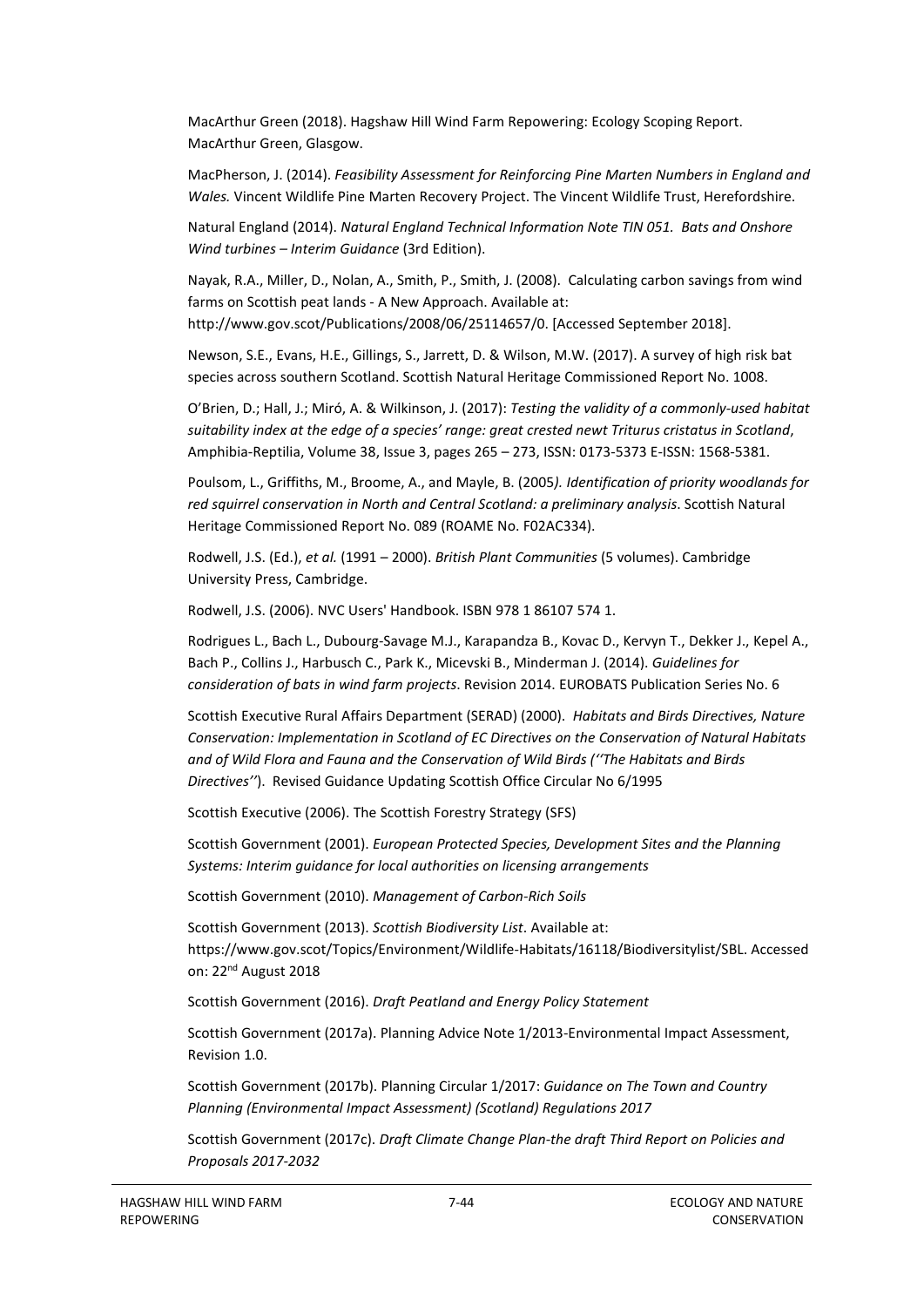Scottish Government (2017d). Carbon Calculator Tool. V1.4.0. Available at: [https://informatics.sepa.org.uk/CarbonCalculator/index.jsp.](https://informatics.sepa.org.uk/CarbonCalculator/index.jsp)

Scottish Government, Scottish Natural Heritage and Scottish Environment Protection Agency (2017). *Peatland Survey - Guidance on Developments on Peatland.*

Scottish Environment Protection Agency (SEPA) (2017a). Land Use Planning System SEPA Guidance Note 4. *Planning guidance on on-shore windfarm developments.* Version 3. Issue date: 11/09/2017.

Scottish Environment Protection Agency (SEPA) (2017b). Land Use Planning System SEPA Guidance Note 31*. Guidance on Assessing the Impacts of Windfarm Development Proposals on Groundwater Abstractions and Groundwater Dependent Terrestrial Ecosystems*. Version 3. Issue date: 11/09/2017.

Scottish Natural Heritage (SNH) (2010). *Protecting Scotland's red squirrels – The Consultation Response*. Scottish Natural Heritage, Edinburgh.

Scottish Natural Heritage (2012). *Assessing the Cumulative Impact of Onshore Wind Energy Developments*

Scottish Natural Heritage (SNH) (2013). *Planning for Development: What to consider and include in Habitat Management Plans*

Scottish Natural Heritage (SNH) (2015). *Scotland's National Peatland Plan.*

Scottish Natural Heritage (SNH) (2016). Carbon and Peatland 2016 map. Available at: https://www.nature.scot/professional-advice/planning-and-development/general-adviceplanners-and-developers/planning-and-development-soils/carbon-and-peatland-2016-map. [Accessed August 2018].

Scottish Natural Heritage (SNH) (2017a). *Site Condition Monitoring – Assessment of Condition*. Available at: [https://www.nature.scot/professional-advice/safeguarding-protected-areas-and](https://www.nature.scot/professional-advice/safeguarding-protected-areas-and-species/protected-areas/site-condition-monitoring/assessment-condition)[species/protected-areas/site-condition-monitoring/assessment-condition.](https://www.nature.scot/professional-advice/safeguarding-protected-areas-and-species/protected-areas/site-condition-monitoring/assessment-condition) Accessed on: 22<sup>nd</sup> August 2018.

Scottish Natural Heritage (SNH) (2017b). *Blanket bog*. Available at: [https://www.nature.scot/landscapes-habitats-and-ecosystems/habitat-types/mountains-heaths](https://www.nature.scot/landscapes-habitats-and-ecosystems/habitat-types/mountains-heaths-and-bogs/blanket-bog)[and-bogs/blanket-bog.](https://www.nature.scot/landscapes-habitats-and-ecosystems/habitat-types/mountains-heaths-and-bogs/blanket-bog) Accessed on 22<sup>nd</sup> August 2018.

Scottish Natural Heritage (2018). *Assessing the impact of repowered wind farms on nature*. Consultation draft – June 2018.

Scottish Renewables, Scottish Natural Heritage, Scottish Environment Protection Agency, Forestry Commission (Scotland), Historic Scotland (2015). *Good Practice During Windfarm Construction* (3rd Edition).

Stewart, A.J.A. & Lance, A.N. (1991). Effects of Moor Draining on the Hydrology and Vegetation of Northern Pennine Blanket Bog. Journal of Applied Ecology.

Voigt CC, Rehnig K, Lindecke O, Pētersons G (2018): Migratory bats are attracted by red light but not by warm-white light: Implications for the protection of nocturnal migrants. Ecology and Evolution 2018: 1-9.